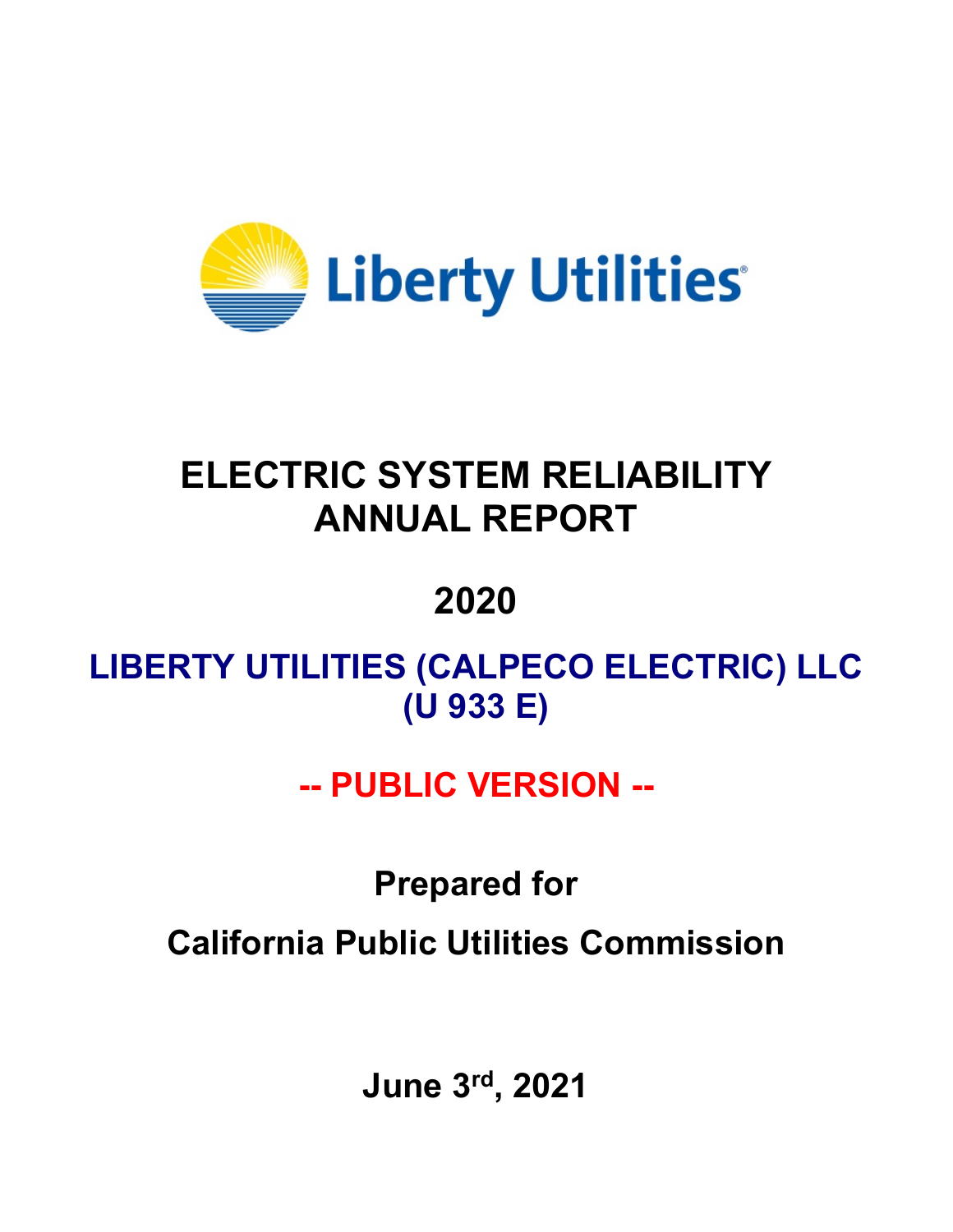## **EXECUTIVE SUMMARY**

The Electric System Reliability Annual Report for 2020 has been prepared in response to CPUC Decision 16-01-008, which was approved January 20, 2016. Decision 16-01-008 established reliability recording, calculation, and reporting requirements for Liberty Utilities (CalPeco Electric) LLC ("Liberty").

Liberty does not provide transmission services. Liberty does not have an Open Access Transmission Tariff (OATT). Therefore, data is presented for distribution services only. Statistics and calculations include forced distribution outages. Forced outages are those that are not prearranged. For the purposes of this report, sustained outages are outages that lasted more than five minutes in duration, while momentary outages are outages that lasted five minutes or less in duration.

The reliability indicators that are tracked are as follows:

- 1. SAIDI (System Average Interruption Duration Index) minutes of sustained outages per customer per year.
- 2. SAIFI (System Average Interruption Frequency Index) number of sustained outages per customer per year.
- 3. MAIFI (Momentary Average Interruption Frequency Index) number of momentary outages per customer per year.
- 4. CAIDI (Customer Average Interruption Duration Index) is the average time required to restore service to a utility customer.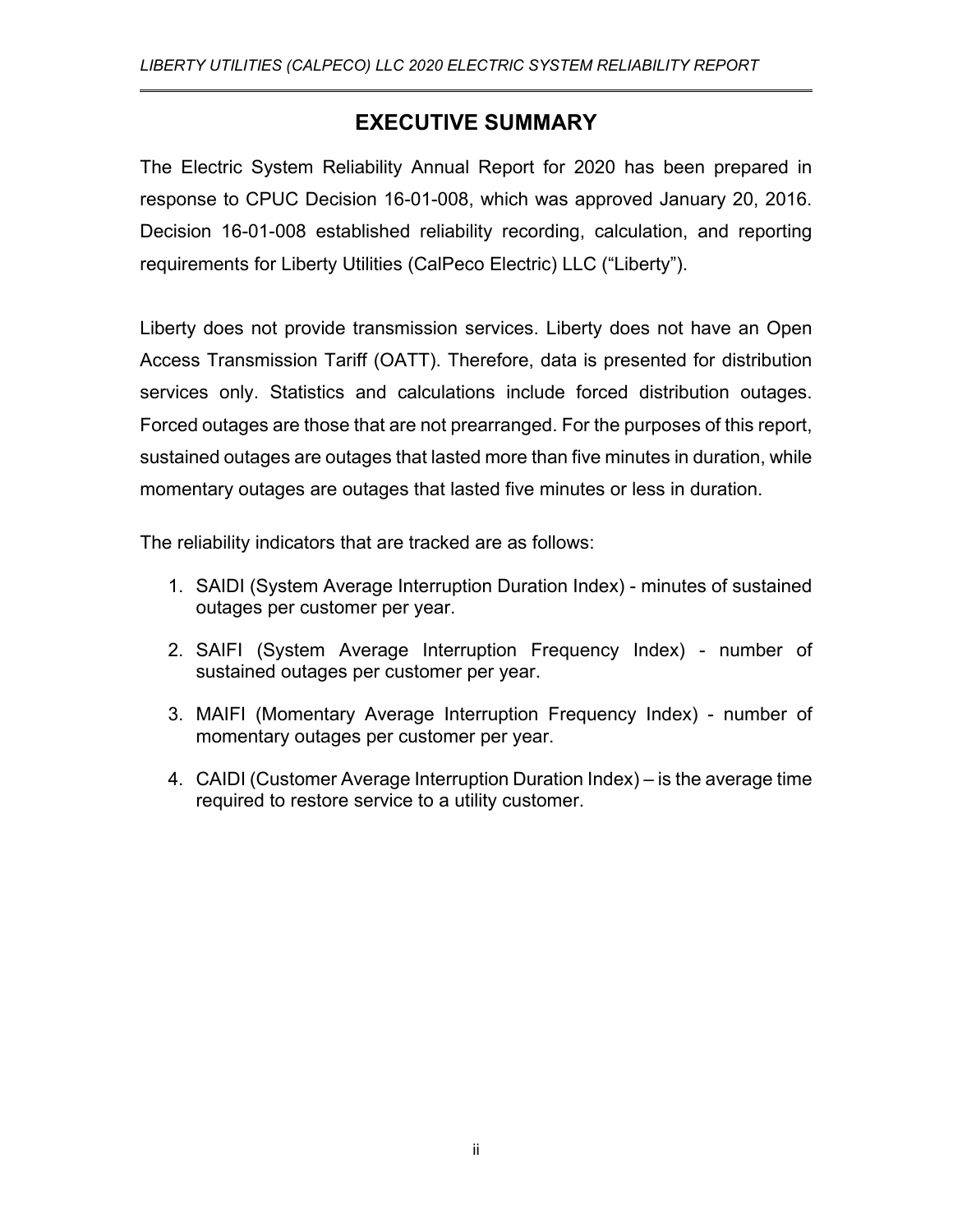Liberty presents ten years (2011 through 2020) of data, which represents the period since Liberty was acquired from NV Energy.

Beginning in 2013, the measurement of each reliability performance indicator excludes IEEE Major Event Days (MED) instead of CPUC Major Events. An IEEE Major Event Day is defined in IEEE-1366, Section 4.5 as a day in which the daily system SAIDI exceeds a threshold value. These threshold major event days are referred to as "TMED." Thus, any day in which the total system SAIDI exceeds TMED is excluded from Liberty's reliability results. The applicable TMED value is calculated at the end of each year using Liberty's daily SAIDI values for the prior five years. Liberty's TMED value for 2020 was 189.04 minutes of daily system SAIDI. Other reliability indices in this report are not calculated using methodologies or formulas exactly as described in the IEEE guide for electric power Distribution Reliability indices (IEEE-1366).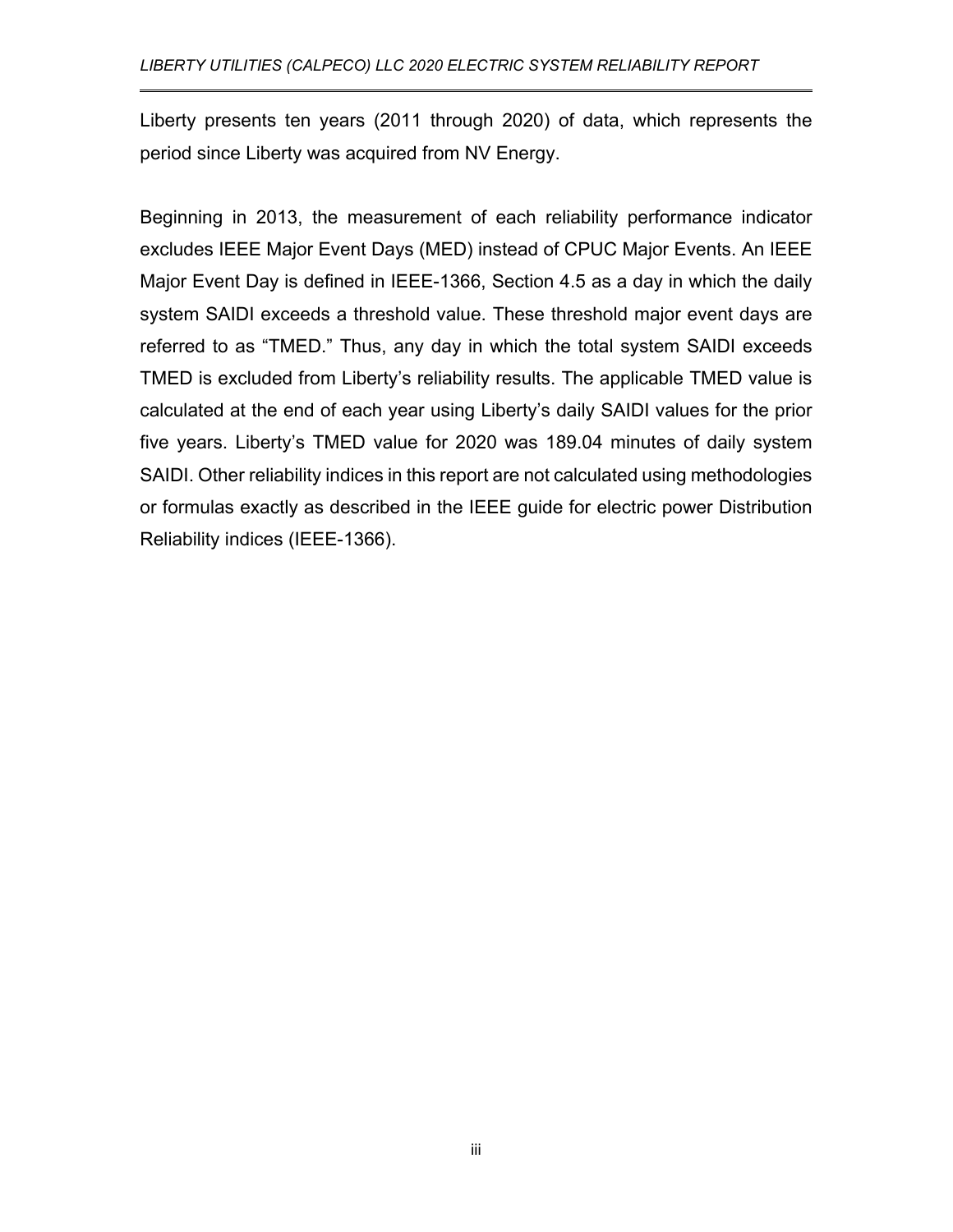# Table of Contents

| $\left( \begin{matrix} 1 \end{matrix} \right)$ | System Indices for the Last 10 Years (Years Liberty in business)1                                                                     |  |
|------------------------------------------------|---------------------------------------------------------------------------------------------------------------------------------------|--|
| 2)                                             |                                                                                                                                       |  |
| 3)                                             | System and Division indices based on IEEE 1366 for the past 10 years<br>including planned outages and including and excluding TMED 10 |  |
| 4)                                             |                                                                                                                                       |  |
| 5)                                             |                                                                                                                                       |  |
| 6)                                             | Top 10 major unplanned power outage events within a reporting year25                                                                  |  |
| 7)                                             |                                                                                                                                       |  |
| 8)                                             | Historical 10 largest unplanned outage events for the past 8 years* 27                                                                |  |
| 9)                                             | Number of customer inquiries on reliability data and the number of days                                                               |  |
|                                                |                                                                                                                                       |  |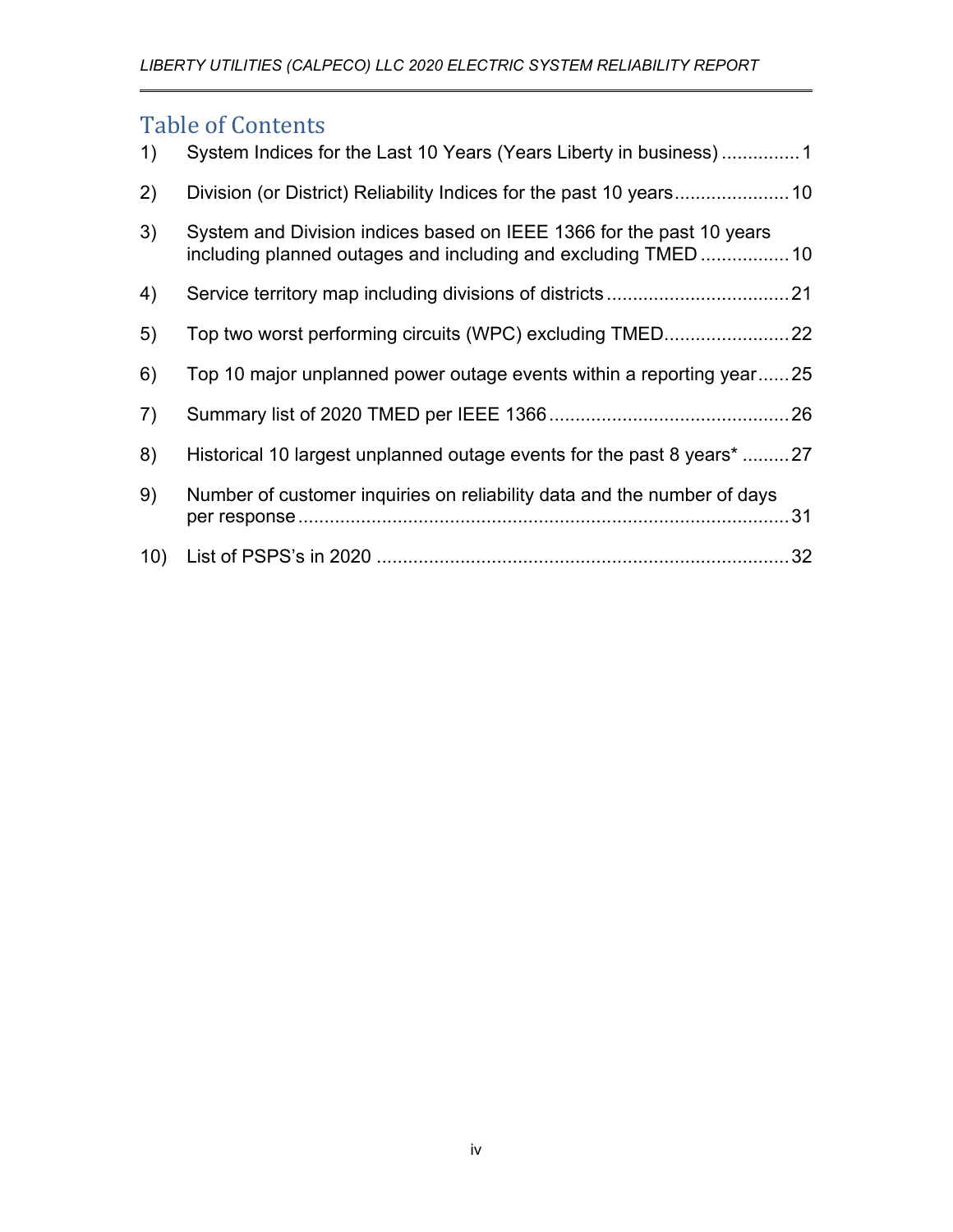# **1) System Indices for the Last 10 Years (Years Liberty in business)**

- a. Separate tables with SAIDI, SAIFI, MAIFI and CAIDI (Major Event Day (MED)) included and excluded.
	- I. Distribution System Indices (Major Event included and excluded)

<span id="page-4-0"></span>

|      | Liberty Utilities (CalPeco Electric) LLC<br>Distribution Historical System Reliability Data 10 Years (Years in Business) |                             |              |              |  |              |                             |              |              |  |  |  |
|------|--------------------------------------------------------------------------------------------------------------------------|-----------------------------|--------------|--------------|--|--------------|-----------------------------|--------------|--------------|--|--|--|
|      |                                                                                                                          | <b>Major Event Included</b> |              |              |  |              | <b>Major Event Excluded</b> |              |              |  |  |  |
| Year | <b>SAIDI</b>                                                                                                             | <b>SAIFI</b>                | <b>CAIDI</b> | <b>MAIFI</b> |  | <b>SAIDI</b> | <b>SAIFI</b>                | <b>CAIDI</b> | <b>MAIFI</b> |  |  |  |
| 2020 | 181.64                                                                                                                   | 1.57                        | 115.23       | 0.07         |  | 181.64       | 1.57                        | 115.23       | 0.07         |  |  |  |
| 2019 | 416.51                                                                                                                   | 2.96                        | 140.73       | 0.31         |  | 416.51       | 2.96                        | 140.73       | 0.31         |  |  |  |
| 2018 | 287.99                                                                                                                   | 2.18                        | 131.82       | 0.52         |  | 287.99       | 2.18                        | 131.82       | 0.52         |  |  |  |
| 2017 | 1597.37                                                                                                                  | 3.97                        | 402.06       | 1.37         |  | 772.83       | 2.86                        | 270.23       | 1.37         |  |  |  |
| 2016 | 213.63                                                                                                                   | 1.47                        | 144.98       | 1.08         |  | 213.63       | 1.47                        | 144.98       | 1.08         |  |  |  |
| 2015 | 357.53                                                                                                                   | 2.01                        | 177.68       | 1.15         |  | 357.53       | 2.01                        | 177.68       | 1.15         |  |  |  |
| 2014 | 698.27                                                                                                                   | 3.63                        | 192.44       | 2.15         |  | 352.37       | 2.40                        | 146.58       | 2.15         |  |  |  |
| 2013 | 119.11                                                                                                                   | 1.23                        | 96.75        | 2.08         |  | 119.11       | 1.23                        | 96.79        | 2.08         |  |  |  |
| 2012 | 216.35                                                                                                                   | 1.55                        | 139.31       | 2.75         |  | 216.35       | 1.55                        | 139.31       | 2.75         |  |  |  |
| 2011 | 294.79                                                                                                                   | 1.81                        | 162.60       | 1.88         |  | 192.22       | 1.25                        | 154.27       | 1.88         |  |  |  |

II. Transmission System Indices (MED Included and Excluded)

Liberty Utilities (CalPeco Electric) LLC does not own transmission.

b. Separate charts showing a line graph of distribution system SAIDI, SAIFI, MAIFI, and CAIDI for the past 10 years (years in business) with linear trend line (TMED included and excluded).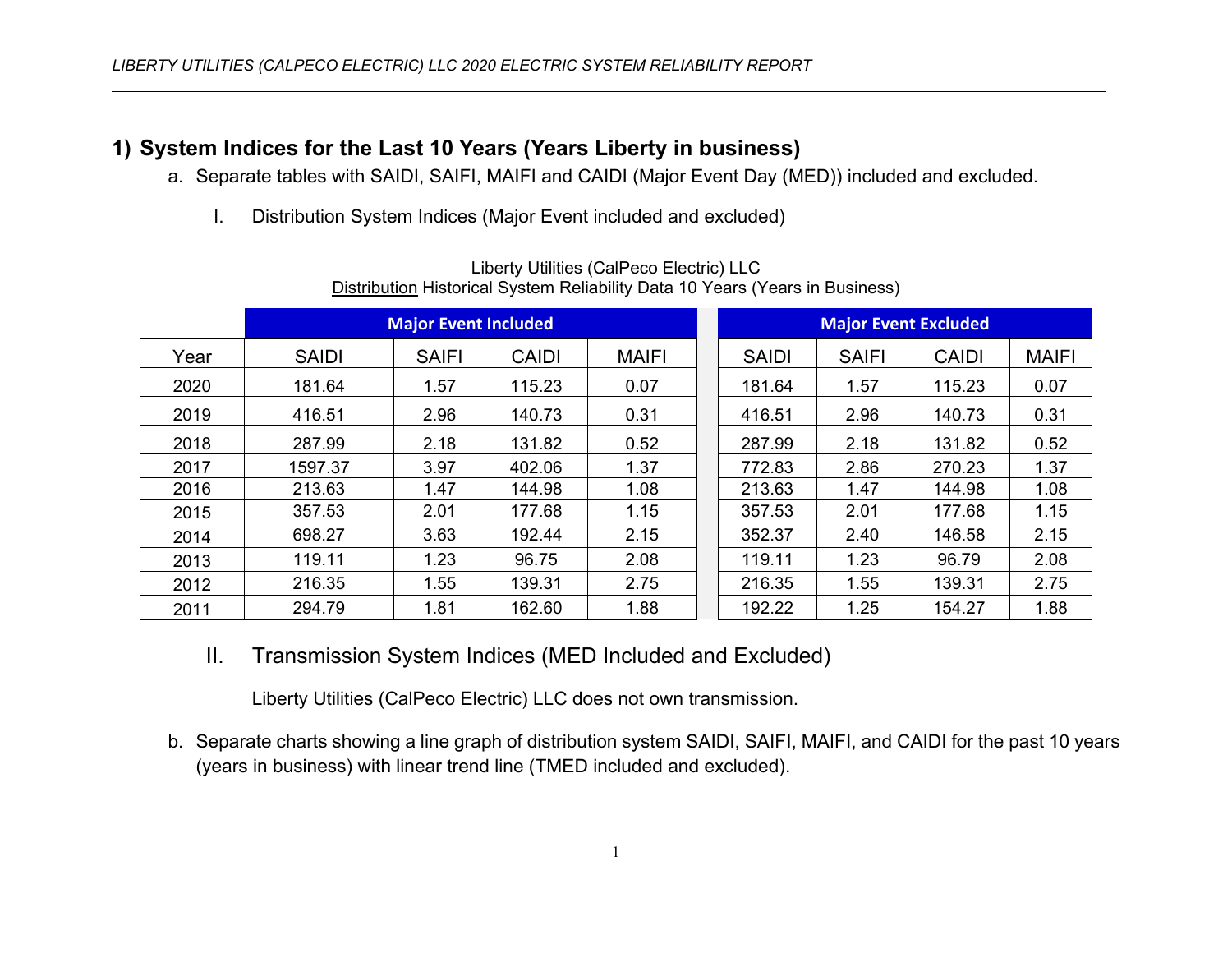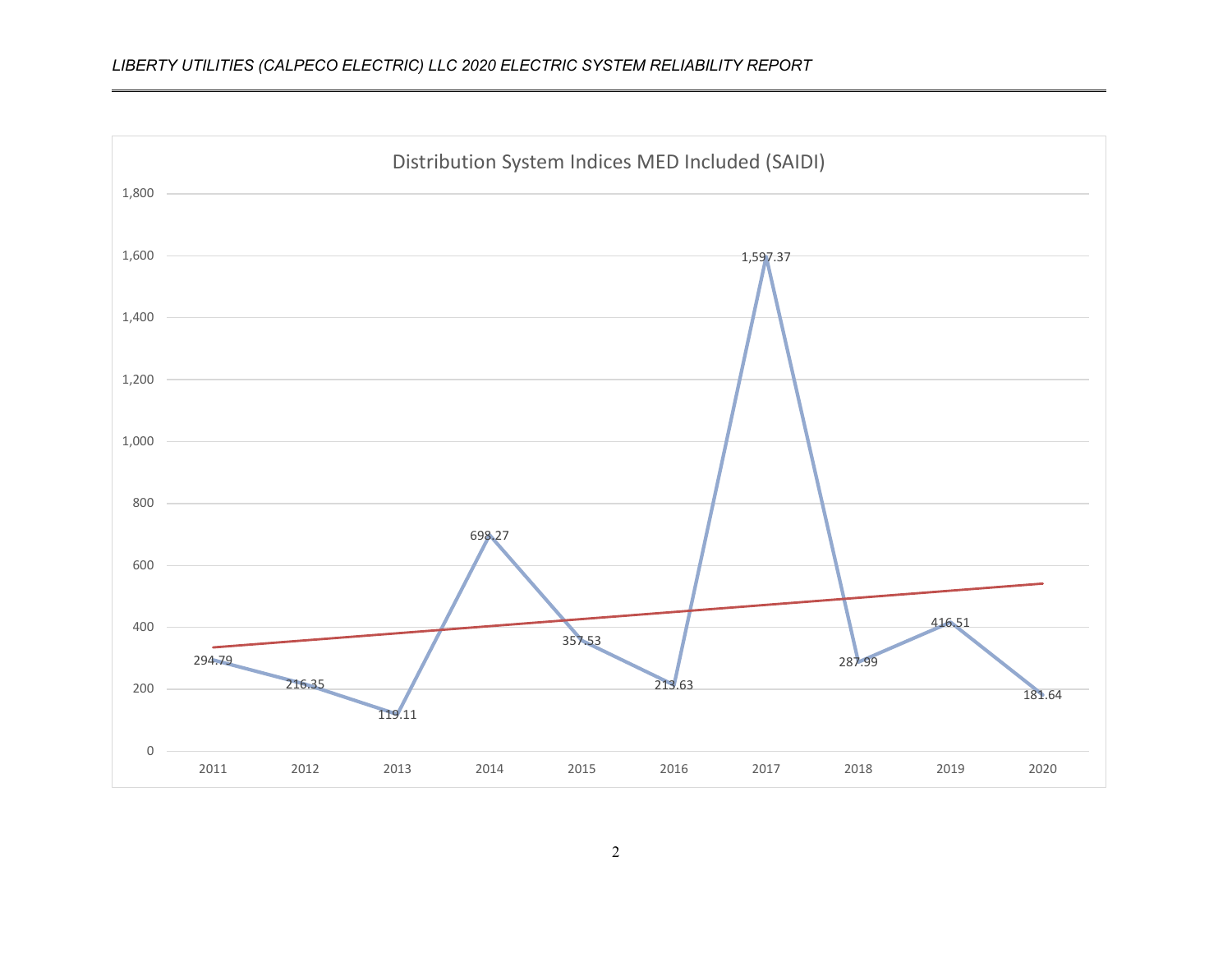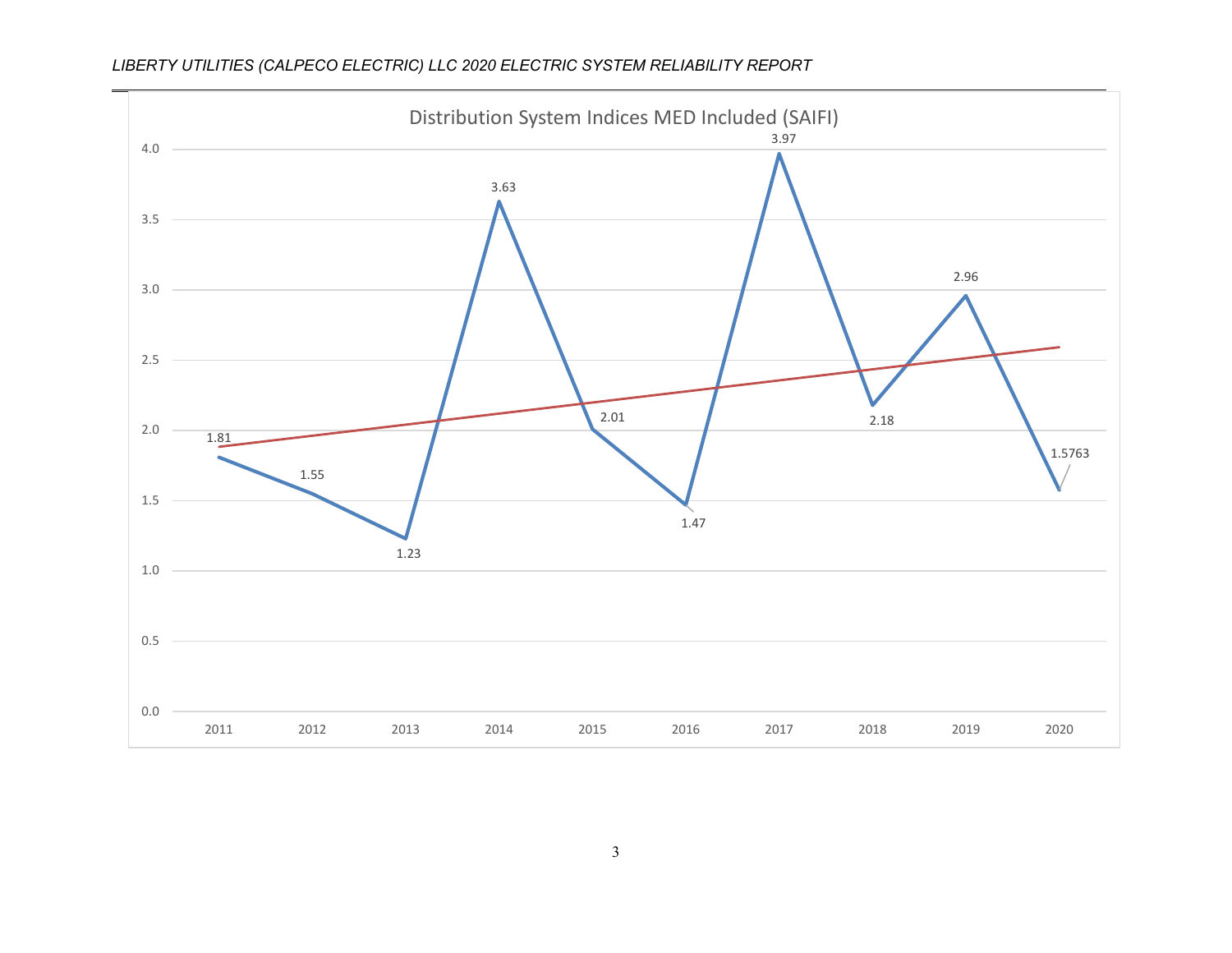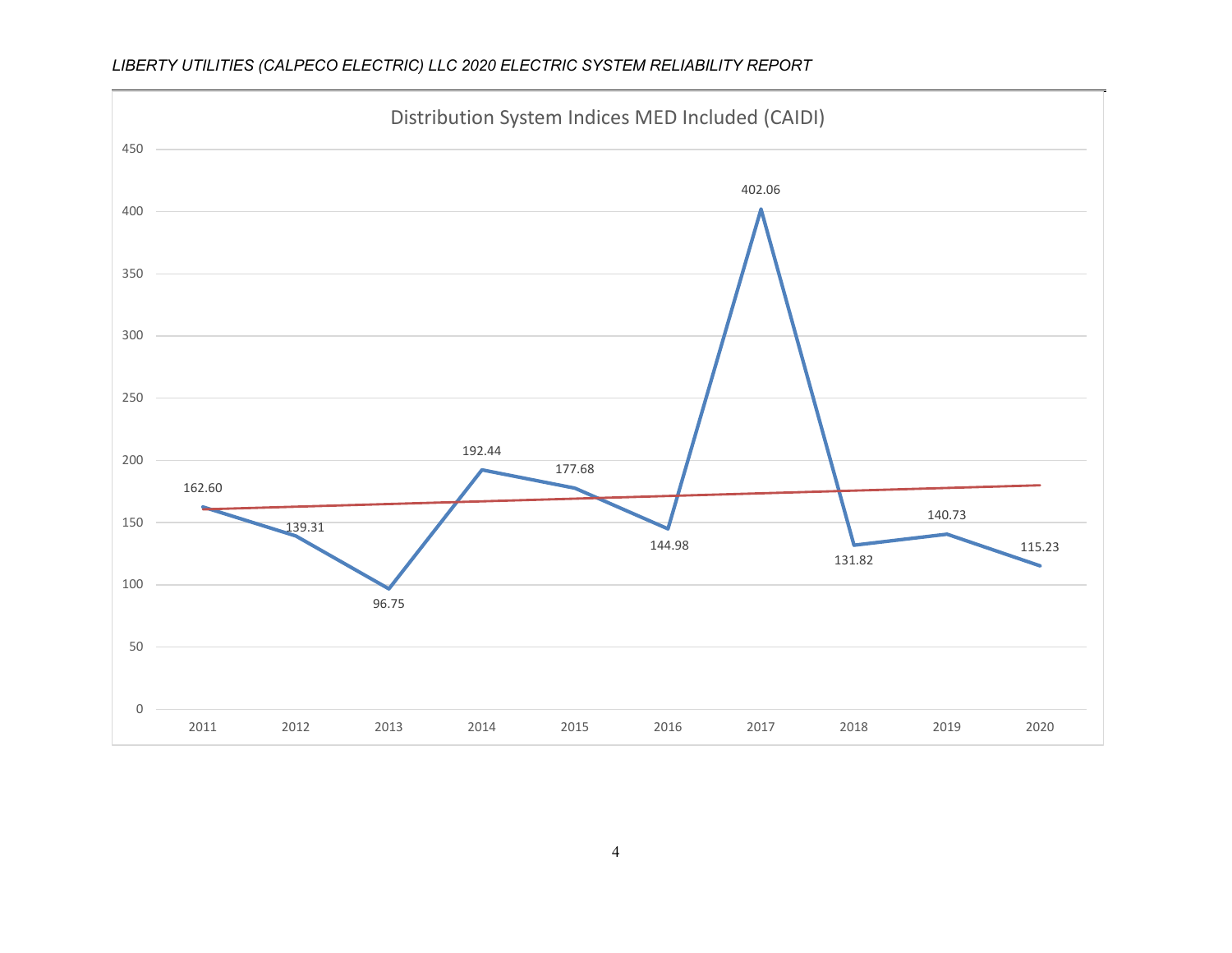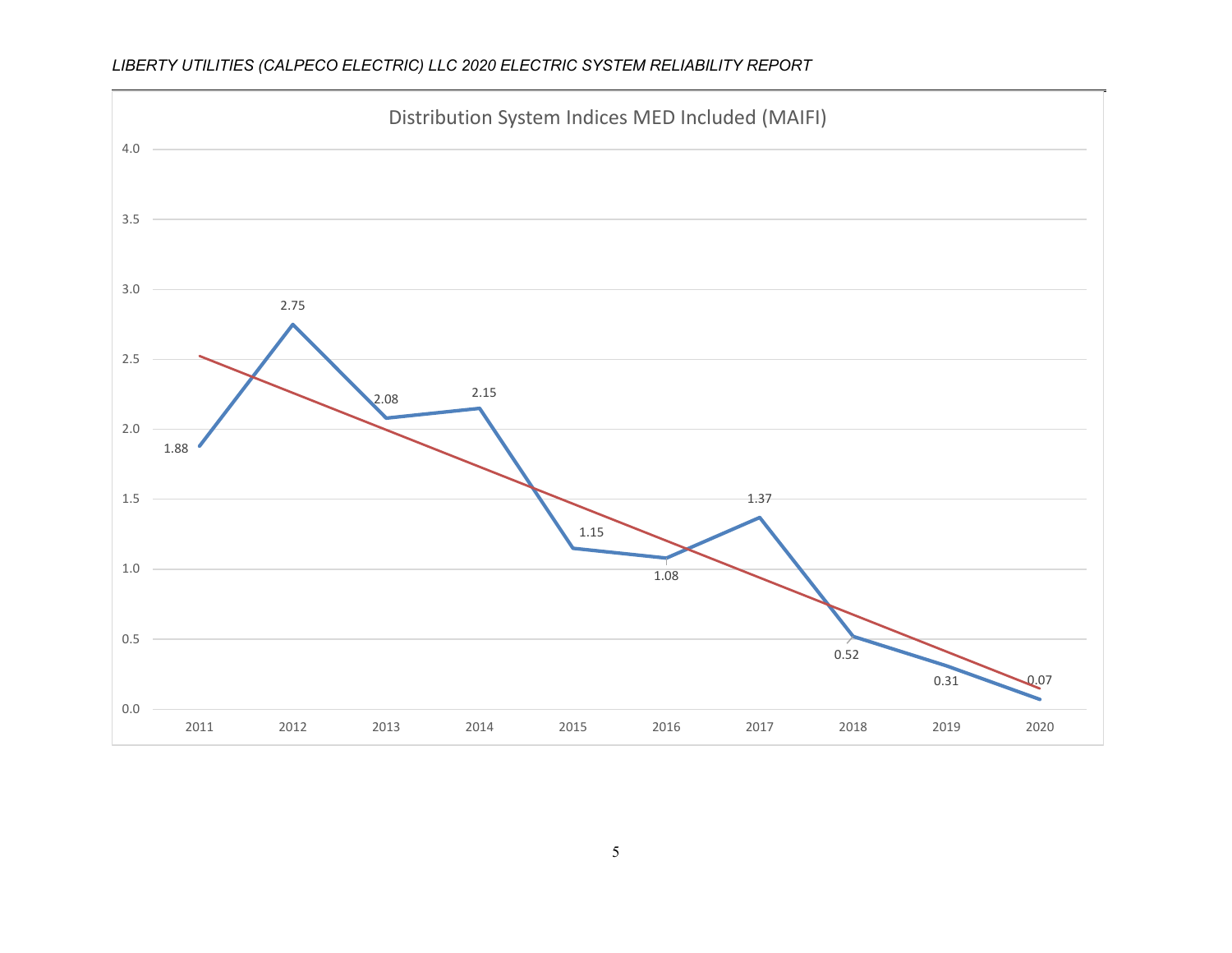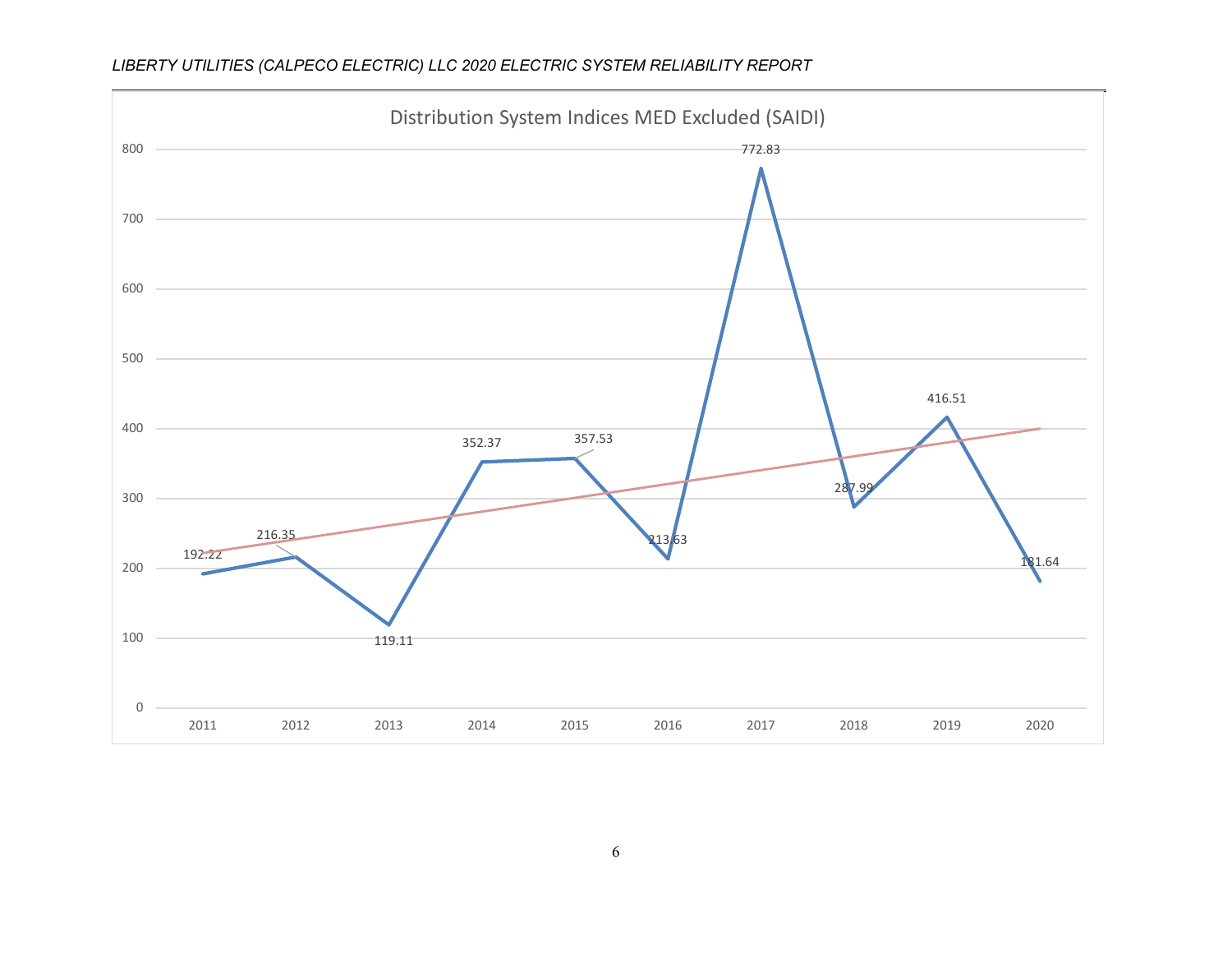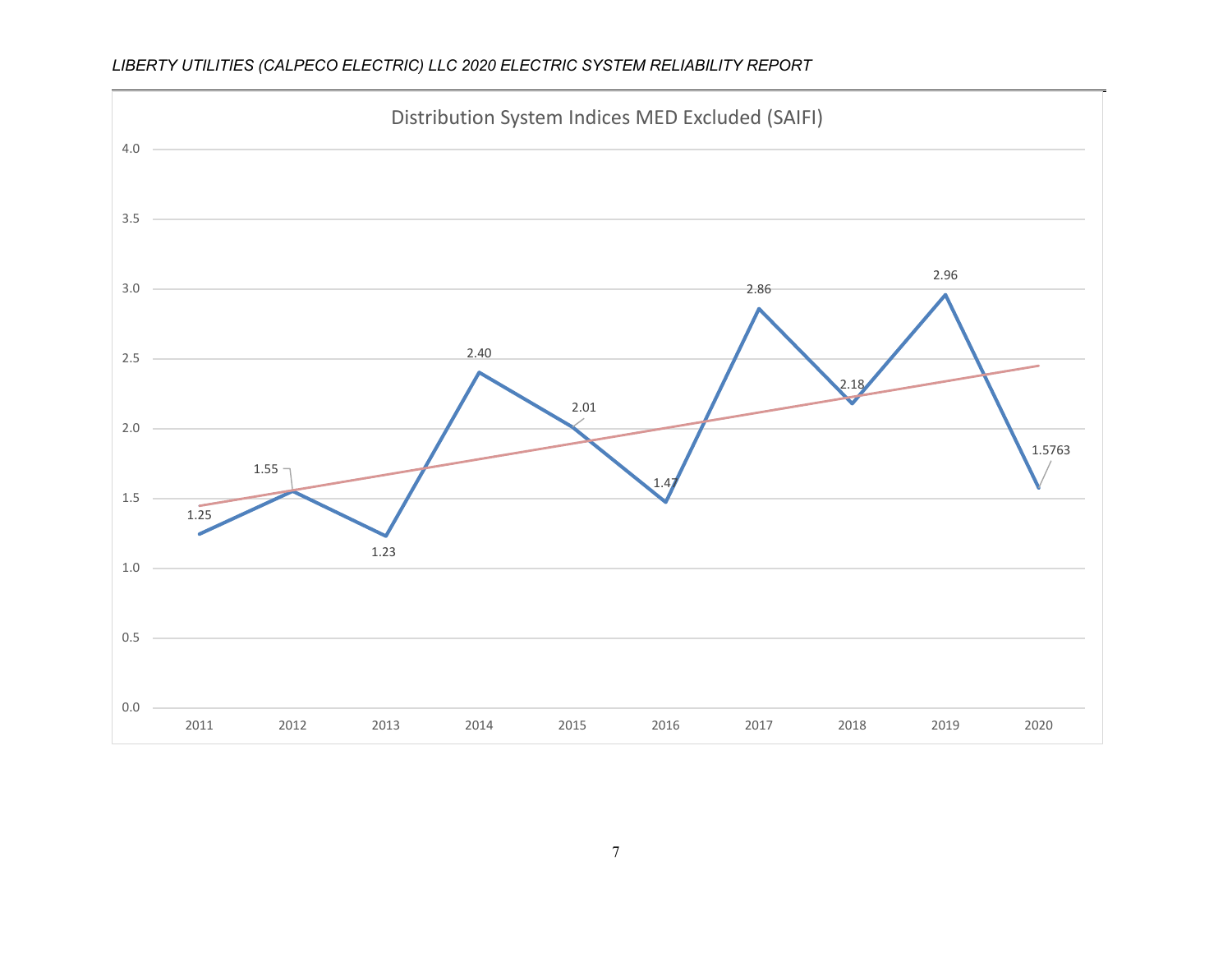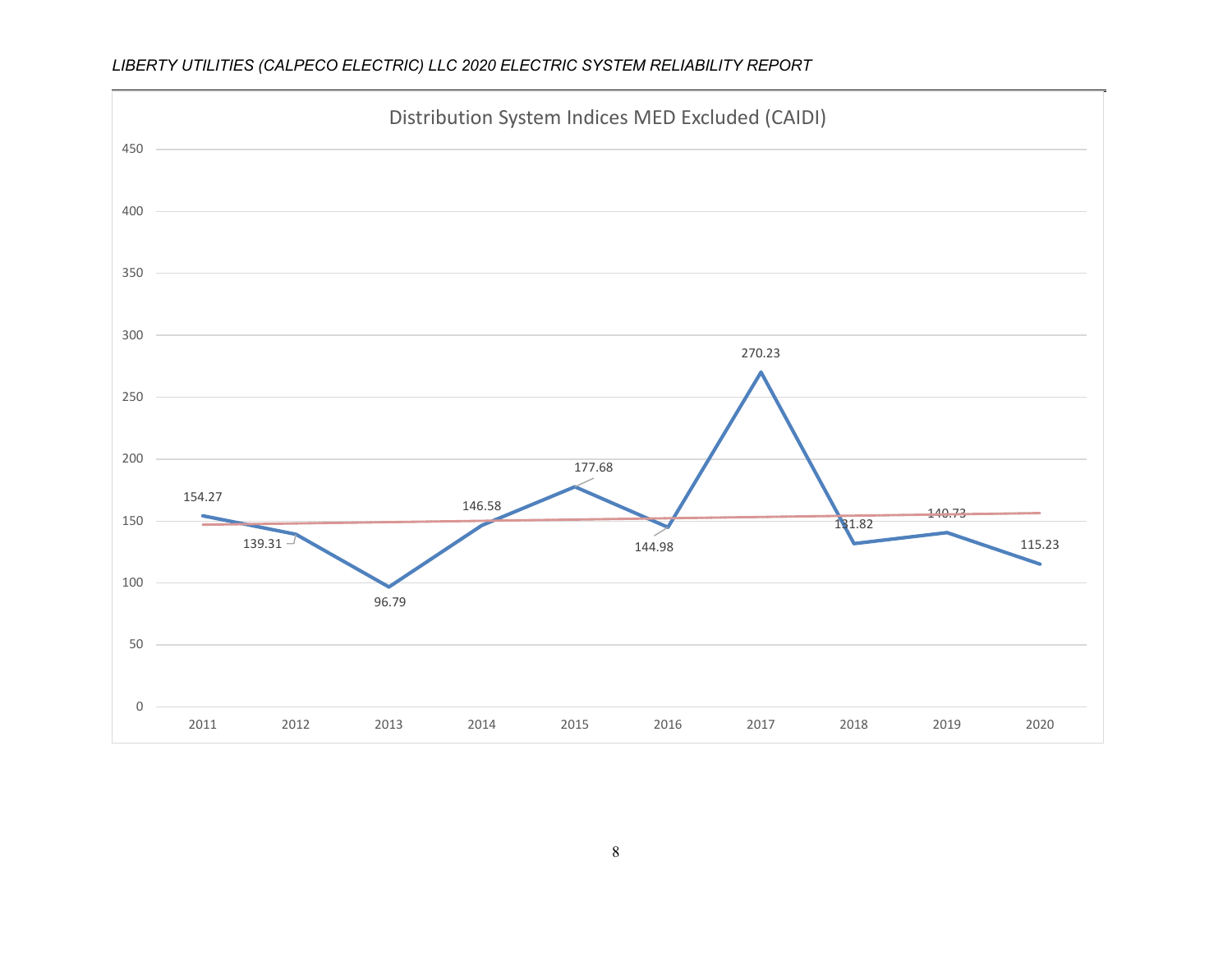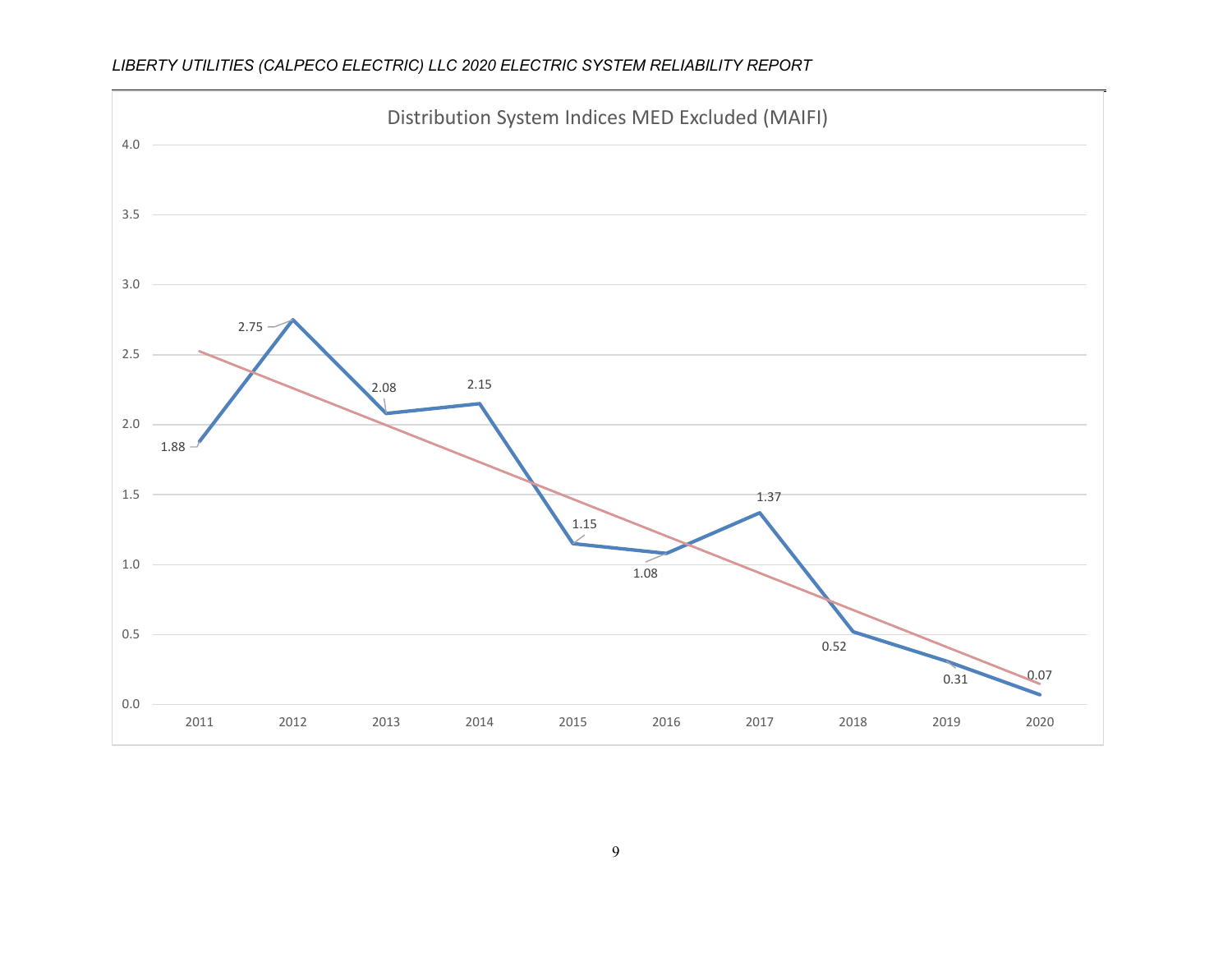### **2) Division (or District) Reliability Indices for the past 10 years**

Liberty Utilities (CalPeco Electric) LLC has one division, Lake Tahoe. See section 1 for indices.

### **3) System and Division indices based on IEEE 1366 for the past 10 years including planned outages and including and excluding TMED**

<span id="page-13-1"></span><span id="page-13-0"></span>

|      | Liberty Utilities (CalPeco Electric) LLC<br>Distribution Historical System Reliability Data 10 Years (Years in Business) |                      |              |              |  |                      |              |              |              |  |  |  |  |
|------|--------------------------------------------------------------------------------------------------------------------------|----------------------|--------------|--------------|--|----------------------|--------------|--------------|--------------|--|--|--|--|
|      |                                                                                                                          | <b>TMED Included</b> |              |              |  | <b>TMED Excluded</b> |              |              |              |  |  |  |  |
| Year | <b>SAIDI</b>                                                                                                             | <b>SAIFI</b>         | <b>CAIDI</b> | <b>MAIFI</b> |  | <b>SAIDI</b>         | <b>SAIFI</b> | <b>CAIDI</b> | <b>MAIFI</b> |  |  |  |  |
| 2020 | 242.72                                                                                                                   | 1.87                 | 129.49       | 0.08         |  | 242.72               | 1.87         | 129.49       | 0.08         |  |  |  |  |
| 2019 | 430.78                                                                                                                   | 3.01                 | 143.12       | 0.31         |  | 430.78               | 3.01         | 143.12       | 0.31         |  |  |  |  |
| 2018 | 328.48                                                                                                                   | 2.27                 | 144.70       | 0.52         |  | 328.48               | 2.27         | 144.70       | 0.52         |  |  |  |  |
| 2017 | 1597.39                                                                                                                  | 4.01                 | 398.65       | 1.37         |  | 772.84               | 2.89         | 267.42       | 1.37         |  |  |  |  |
| 2016 | 219.94                                                                                                                   | 1.48                 | 148.86       | 1.08         |  | 219.94               | 1.48         | 148.86       | 1.08         |  |  |  |  |
| 2015 | 357.53                                                                                                                   | 2.01                 | 177.68       | 1.15         |  | 357.53               | 2.01         | 177.68       | 1.15         |  |  |  |  |
| 2014 | 698.27                                                                                                                   | 3.63                 | 192.44       | 2.15         |  | 352.37               | 2.40         | 146.58       | 2.15         |  |  |  |  |
| 2013 | 119.11                                                                                                                   | 1.23                 | 96.75        | 2.08         |  | 119.11               | 1.23         | 96.79        | 2.08         |  |  |  |  |
| 2012 | 216.35                                                                                                                   | 1.55                 | 139.31       | 2.75         |  | 216.35               | 1.55         | 139.31       | 2.75         |  |  |  |  |
| 2011 | 294.79                                                                                                                   | 1.81                 | 162.60       | 1.88         |  | 192.22               | 1.25         | 154.27       | 1.88         |  |  |  |  |

#### a. SAIDI, SAIFI, MAIFI, and CAIDI Data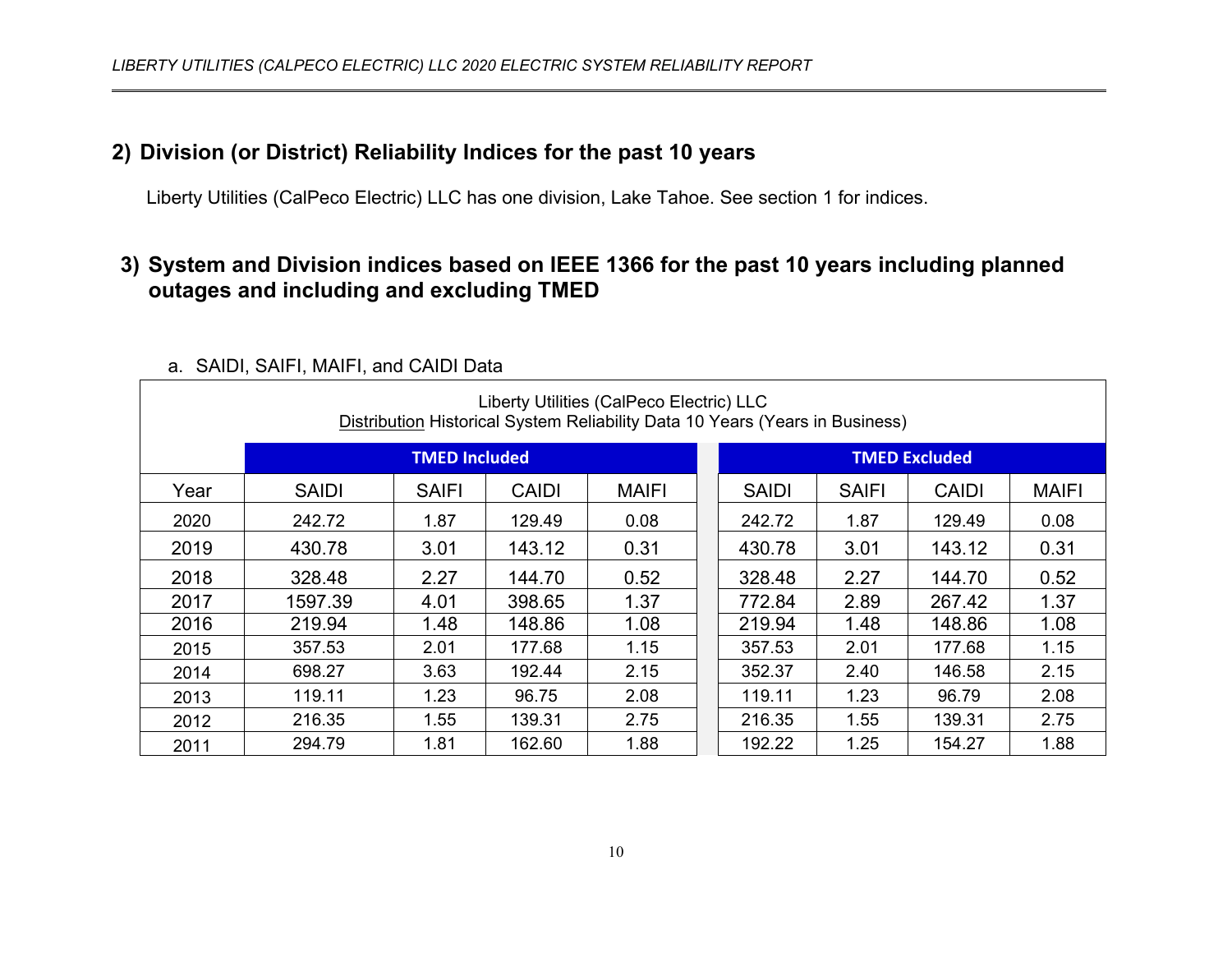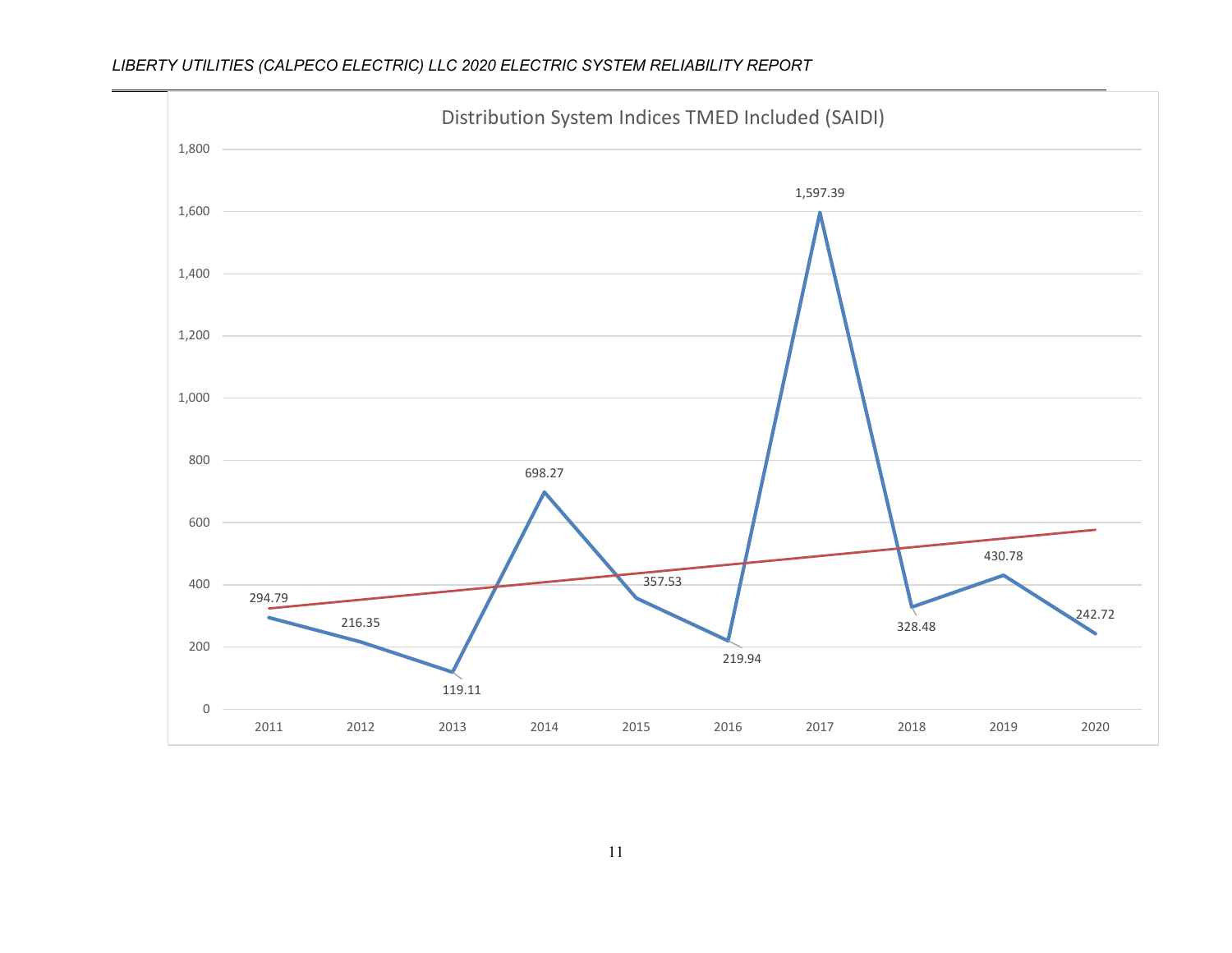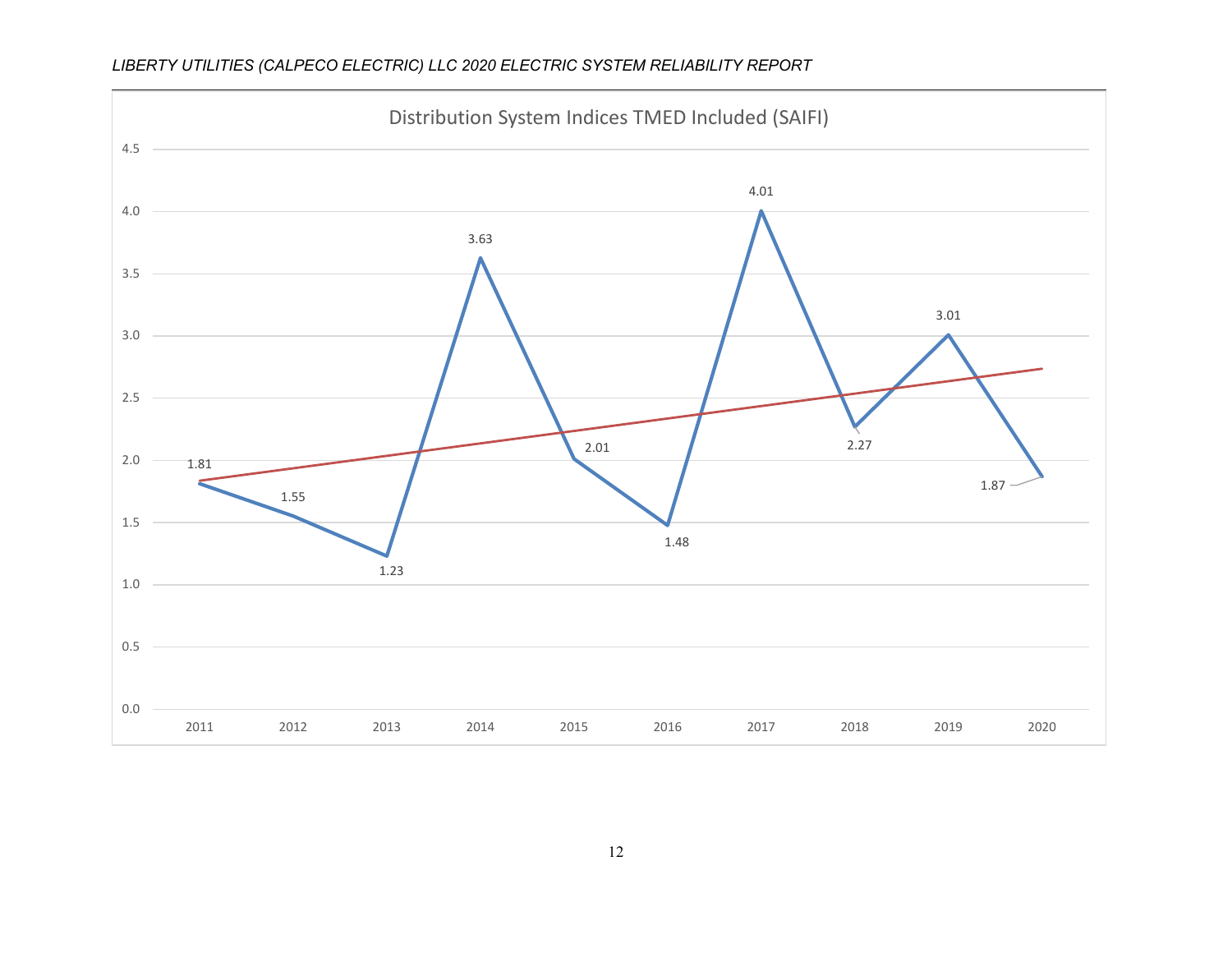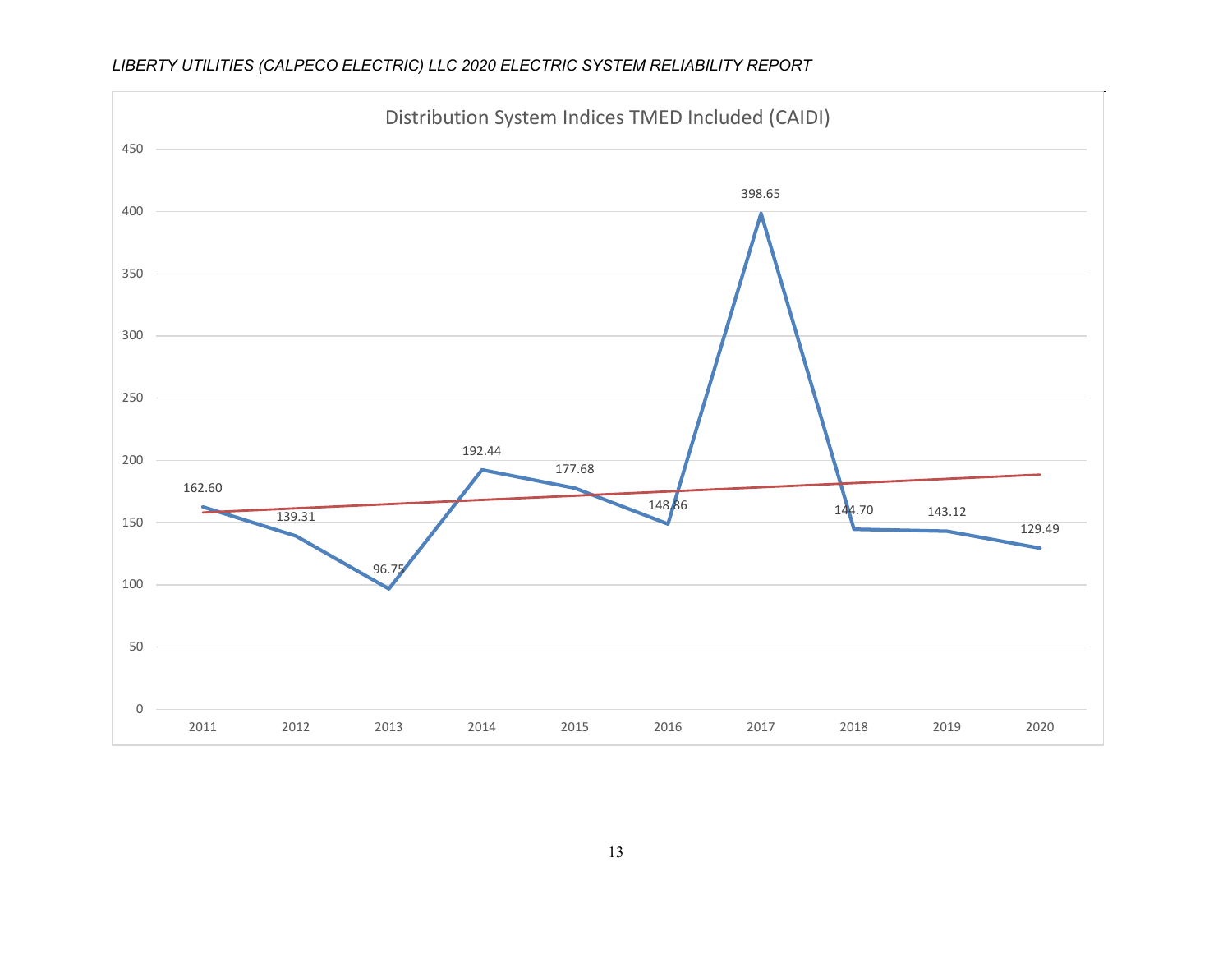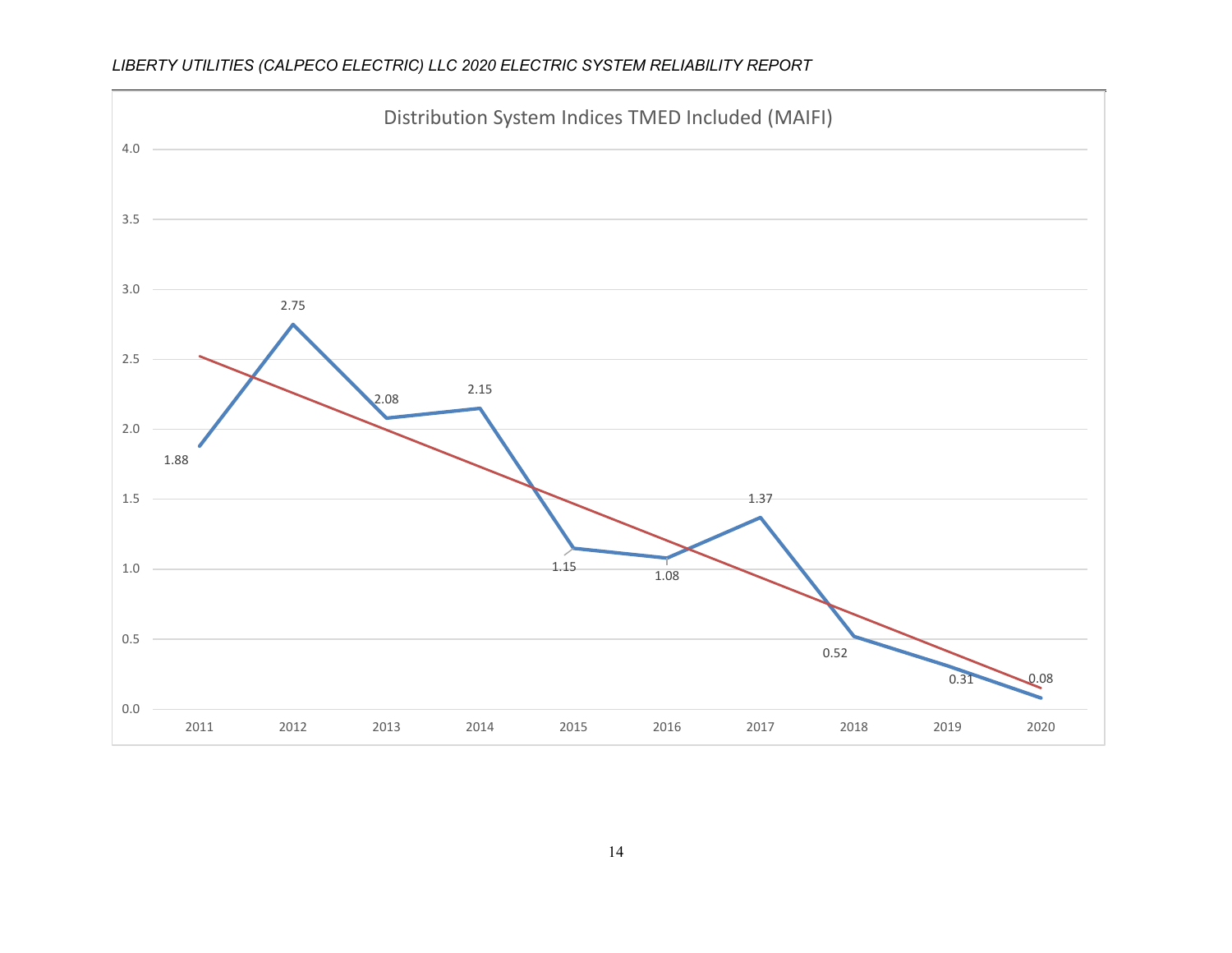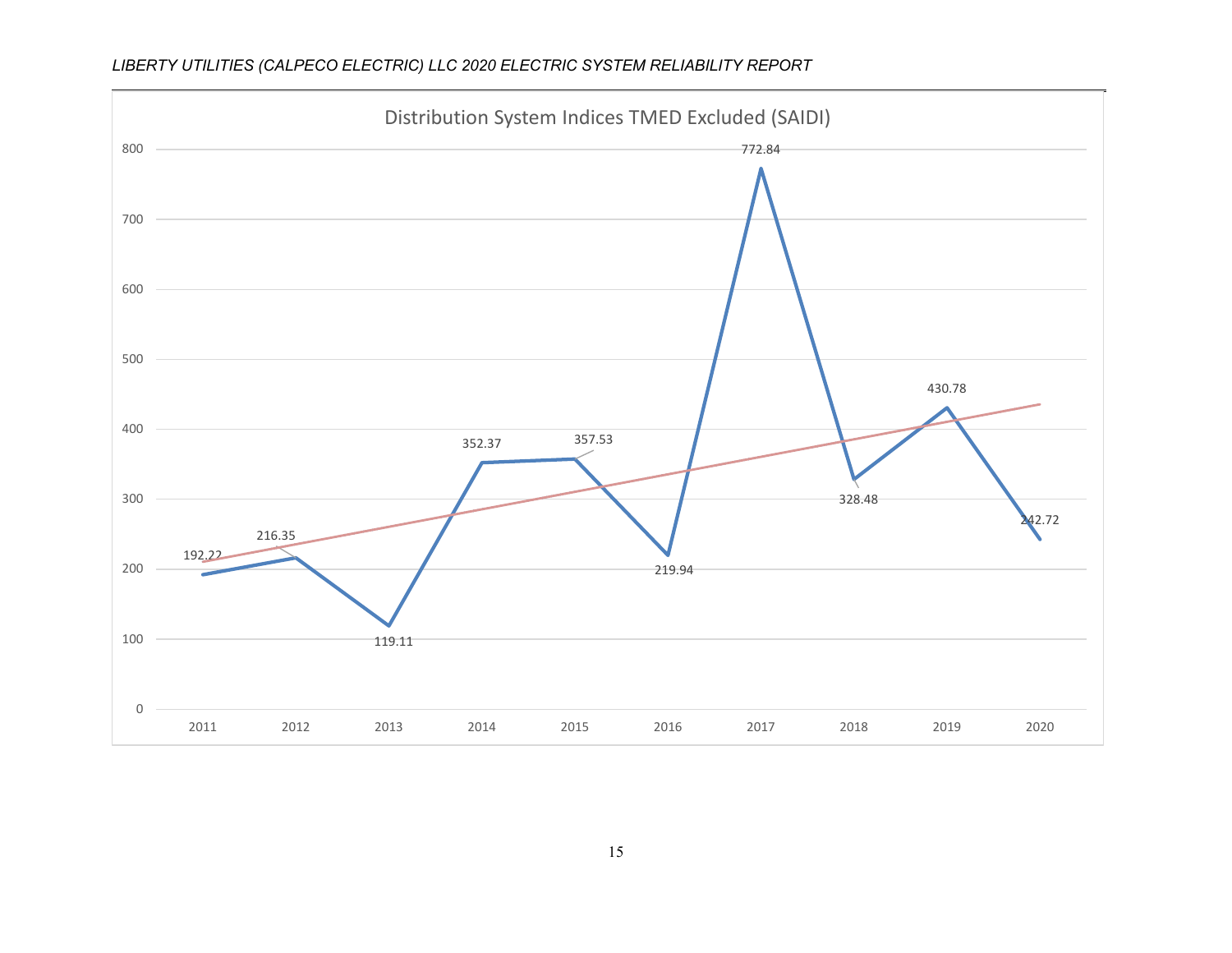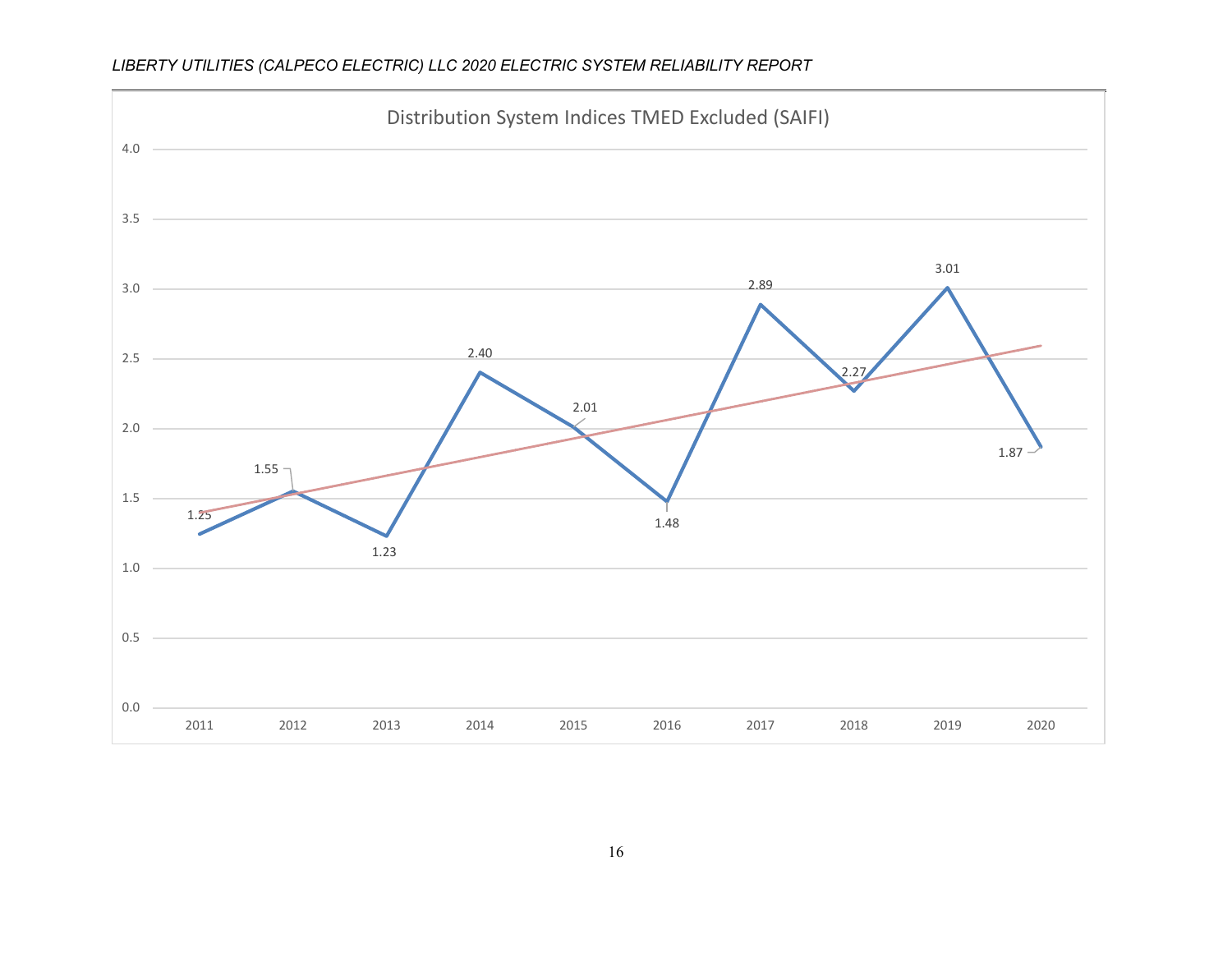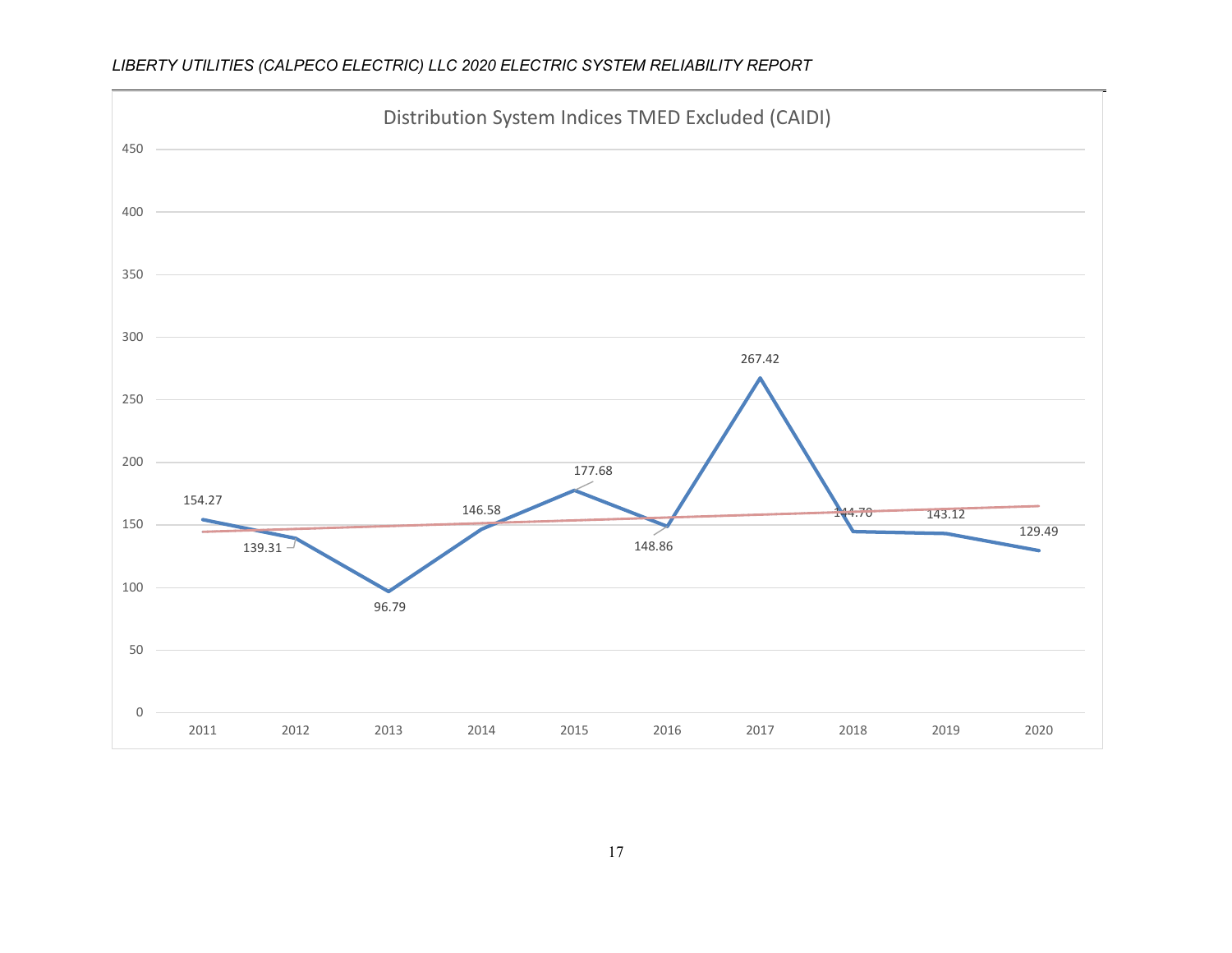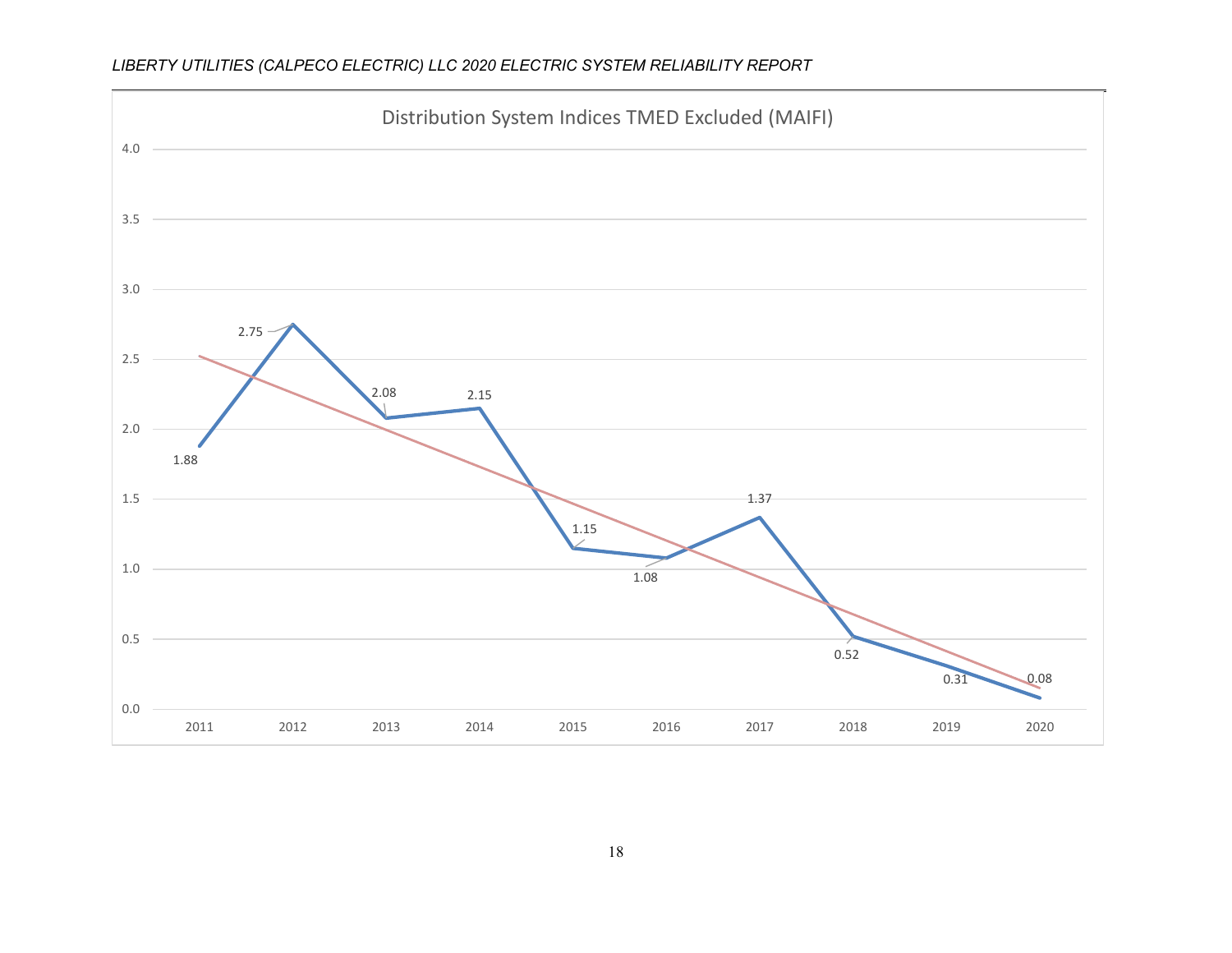|                |                         | <b>D.</b> The Hamber, aate, and location of planned batages<br><b>Number of Planned Outages By Year</b> |                         |                |                |                         |                |                |                         |                |  |  |
|----------------|-------------------------|---------------------------------------------------------------------------------------------------------|-------------------------|----------------|----------------|-------------------------|----------------|----------------|-------------------------|----------------|--|--|
| <b>Circuit</b> | 2020                    | 2019                                                                                                    | 2018                    | 2017           | 2016           | 2015                    | 2014           | 2013           | 2012                    | 2011           |  |  |
| 31             | $\mathfrak{S}$          |                                                                                                         | $\mathbf{1}$            |                |                | 1                       |                |                |                         |                |  |  |
| 32             | $\overline{\mathbf{4}}$ | $\mathbf 1$                                                                                             |                         | $\overline{2}$ | $\mathbf 1$    |                         |                |                |                         |                |  |  |
| 41             | $\,6\,$                 |                                                                                                         |                         |                | $\mathbf 1$    |                         |                |                |                         |                |  |  |
| 201            |                         |                                                                                                         | $\overline{7}$          |                |                |                         |                | $\mathbf{1}$   |                         |                |  |  |
| 204            |                         | $\overline{2}$                                                                                          |                         |                | 1              |                         |                |                |                         |                |  |  |
| 619            |                         |                                                                                                         |                         |                |                |                         |                |                | $\mathbf{1}$            |                |  |  |
| 650            |                         |                                                                                                         |                         |                |                | $\mathbf{1}$            |                |                | $\mathbf 1$             |                |  |  |
| 1261           | $\overline{7}$          | $\mathbf{1}$                                                                                            | $\mathbf{1}$            |                |                |                         |                |                |                         |                |  |  |
| 1296           | $\overline{2}$          |                                                                                                         | $\mathbf{1}$            | $\overline{2}$ |                | $\sqrt{5}$              | $\mathbf 1$    |                |                         |                |  |  |
| 2200           |                         | $\mathbf 1$                                                                                             |                         |                |                | $\mathbf{1}$            | $\mathbf{1}$   |                |                         |                |  |  |
| 2300           |                         | $\mathbf{1}$                                                                                            | $\mathbf{1}$            |                |                | 1                       | $\overline{2}$ |                | $\mathbf{1}$            |                |  |  |
| 3100           | $\overline{2}$          | $\,8\,$                                                                                                 | $\sqrt{5}$              | $\mathbf{1}$   |                |                         |                |                | $\mathbf{1}$            | $\mathbf{1}$   |  |  |
| 3101           | $\mathfrak{S}$          | 3                                                                                                       |                         |                |                |                         | $\overline{2}$ | $\overline{2}$ |                         |                |  |  |
| 3200           | $\mathbf 1$             | 3                                                                                                       | 5                       |                |                | 1                       |                |                | $\mathbf{1}$            |                |  |  |
| 3300           | $\mathfrak{S}$          | 8                                                                                                       | 10                      | $\overline{2}$ |                | $\mathfrak{B}$          |                |                | $\overline{2}$          |                |  |  |
| 3400           | $\mathbf{1}$            | $\overline{2}$                                                                                          | $\overline{\mathbf{4}}$ | $\mathfrak{S}$ |                | $\sqrt{5}$              |                | $\overline{2}$ | $\overline{\mathbf{4}}$ |                |  |  |
| 3500           | $\,6\,$                 | 15                                                                                                      |                         | $\,6$          |                | 1                       |                |                |                         |                |  |  |
| 3501           |                         | 3                                                                                                       | $\mathfrak{S}$          |                |                | $\overline{2}$          | $\overline{2}$ | $\overline{4}$ | $\mathbf{1}$            | $\mathbf{1}$   |  |  |
| 4201           |                         | $\mathbf 1$                                                                                             | $\mathbf 1$             |                | $\mathbf 1$    |                         |                |                |                         |                |  |  |
| 4202           | $\overline{2}$          | 5                                                                                                       | 3                       | 4              |                |                         |                | $\overline{2}$ | $\sqrt{5}$              | $\mathbf{1}$   |  |  |
| 5100           | $\mathbf{1}$            |                                                                                                         |                         |                |                |                         |                | $\mathbf{1}$   | $\mathbf 1$             |                |  |  |
| 5200           | $\mathbf{1}$            | 5                                                                                                       | $\overline{4}$          | $\mathbf{1}$   |                | $\overline{\mathbf{4}}$ | 1              | $\mathbf{1}$   | 3                       |                |  |  |
| 5201           |                         | $\bf 8$                                                                                                 | $\mathbf 1$             | 5              | $\sqrt{5}$     | $\overline{\mathbf{4}}$ | $\mathbf 1$    |                | $\mathbf 1$             |                |  |  |
| 7100           | $\overline{4}$          | 1                                                                                                       | $\sqrt{2}$              | $\mathbf{1}$   |                |                         | $\mathbf 1$    | $\mathbf 1$    | $\overline{\mathbf{4}}$ |                |  |  |
| 7200           |                         | $\mathbf{1}$                                                                                            | $\mathbf{1}$            |                |                | $\mathbf{1}$            | $\mathbf{1}$   | $\mathbf{1}$   | $\overline{2}$          |                |  |  |
| 7201           | $\mathbf{1}$            | $\mathbf{1}$                                                                                            |                         | $\overline{4}$ | $\mathbf{1}$   | $\overline{2}$          | $\mathbf 1$    |                |                         |                |  |  |
| 7202           | $\mathfrak{S}$          | 3                                                                                                       | $\mathbf{1}$            | $\mathbf 1$    |                | $\overline{2}$          | 3              | $\mathbf 1$    |                         |                |  |  |
| 7203           |                         | 3                                                                                                       | $\overline{2}$          |                |                | $\overline{2}$          | $\overline{2}$ | $\overline{4}$ |                         |                |  |  |
| 7300           | 8                       | 20                                                                                                      | 14                      | 5              | $6\phantom{1}$ | $\overline{4}$          | 16             | $\overline{4}$ | $\overline{5}$          | $\overline{2}$ |  |  |
| 7400           | $\mathbf{1}$            | $\overline{\mathbf{4}}$                                                                                 | 8                       | $\overline{2}$ | 1              | $\mathbf 1$             |                |                |                         | $\mathbf 1$    |  |  |
| 7600           |                         | $\mathbf 1$                                                                                             | $\mathbf{1}$            |                |                | $\mathbf{1}$            |                |                |                         | $\mathbf{1}$   |  |  |
| 7700           | $\overline{4}$          |                                                                                                         |                         |                |                |                         | $\mathbf{1}$   |                |                         |                |  |  |
| 7800           |                         |                                                                                                         |                         |                |                |                         | $\overline{2}$ |                |                         |                |  |  |
| 7900           | $\overline{2}$          | $\mathbf 1$                                                                                             |                         |                |                |                         |                |                |                         |                |  |  |

#### b. The number, date, and location of planned outages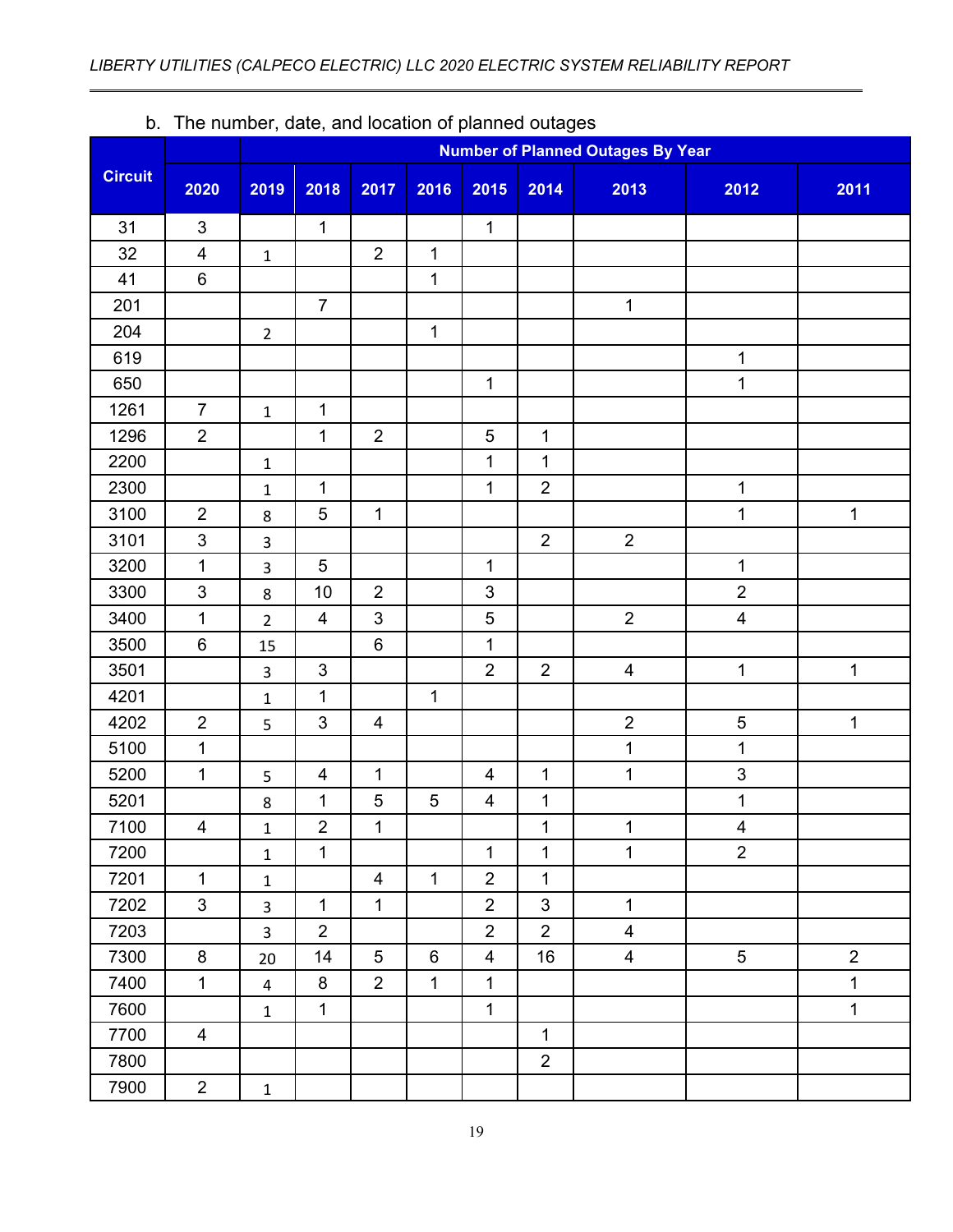| 8200 |  |   | 2<br>J | ົ | 4 |  |  |
|------|--|---|--------|---|---|--|--|
| 8300 |  | ◠ |        | 6 |   |  |  |
| 8400 |  |   |        |   |   |  |  |
| 8500 |  |   |        |   |   |  |  |
| 8600 |  |   |        | 4 |   |  |  |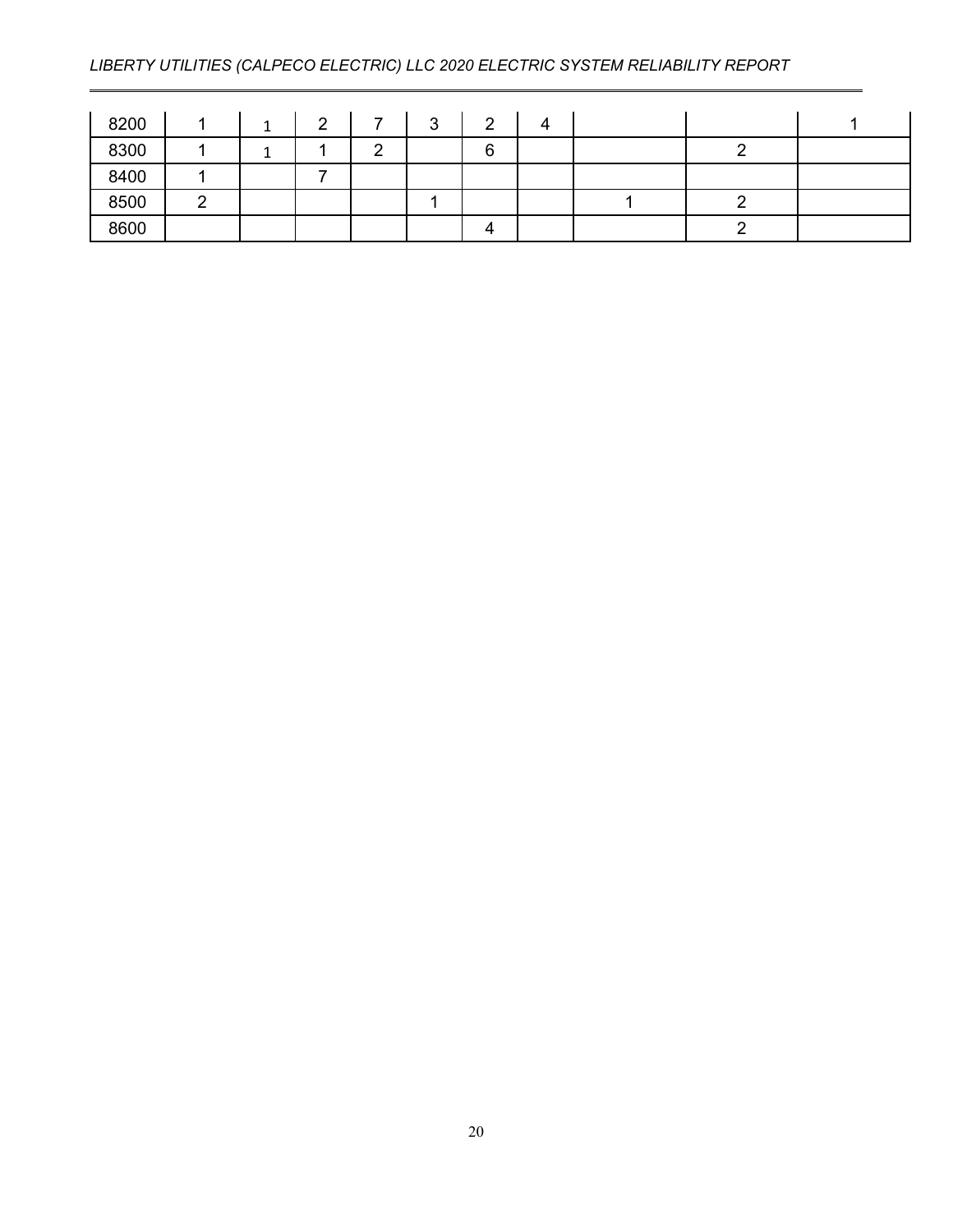## **5) Top two worst performing circuits (WPC) excluding TMED**

I. For each of these circuits, each utility shall include the following information in its annual report: 1) circuit name; 2) district/division; 3) customer count; 4) substation name; 5) circuit-miles; 6) percentage underground, or "% UG"; 7) percentage overhead or "% OH"; 8) number of mainline/feeder/backbone outages resulting in the operation of either a circuit breaker ("CB") or automatic re-closer ("AR"); and 9) its preferred reliability metric.

|                |                            |                           |                                  |                                |           | <b>Facilities</b> | <b>Number of Mainline/</b>                 |                          | <b>Circuit</b> |
|----------------|----------------------------|---------------------------|----------------------------------|--------------------------------|-----------|-------------------|--------------------------------------------|--------------------------|----------------|
| <b>Circuit</b> | <b>District</b>            | <b>Custome</b><br>r Count | <b>Substation</b><br><b>Name</b> | <b>Circuit</b><br><b>Miles</b> | <b>OH</b> | <b>UG</b>         | Feeder/Backbone<br><b>Outages Per Year</b> | *Circuit<br><b>SAIDI</b> |                |
| 1261*          | $\mathsf{r}_\mathsf{ahoe}$ | 749                       | Topaz                            | 70.9                           | 76.2%     | 23.8%             |                                            | 2615                     | 5.66           |
| 31             | Tahoe                      | 671                       | Portola                          | 15.5                           | 88%       | 11.9%             |                                            | 594                      | 2.82           |

<span id="page-24-0"></span>Note: Preferred Metric is the average of circuit SAIDI over a three-year period.

\* A circuit that has been identified as deficient in the previous year's report.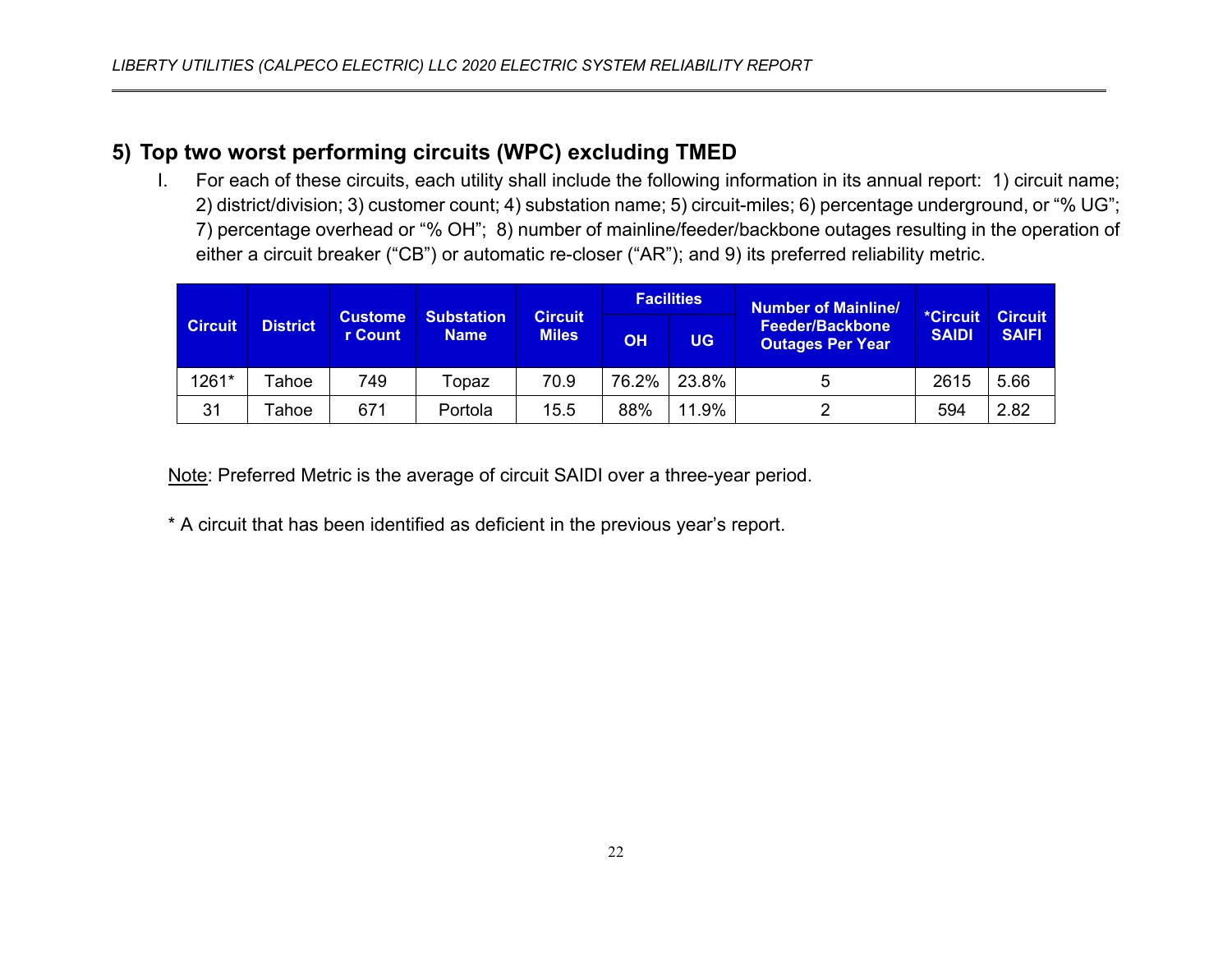- II. Any circuit appearing on this list of "deficient" WPC circuits that also appeared on the previous year's list would be marked by an asterisk. For each asterisked circuit, each utility shall provide the following information:
	- I. An explanation of why it was ranked as a "deficient" circuit, *i.e.*, the value of the metric used to indicate its performance;
	- II. A historical record of the metric;
	- III. An explanation of why it was on the deficiency list again;
	- IV. An explanation of what is being done to improve the circuit's future performance and the anticipated timeline for completing those activities (or an explanation why remediation is not being planned); and
	- V. A quantitative description of the utility's expectation for that circuit's future performance.

The Topaz 1261 circuit was noted as a deficient circuit in 2018, 2019 and 2020. The three-year average circuit SAIDI score remains high due to an operations error causing an outage on March 22, 2019 which lasted approximately 58 hours, and a fire that occurred on November 17, 2020 causing widespread outages over the circuit that were restored over the course of 12 hours.

There were 22 unplanned outages in 2020 for the 1261 circuit, two were due to weather conditions, three were due to device failure, one was due to fuse operation, six were due to the Coleville fire, and the rest were unknown.

The historical metric for Topaz 1261:

- $2020 2,615.2$
- $2019 3,040.6$
- $2018 2,393.8$
- $2017 3,004.5$
- $2016 1930.4$

There are currently no plans in place that would remedy loss of source outages, which account for majority of the outages experienced by customers on this circuit. The circuit is a radial line, sourced by an NV Energy substation in Nevada.

The circuit performance in 2020 was higher than historical records. The events in 2019 and 2020 were outliers resulting from extreme weather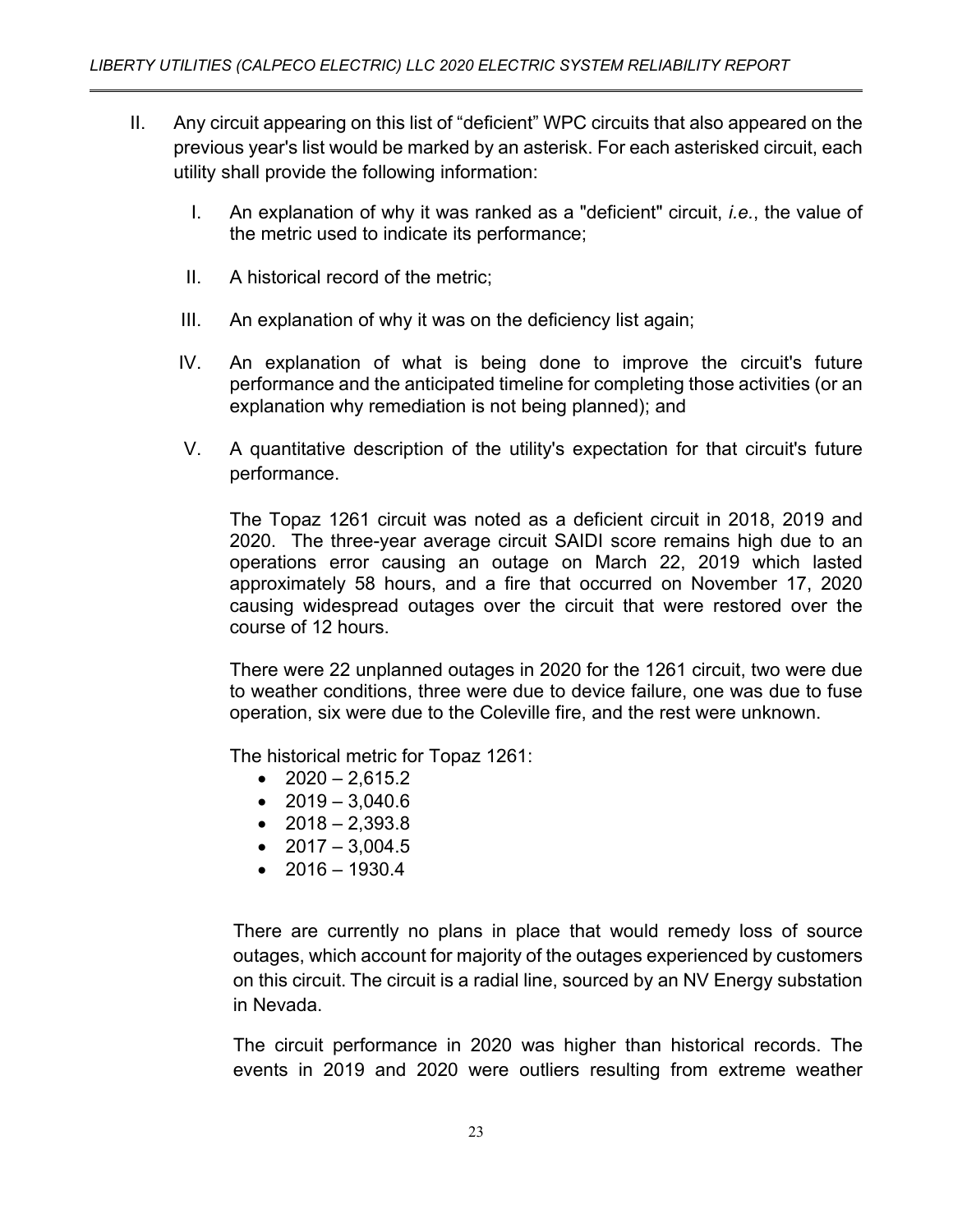conditions and do not accurately represent the overall performance of the system.

- III. Language to explain how the IOUs include a cost effectiveness review as part of their respective internal review processes for circuit remediation projects.
	- I. Definitions of terms, acronyms, limitations, and assumptions:

#### Definitions

WPC- Worst Performing Circuits

#### **Assumptions**

Liberty's analysis excludes planned outages and TMED outages.

II. A clear explanation of the utility's process to determine the worst performing circuits:

The top two Worst Performing Circuits (WPC) are determined based upon the calculated average of circuit SAIDI over a three-year period. This index is calculated on sustained outages by taking the total customer minutes of interruption and dividing by the number of customers on the circuit. Three years' worth of data is included and averaged in order to account for anomalies and tracking the impact of phased improvement projects.

III. A clear explanation of the utility's process to determine cost-effective remediation projects. This shall include why the utility may decide to implement a project to address one worst performing circuit issue while deciding to not implement a project to address a different worst performing circuit.

The Regional Engineer presents proposals for reliability improvement projects along with a circuit analysis, cost-benefit analysis, and details on customer impact to the Business Manager, Engineering Manager, and Vice President of Operations. Collectively, the group determines which projects to approve or suggest alternatives and further analysis.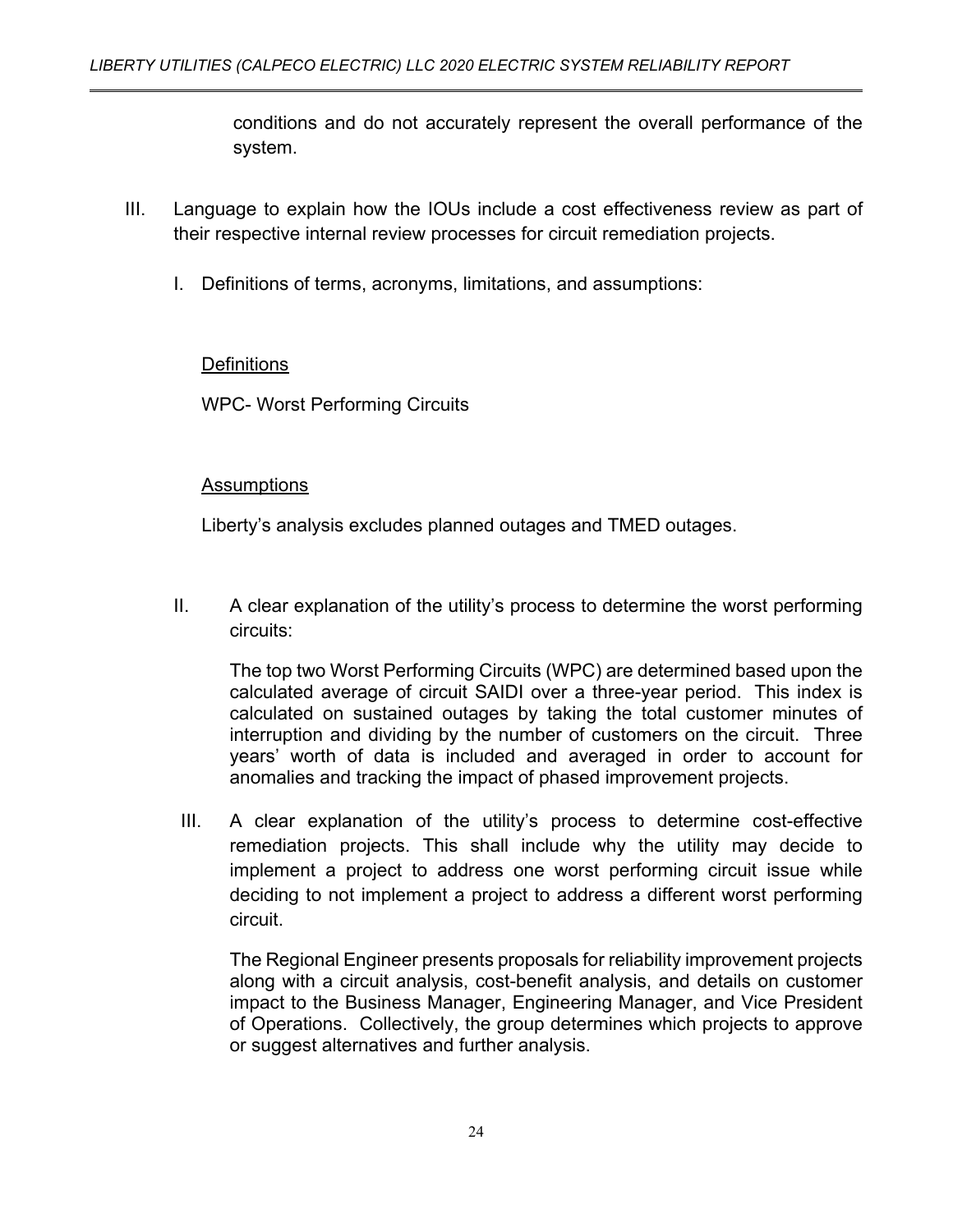# **6) Top 10 major unplanned power outage events within a reporting year**

- a. The cause of each outage event; and
- b. The location of each outage event.

<span id="page-27-0"></span>

| <b>Rank</b>    | <b>Outage Date</b> | <b>Cause</b>                   | <b>Location</b> | <b>Customer</b><br><b>Impact</b> | <b>SAIDI</b> | <b>SAIFI</b> |
|----------------|--------------------|--------------------------------|-----------------|----------------------------------|--------------|--------------|
| 1              | 7/28/2020          | <b>Operations Error</b>        | Lake<br>Tahoe   | 5,291                            | 4.43         | 0.1081       |
| $\overline{2}$ | 8/24/2020          | CB Lockout, Lightning possible | Lake<br>Tahoe   | 3,835                            | 7.68         | 0.0783       |
| 3              | 11/6/2020          | Unknown                        | Lake<br>Tahoe   | 3,728                            | 5.94         | 0.0762       |
| 4              | 8/12/2020          | <b>Wind/Debris</b>             | Lake<br>Tahoe   | 3,724                            | 2.58         | 0.0761       |
| 5              | 9/10/2020          | Animal                         | Lake<br>Tahoe   | 3,451                            | 1.27         | 0.0705       |
| 6              | 9/6/2020           | Animal                         | Lake<br>Tahoe   | 3,266                            | 3.47         | 0.0667       |
| $\overline{7}$ | 10/23/2020         | Animal                         | Lake<br>Tahoe   | 3,266                            | 1.13         | 0.0667       |
| 8              | 7/28/2020          | Animal                         | Lake<br>Tahoe   | 2,555                            | 1.46         | 0.0522       |
| 9              | 7/2/2020           | Device failure                 | Lake<br>Tahoe   | 2,555                            | 2.14         | 0.0522       |
| 10             | 7/28/2020          | <b>Operations Error</b>        | Lake<br>Tahoe   | 2,555                            | 1.38         | 0.0522       |

\*Based on customer impact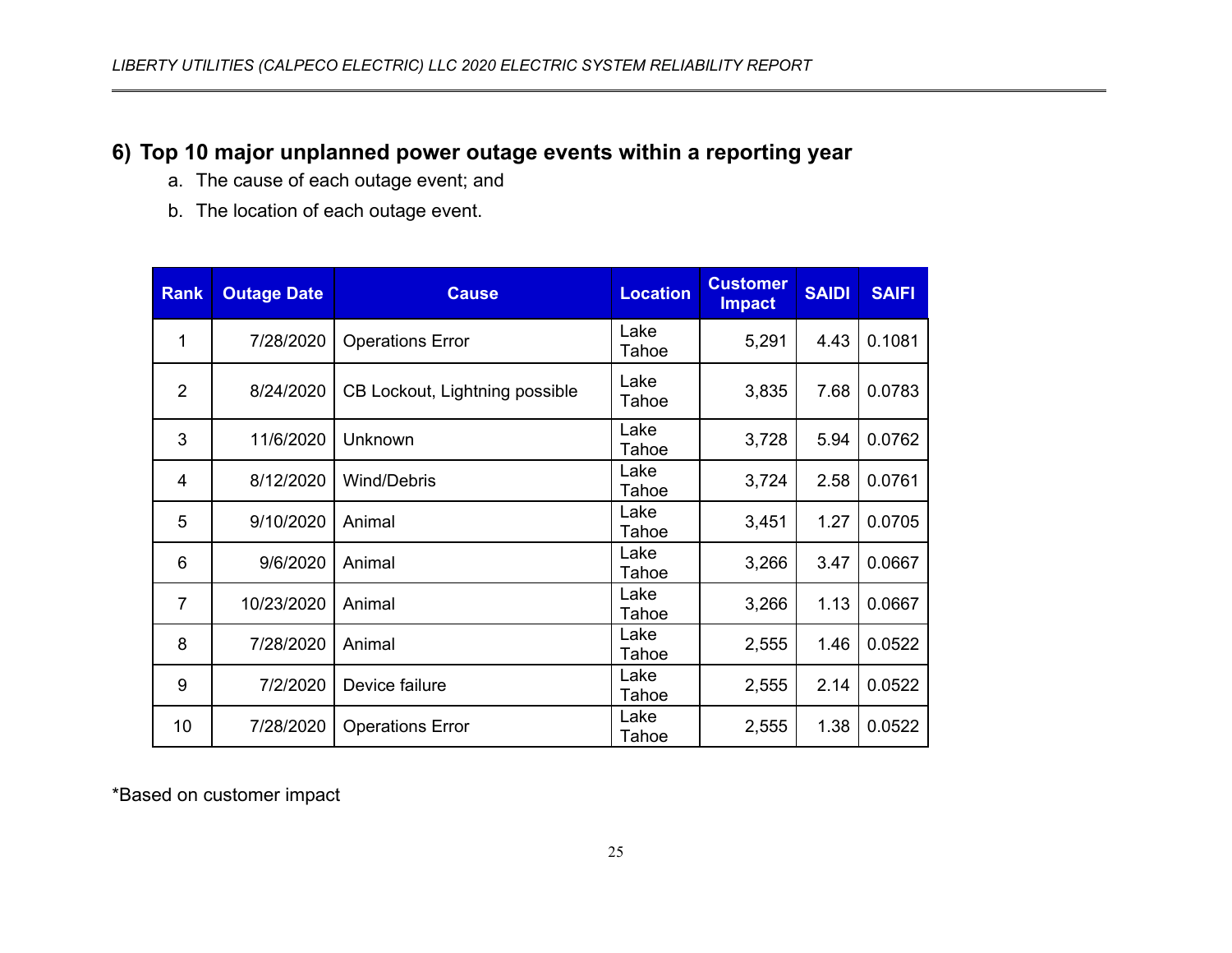## **7) Summary list of 2019 TMED per IEEE 1366**

- a. The number of customers without service at periodic intervals for each TMED;
- b. The cause of each Major Event (ME); and
- c. The location of each ME.

TMED as of 2019 = 189.04

<span id="page-28-0"></span>Liberty did not experience an event in 2020 where the daily SAIDI was higher than the calculated TMED.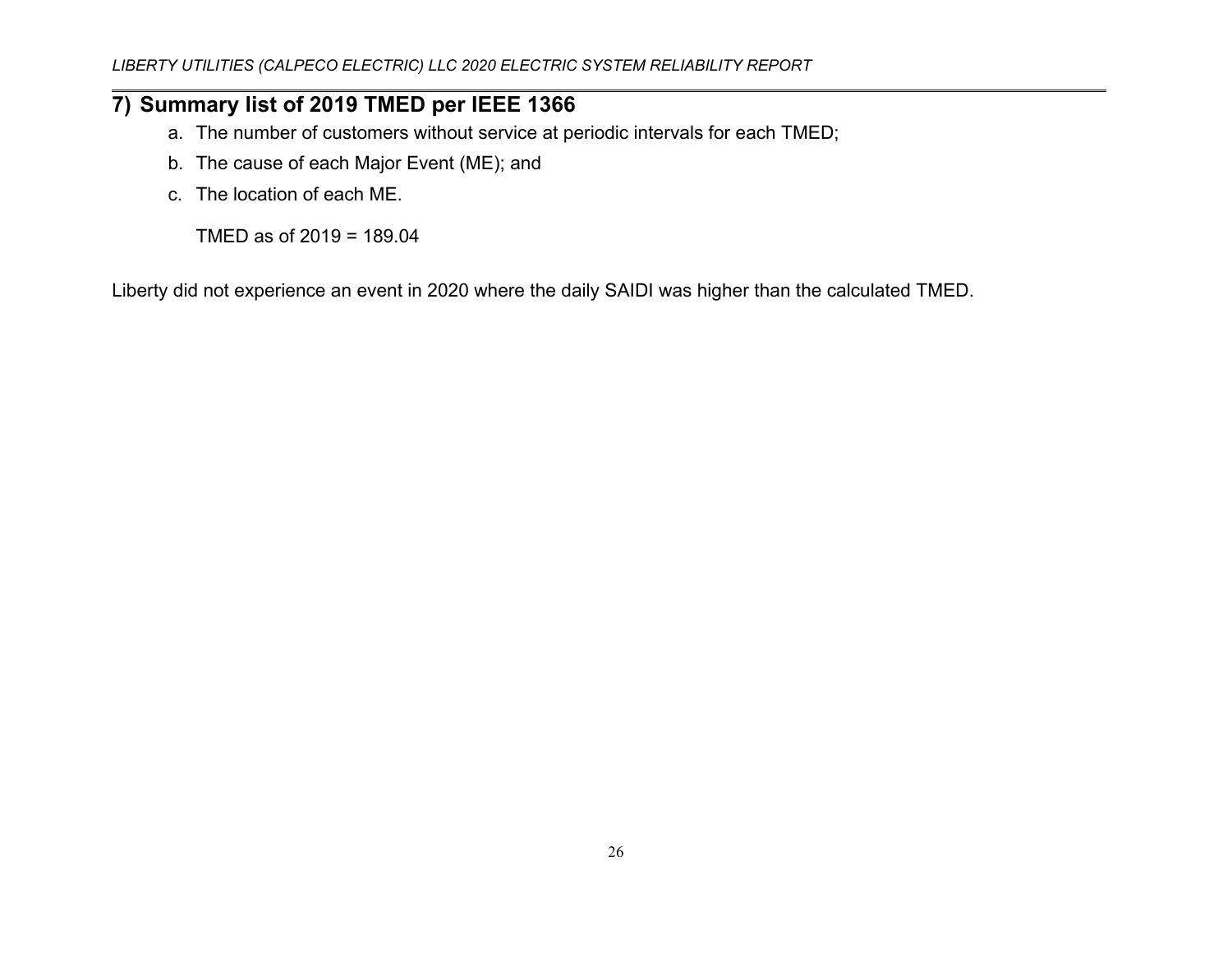# **8) Historical 10 largest unplanned outage events for the past 8 years\***

\*Based on Customers Affected

<span id="page-29-0"></span>

| Rank | <b>Description</b>                       | <b>Date</b> | <b>Customers</b><br><b>Affected</b> | Longest<br><b>Interruption (hours)</b> | <b>Customers-hours</b><br>affected | <b>CPUC Major</b><br>Event? |
|------|------------------------------------------|-------------|-------------------------------------|----------------------------------------|------------------------------------|-----------------------------|
| 1    | <b>Operations Error</b>                  | 7/28/2020   | 5,291                               | 0.68                                   | 3597.8                             | No                          |
| 2    | <b>CB Lockout, Lightning</b><br>possible | 8/24/2020   | 3,835                               | 1.63                                   | 6251.05                            | No                          |
| 3    | Unknown                                  | 11/6/2020   | 3,728                               | 1.3                                    | 4846.4                             | No                          |
| 4    | Wind/Debris                              | 8/12/2020   | 3,724                               | 0.56                                   | 2085.44                            | No                          |
| 5    | Animal                                   | 9/10/2020   | 3,451                               | 0.3                                    | 1035.3                             | No                          |
| 6    | Animal                                   | 9/6/2020    | 3,266                               | 0.86                                   | 2808.7                             | No                          |
|      | Animal                                   | 10/23/2020  | 3,266                               | 0.28                                   | 914.5                              | No                          |
| 8    | Animal                                   | 7/28/2020   | 2,555                               | 0.46                                   | 705.8                              | No                          |
| 9    | Device failure                           | 7/2/2020    | 2,555                               | 1.43                                   | 3653.6                             | No                          |
| 10   | <b>Operations Error</b>                  | 7/28/2020   | 2,555                               | 0.68                                   | 1737.4                             | No                          |

| Rank           | <b>Description</b>                        | <b>Date</b> | <b>Customers</b><br><b>Affected</b> | <b>Longest Interruption</b><br>(hours) | <b>Customers-hours</b><br>affected | <b>CPUC Major</b><br>Event? |
|----------------|-------------------------------------------|-------------|-------------------------------------|----------------------------------------|------------------------------------|-----------------------------|
|                | Third Party - Contractor Dig<br>In.       | 10/1/2019   | 10,490                              | 3.88                                   | 40701.2                            | No                          |
| C.             | <b>Equipment Failure</b>                  | 2/22/2019   | 8,560                               | 4.42                                   | 37835.2                            | No                          |
| 3              | Third Party - Contractor Dig<br><b>In</b> | 10/3/2019   | 7,841                               | 0.18                                   | 1411.38                            | No                          |
| $\overline{4}$ | <b>Hardware Failure</b>                   | 2/26/2019   | 4,485                               | 3.5                                    | 15697.5                            | No                          |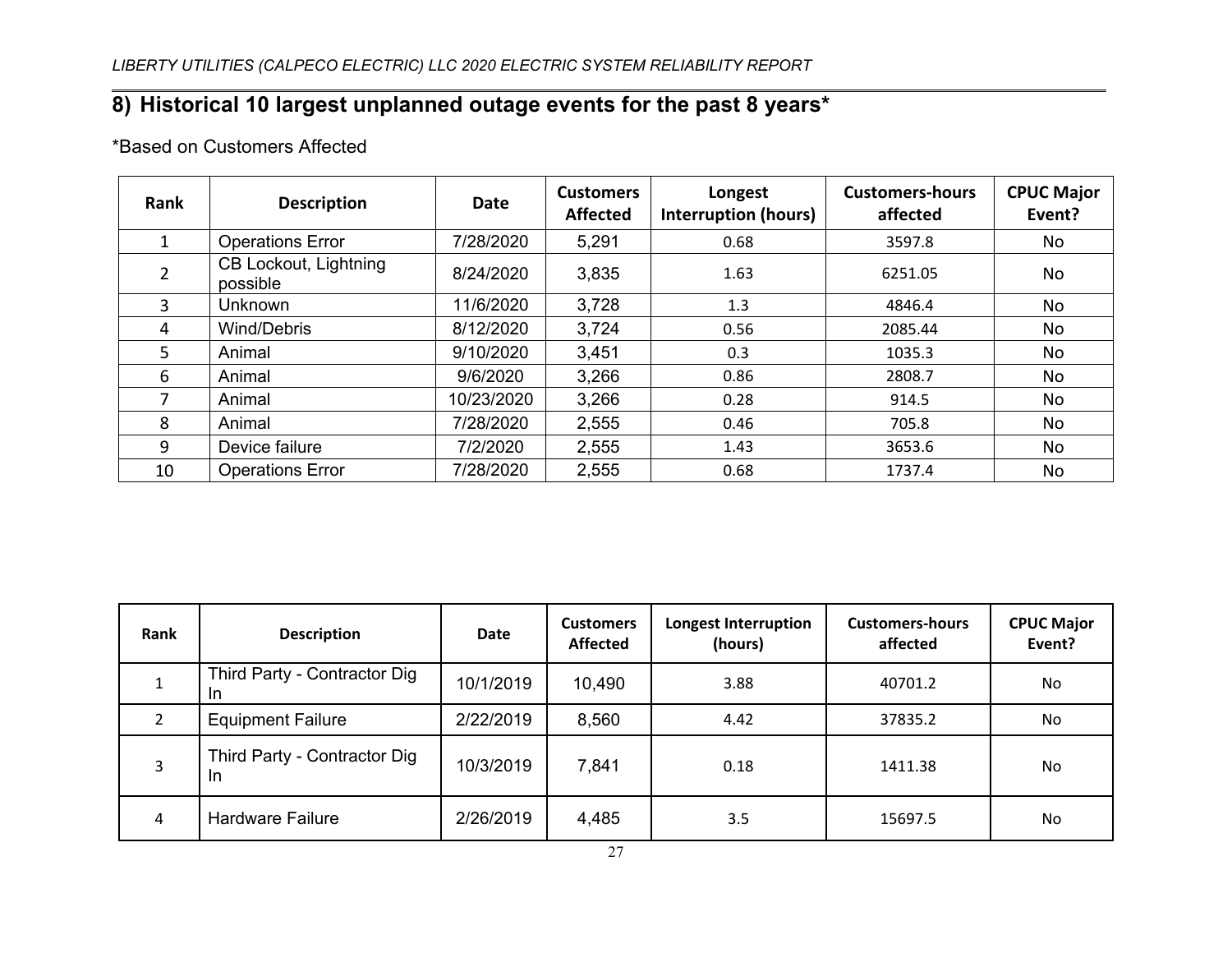|  |  |  | LIBERTY UTILITIES (CALPECO ELECTRIC) LLC 2020 ELECTRIC SYSTEM RELIABILITY REPORT |
|--|--|--|----------------------------------------------------------------------------------|
|--|--|--|----------------------------------------------------------------------------------|

|    | Tree                       | 1/18/2019  | 4,448 | 1.76 | 7828.48 | No  |
|----|----------------------------|------------|-------|------|---------|-----|
| ь  | <b>Hardware Failure</b>    | 3/6/2019   | 4,448 | 0.82 | 3647.36 | No  |
|    | Animal                     | 11/11/2019 | 4,245 | 0.6  | 2547    | No  |
|    | Third Party - Line Contact | 9/21/2019  | 3.712 | 0.43 | 1596.16 | No. |
| Q  | Animal                     | 6/7/2019   | 3,529 | 0.47 | 1658.63 | No  |
| 10 | Tree                       | 6/7/2019   | 3,507 | 1.51 | 5295.57 | No  |

| <b>Rank</b>    | <b>Description</b>                  | Date       | <b>Customers</b><br><b>Affected</b> | Longest<br><b>Interruption (hours)</b> | <b>Customers-hours</b><br>affected | <b>CPUC Major</b><br>Event? |
|----------------|-------------------------------------|------------|-------------------------------------|----------------------------------------|------------------------------------|-----------------------------|
| 1              | Third Party - Switching             | 5/17/2018  | 17,315                              | 2.51                                   | 91301.9                            | No                          |
| $\overline{2}$ | Loss of Source – External<br>System | 12/12/2018 | 7,552                               | 0.1                                    | 755.2                              | No                          |
| 3              | <b>Trees</b>                        | 10/17/2018 | 7,398                               | 6.32                                   | 14218.8                            | No                          |
| 4              | Loss of Source - External<br>System | 12/12/2018 | 7,089                               | 0.1                                    | 708.9                              | No                          |
| 5              | <b>Hardware Failure</b>             | 10/3/2018  | 4,678                               | 3.61                                   | 6958.1                             | No                          |
| 6              | Trees - Major Storm                 | 6/9/2018   | 4,485                               | 9.38                                   | 6420.1                             | No                          |
| 7              | Unknown                             | 11/12/2018 | 4,154                               | 1.76                                   | 7338.7                             | No                          |
| 8              | <b>Unknown</b>                      | 1/4/2018   | 3,529                               | 0.2                                    | 705.8                              | No                          |
| 9              | Loss of Source - External<br>System | 12/12/2018 | 3,434                               | 0.1                                    | 343.4                              | No                          |
| 10             | Loss of Source - External<br>System | 8/4/2018   | 2,721                               | 2.96                                   | 8072.3                             | No                          |

| <b>Rank</b> | <b>Description</b>                  | Date    | <b>Customers</b><br><b>Affected</b> | Longest<br><b>Interruption (hours)</b> | <b>Customers-hours</b><br>affected | <b>CPUC Major</b><br>Event? |
|-------------|-------------------------------------|---------|-------------------------------------|----------------------------------------|------------------------------------|-----------------------------|
|             | Loss of Source - External<br>Svstem | 1/10/17 | 22,000                              | 26.12                                  | 5,745,66.7                         | No                          |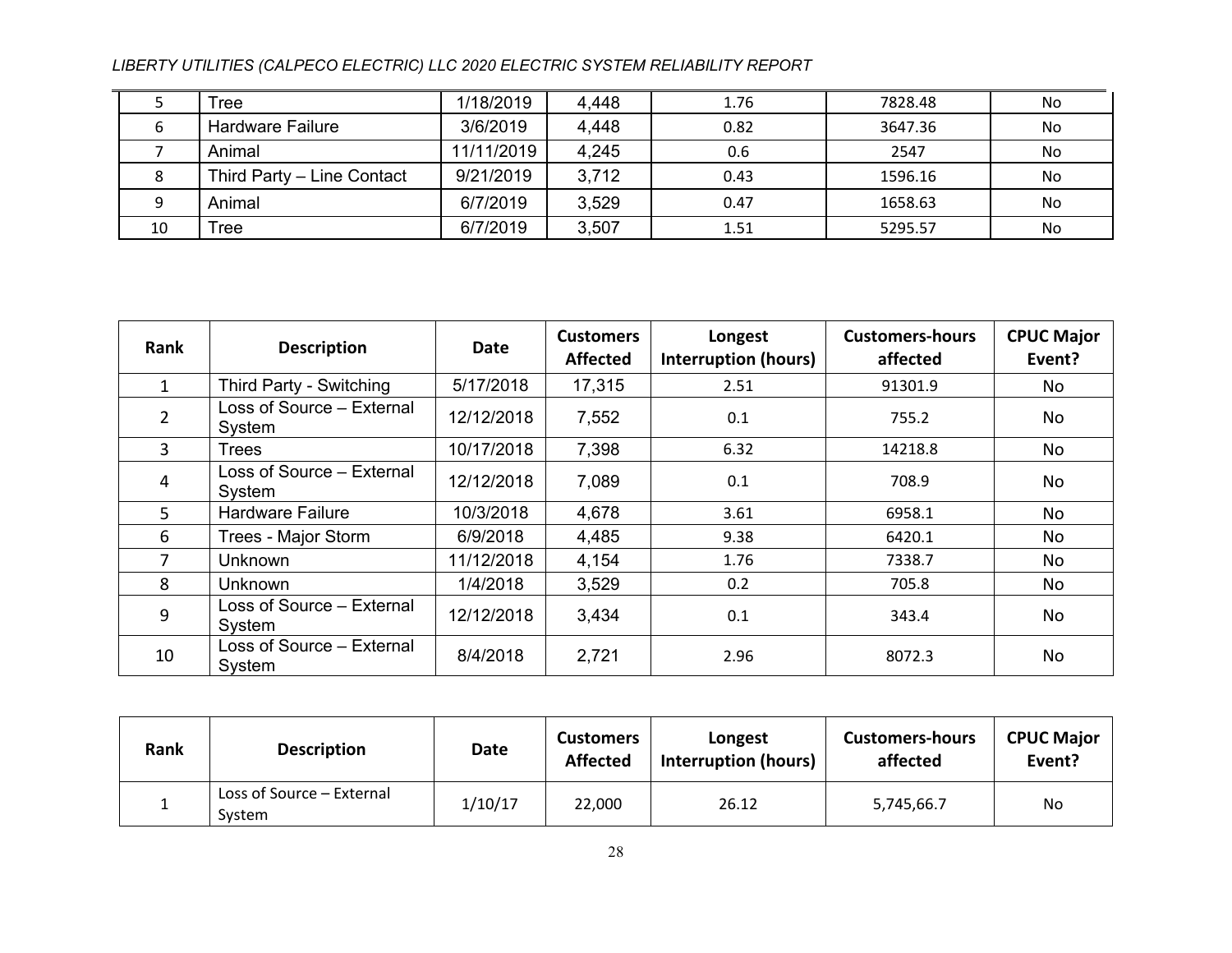| Rank           | <b>Description</b>                  | <b>Date</b> | <b>Customers</b><br><b>Affected</b> | Longest<br><b>Interruption (hours)</b> | <b>Customers-hours</b><br>affected | <b>CPUC Major</b><br>Event? |
|----------------|-------------------------------------|-------------|-------------------------------------|----------------------------------------|------------------------------------|-----------------------------|
| $\overline{2}$ | Loss of Source - External<br>System | 8/28/2017   | 8,643                               | 1.15                                   | 9,939.5                            | No                          |
| 3              | Major Storm                         | 1/8/2017    | 4,497                               | 9.75                                   | 43,845.8                           | No                          |
| 4              | Major Storm                         | 2/8/2017    | 4,497                               | 2.58                                   | 11,617.3                           | No                          |
| 5              | <b>Trees</b>                        | 4/7/2017    | 4,497                               | 1.91                                   | 8,619.3                            | No                          |
| 6              | Trees/Major Storm                   | 2/22/2017   | 4,105                               | 1.68                                   | 6,910.1                            | No                          |
|                | Major Storm                         | 1/5/2017    | 3,517                               | 8.72                                   | 30,656.5                           | No                          |
| 8              | Major Storm                         | 2/21/2017   | 3,517                               | 0.4                                    | 1,406.8                            | No                          |
| 9              | <b>Underground Fault</b>            | 5/30/2017   | 3,486                               | 2.82                                   | 9,818.9                            | No                          |
| 10             | Carp/Pole                           | 6/6/2017    | 3,486                               | 1.97                                   | 6,855.8                            | No                          |

| Rank           | <b>Description</b>                          | Date       | <b>Customers</b><br><b>Affected</b> | Longest<br><b>Interruption (hours)</b> | <b>Customers-hours</b><br>affected | <b>CPUC Major</b><br>Event? |
|----------------|---------------------------------------------|------------|-------------------------------------|----------------------------------------|------------------------------------|-----------------------------|
| 1              | Loss of Source - External<br>System         | 3/13/2016  | 6,882                               | 0.75                                   | 5,046.80                           | No                          |
| $\overline{2}$ | Wind/Trees                                  | 10/16/2016 | 4,125                               | 1.75                                   | 7,150.00                           | No                          |
| 3              | <b>Underground Fault</b>                    | 10/4/2016  | 4,125                               | 4.31                                   | 17,793.30                          | No                          |
| 4              | Downed Wire                                 | 3/22/2016  | 4,125                               | 1.70                                   | 6,294.80                           | No                          |
| 5              | Car/Pole                                    | 3/13/2016  | 3,517                               | 1.00                                   | 3,957.90                           | No                          |
| 6              | <b>Failed Overhead</b><br>Hardware/Material | 1/1/2016   | 3,500                               | 5.50                                   | 7,250.00                           | No.                         |
| 7              | <b>Trees</b>                                | 3/1/2016   | 3,258                               | 0.50                                   | 1,683.30                           | No.                         |
| 8              | <b>Underground Fault</b>                    | 6/29/2016  | 2,859                               | 8.42                                   | 3,975.10                           | No                          |
| 9              | Primary Contact - 3rd Party                 | 8/23/2016  | 2,772                               | 5.15                                   | 2,693.25                           | No.                         |
| 10             | Trees                                       | 6/15/2016  | 2,732                               | 8.15                                   | 3,822.70                           | No.                         |

| Rank | <b>Description</b> | Date      | Customers<br><b>Affected</b> | Longest<br><b>Interruption (hours)</b> | <b>Customers-hours</b><br>affected | <b>CPUC Maior</b><br>Event? |
|------|--------------------|-----------|------------------------------|----------------------------------------|------------------------------------|-----------------------------|
|      | Storm              | 4/25/2015 | 4,120                        | ô.50                                   | 12.380.00                          | No                          |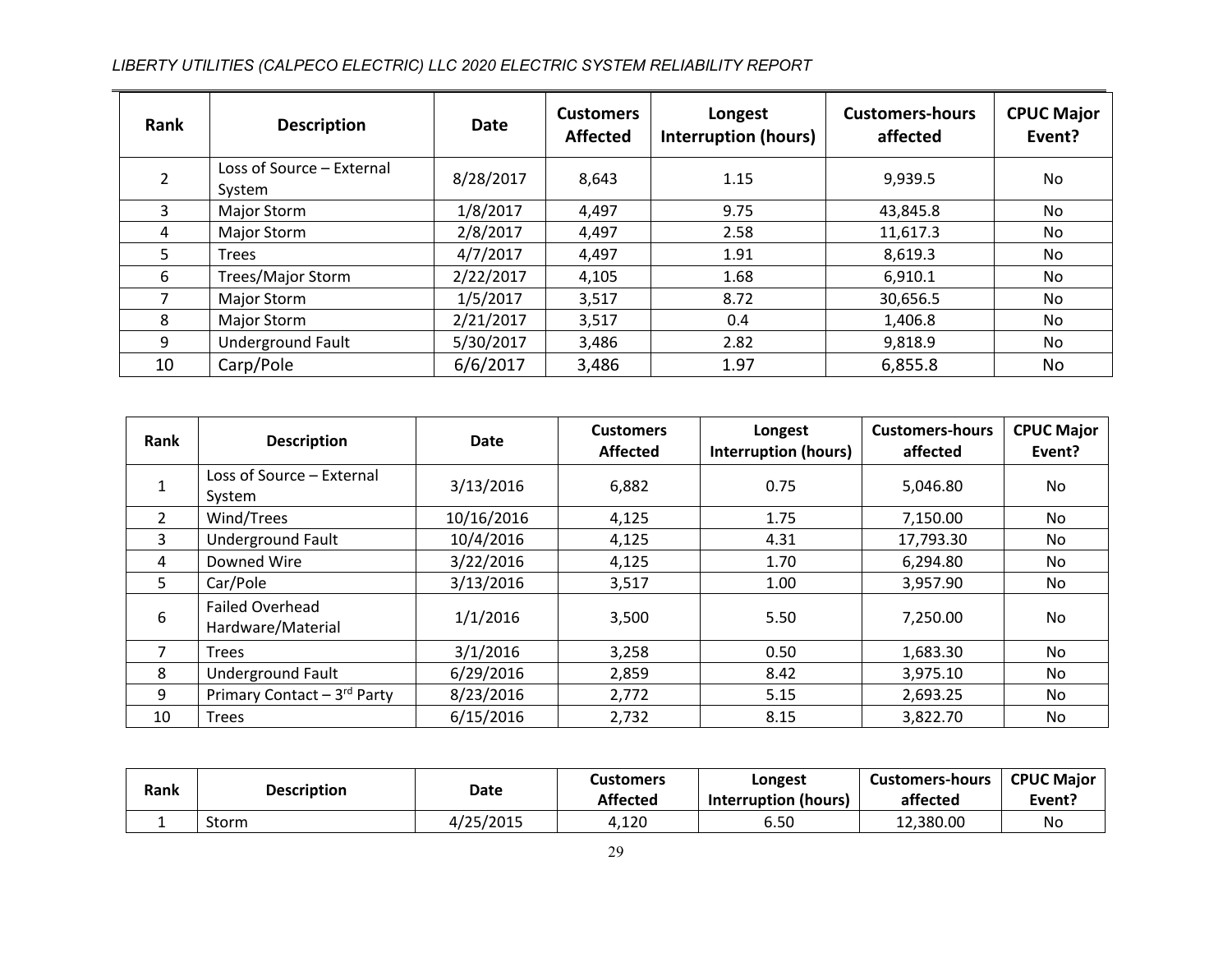| LIBERTY UTILITIES (CALPECO ELECTRIC) LLC 2020 ELECTRIC SYSTEM RELIABILITY REPORT |  |
|----------------------------------------------------------------------------------|--|
|----------------------------------------------------------------------------------|--|

| Rank | <b>Description</b> | <b>Date</b> | <b>Customers</b><br><b>Affected</b> | Longest<br><b>Interruption (hours)</b> | <b>Customers-hours</b><br>affected | <b>CPUC Major</b><br>Event? |
|------|--------------------|-------------|-------------------------------------|----------------------------------------|------------------------------------|-----------------------------|
| າ    | Underground Fault  | 2/14/2015   | 3,587                               | 0.50                                   | 2,511.00                           | No                          |
| 3    | Downed Wire        | 12/11/2015  | 3,587                               | 10.00                                  | 17,251.00                          | No                          |
| 4    | <b>Trees</b>       | 2/6/2015    | 3,548                               | 0.50                                   | 1,360.00                           | No                          |
| 5    | Bird/Animal        | 5/24/2015   | 3,000                               | 6.50                                   | 12,340.00                          | No                          |
| 6    | <b>Fire</b>        | 2/20/2015   | 3,000                               | 0.50                                   | 1,650.00                           | No                          |
|      | Weather/Lightning  | 7/4/2015    | 3,000                               | 2.00                                   | 5,600.00                           | No                          |
| 8    | Weather/Lightning  | 7/7/2015    | 3,000                               | 0.25                                   | 1,000.00                           | No                          |
| 9    | Operations         | 8/11/2015   | 3,000                               | 0.25                                   | 750.00                             | No                          |
| 10   | Weather/Lightning  | 8/7/2015    | 3,000                               | 1.75                                   | 5,400.00                           | No                          |

| Rank | <b>Description</b>      | Date       | <b>Customers</b><br><b>Affected</b> | Longest<br><b>Interruption (hours)</b> | <b>Customers-hours</b><br>affected | <b>CPUC Major</b><br>Event? |
|------|-------------------------|------------|-------------------------------------|----------------------------------------|------------------------------------|-----------------------------|
|      | <b>NV Energy Outage</b> | 9/27/2014  | 27,046                              | 4.27                                   | 115,396.27                         | <b>Yes</b>                  |
|      | Flashing                | 7/20/2014  | 26,000                              | 5.12                                   | 2,690.45                           | Yes                         |
| 3    | Tree-Green              | 12/11/2014 | 15,853                              | 4.03                                   | 63,940.43                          | No                          |
| 4    | Relay Failure           | 9/23/2014  | 8,900                               | 0.22                                   | 1,928.33                           | No                          |
| 5.   | <b>Trees</b>            | 3/11/2014  | 3,587                               | 1.83                                   | 6,521.17                           | No                          |
| 6    | Weather/Lightning       | 7/20/2014  | 3,587                               | 0.75                                   | 2,690.25                           | No                          |
|      | <b>Trees</b>            | 8/30/2014  | 3,587                               | 0.30                                   | 1,195.67                           | No                          |
| 8    | Trees                   | 1/30/2014  | 3,548                               | 4.25                                   | 2,109.00                           | No                          |
| 9    | Bird/Animal             | 8/31/2014  | 3,548                               | 0.50                                   | 1,774.00                           | No                          |
| 10   | <b>Trees</b>            | 7/20/2014  | 3,500                               | 5.00                                   | 17,266.67                          | No                          |

| Rank |                       | Date       | <b>Customers</b> | Longest                     | <b>Customers-hours</b> | <b>CPUC Major</b> |
|------|-----------------------|------------|------------------|-----------------------------|------------------------|-------------------|
|      | <b>Description</b>    |            | <b>Affected</b>  | <b>Interruption (hours)</b> | affected               | Event?            |
|      | Wire Down Transformer | 7/4/2013   | 5.650            | 9.82                        | 10,816.02              | No                |
|      | Tree Trimming         | 8/14/2013  | 4,800            | 2.35                        | 4,334.50               | No                |
|      | Car/Pole              | 10/25/2013 | 3,548            | 0.40                        | 1,419.20               | No                |
|      | Cable Failure         | 8/7/2013   | 3.475            | 8.50                        | 4.412.50               | No                |
|      | Trees                 | 3/14/2013  | 3,315            | 0.30                        | 1,049.75               | No                |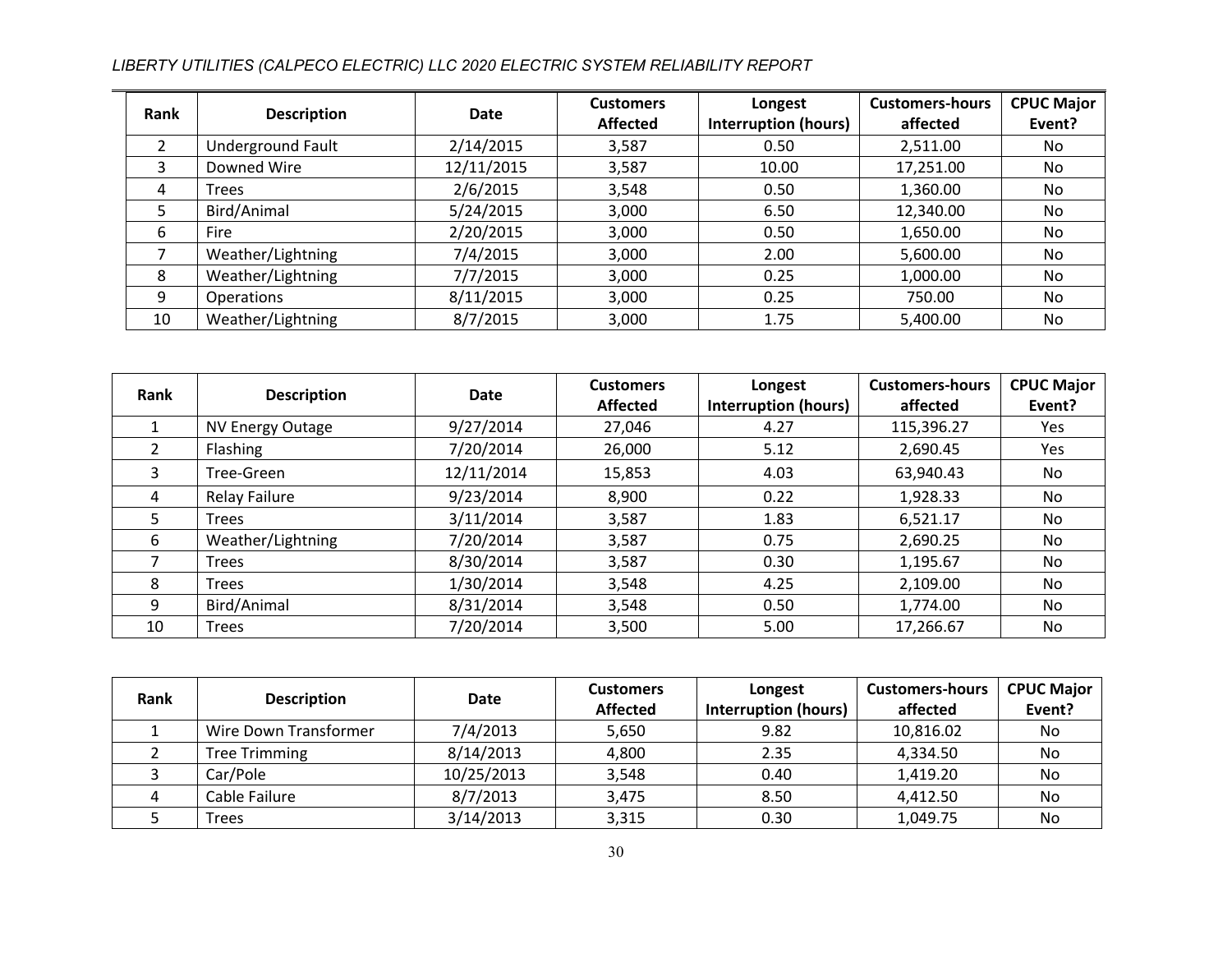| LIBERTY UTILITIES (CALPECO ELECTRIC) LLC 2020 ELECTRIC SYSTEM RELIABILITY REPORT |
|----------------------------------------------------------------------------------|
|----------------------------------------------------------------------------------|

| Rank | <b>Description</b> | Date      | <b>Customers</b><br><b>Affected</b> | Longest<br><b>Interruption (hours)</b> | <b>Customers-hours</b><br>affected | <b>CPUC Major</b><br>Event? |
|------|--------------------|-----------|-------------------------------------|----------------------------------------|------------------------------------|-----------------------------|
| b    | Hardware Failure   | 3/6/2013  | 3,000                               | 8.13                                   | 14,740.00                          | No                          |
|      | Weather/Lightning  | 7/2/2013  | 3,000                               | 2.10                                   | 6,300.00                           | No                          |
| 8    | Weather/Lightning  | 7/25/2013 | 2,042                               | 3.46                                   | 911.83                             | No                          |
|      | Bird/Animal        | 10/5/2013 | 2,000                               | 4.00                                   | 2,108.00                           | No                          |
| 10   | Unknown Cause      | 6/30/2013 | 2,000                               | 0.76                                   | 1,533.33                           | No                          |

| Rank | <b>Description</b>            | Date       | <b>Customers</b><br><b>Affected</b> | <b>Longest Interruption</b><br>(hours) | <b>Customers-hours</b><br>affected | <b>CPUC Major</b><br>Event? |
|------|-------------------------------|------------|-------------------------------------|----------------------------------------|------------------------------------|-----------------------------|
|      |                               | 8/19/2012  | 8,677                               | 1.08                                   | 9,400.08                           | No                          |
| 2    | Overhead<br>Hardware/Material | 11/29/2012 | 4,200                               | .067                                   | 3,488.33                           | No                          |
| 3    | <b>Trees</b>                  | 4/1/2012   | 4,120                               | 12.70                                  | 37,471.67                          | No                          |
| 4    | Hardware Failure              | 4/13/2012  | 4,120                               | 2.95                                   | 12,154.00                          | No                          |
| 5.   | <b>Trees</b>                  | 5/24/2012  | 4,120                               | 0.73                                   | 3,021.33                           | No                          |
| 6    | Bird/Animal                   | 6/28/2012  | 3,587                               | 0.47                                   | 1,673.93                           | No                          |
|      | Weather/Lightning             | 7/23/2012  | 3,548                               | 1.16                                   | 909.50                             | No.                         |
| 8    | Car/Pole                      | 7/16/2012  | 3,315                               | 8.83                                   | 2,724.17                           | No                          |
| 9    | Bird/Animal                   | 5/11/2012  | 3,201                               | 2.48                                   | 7,949.15                           | No                          |
| 10   | Bird/Animal                   | 6/25/2012  | 1,967                               | 5.60                                   | 11,015.20                          | No.                         |

# **9) Number of customer inquiries on reliability data and the number of days per response**

<span id="page-33-0"></span>Liberty did not receive any reliability inquiries in 2020.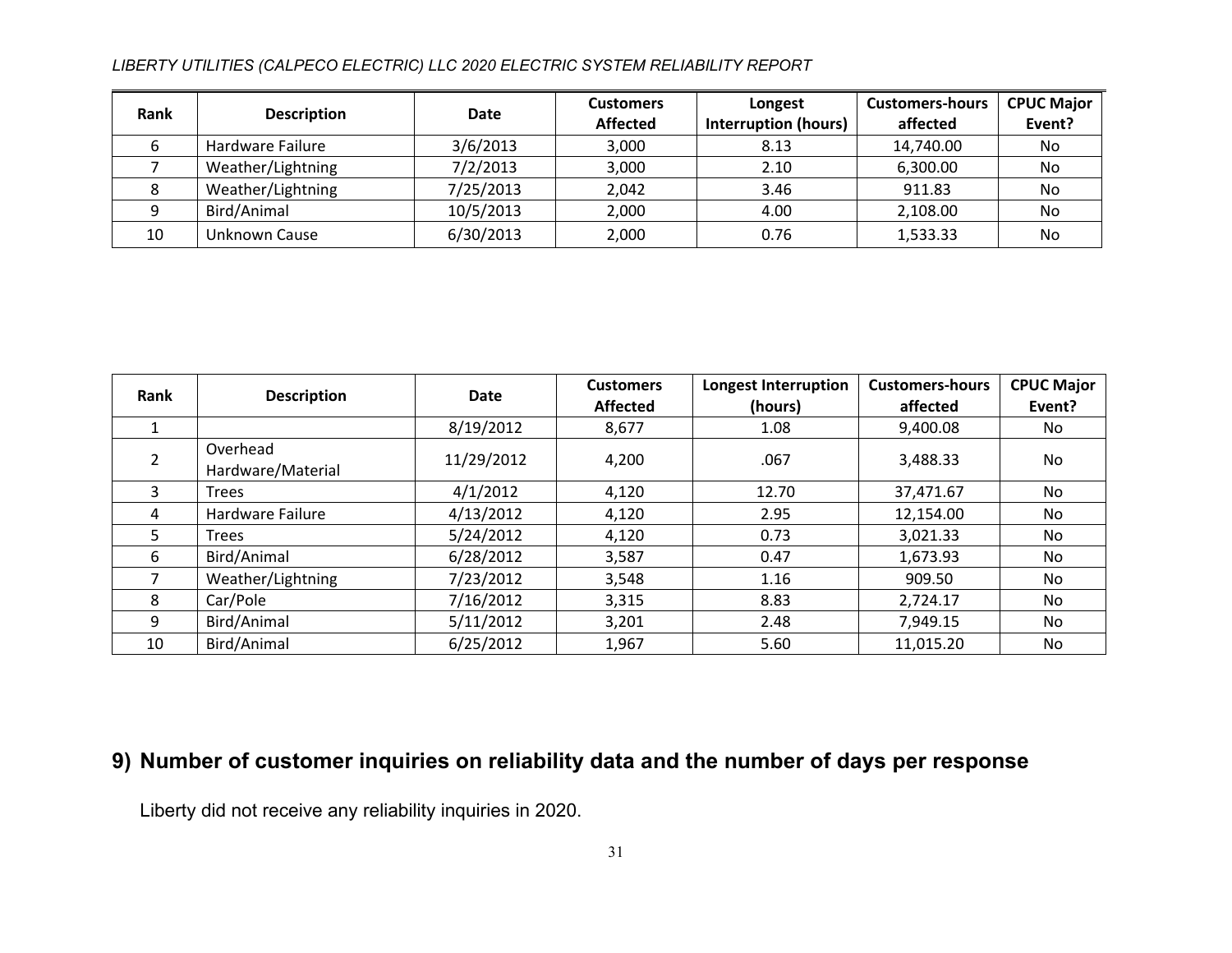| Date Received | <b>Date Responded</b> | <b>Description of Inquiry</b> |
|---------------|-----------------------|-------------------------------|
|               |                       |                               |

# **10) List of PSPSs in 2020**

Liberty did not have any PSPS events in 2020.

# **Appendix A: 9 Years of Planned Outage Data -- CONFIDENTIAL VERSION --**

<span id="page-34-0"></span>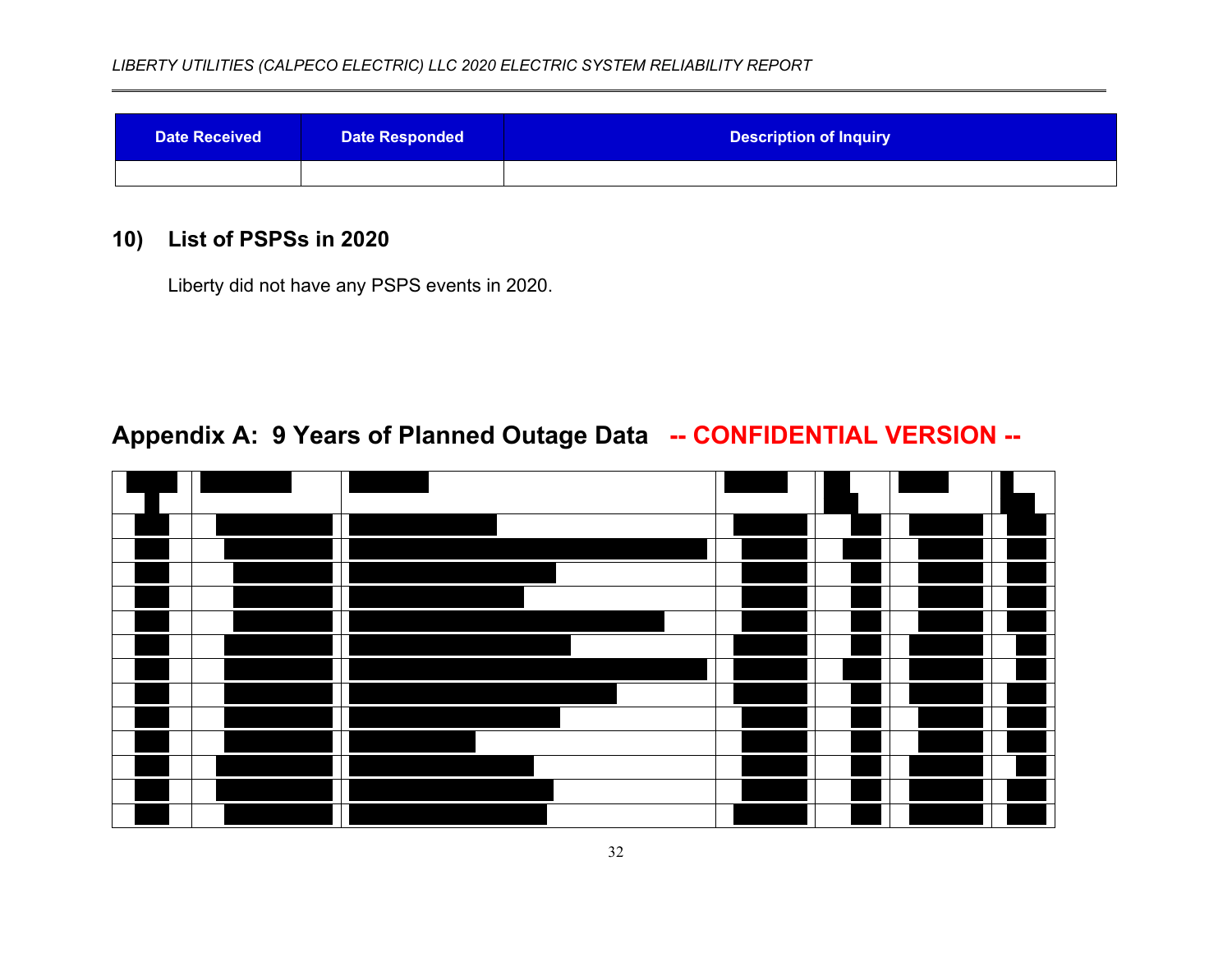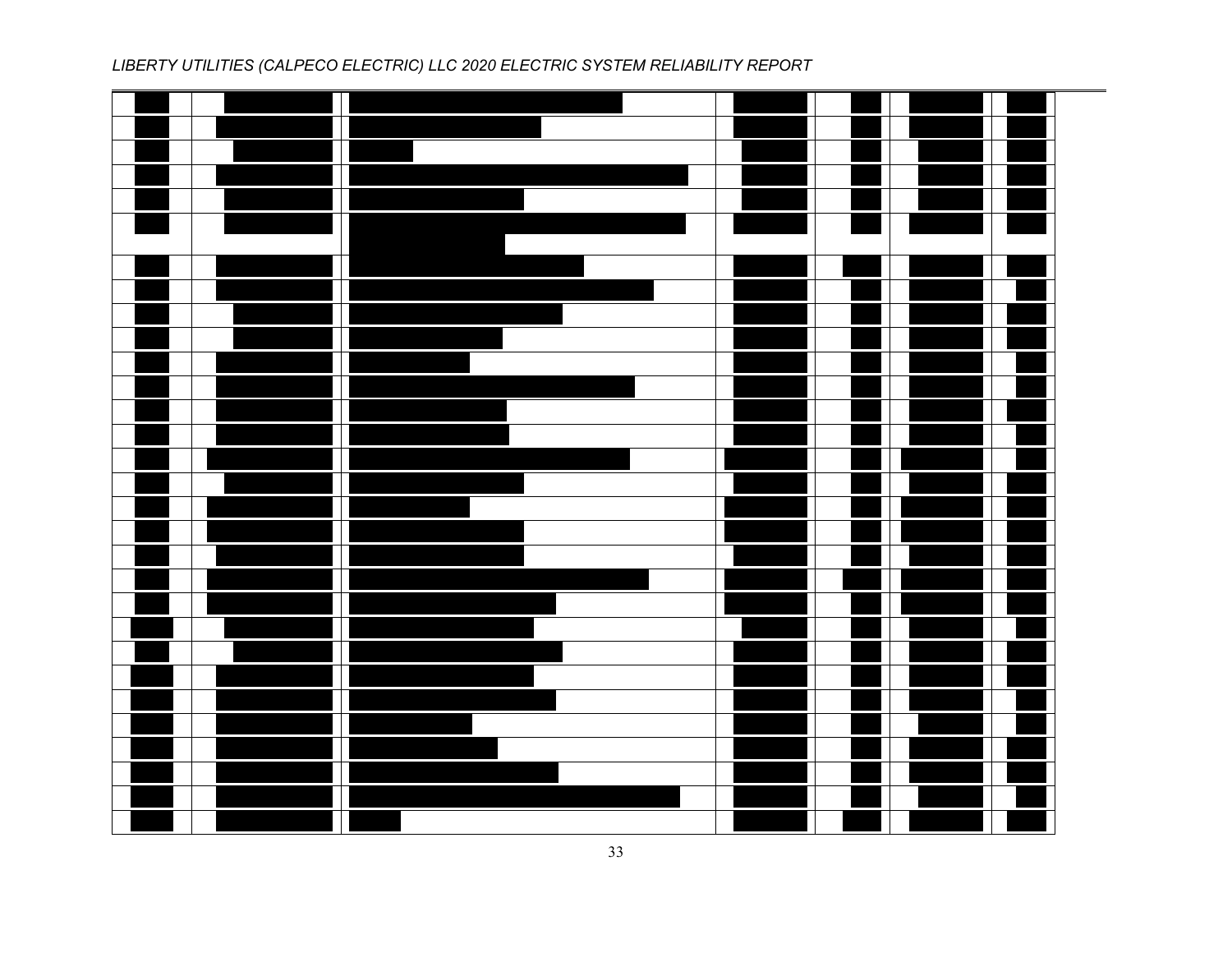5/3/2013 15:20 Tahoe City Sub: Cutouts @ pole # 242154 5/7/2013 8:00 5/7/2013 15:00 5/14/2013 9:16 3400 Meyers 14.4kV Line 5/15/2013 8:00 5/18/2013 15:00 5/16/2013 13:42 Northstar Sub: OSI 164 & 161 5/20/2013 8:30 5/21/2013 0:00 5/16/2013 15:47 Tahoe City Sub: VFI 120 5/20/2013 19:00 5/21/2013 0:00 2/6/2013 8:30 4200 INCLINE 14.4Kv LINE, 5100 BROCKWAY 5/21/2013 7:00 5/21/2013 16:00 5/30/2013 8:39 3101 STATELINE, and 2300 Stateline 14.4kV Line 6/3/2013 0:01 6/3/2013 6:00 7/17/2013 8:45 3101 STATELINE 7/17/2013 15:00 7/18/2013 0:00 7/15/2013 8:33 3501 Stateline 14.5kV Line 7/19/2013 0:00 7/19/2013 0:00 9/10/2013 13:07 7202 Truckee REPLACE POLES - UNDERBUILD OF 9/16/2013 7:00 9/20/2013 15:00 9/24/2013 8:17 3400 Meyers 14.4kV Line 9/26/2013 8:30 9/26/2013 15:00 9/30/2013 10:41 3501 Stateline 14.5kV Line 10/1/2013 22:00 10/2/2013 0:00 10/11/2013 8:31 Tahoe City Sub: 7334TI M.O. 10/29/2013 7:00 11/1/2013 10:00 10/24/2013 15:10 Tahoe City Sub: `VFI 120` 10/30/2013 22:00 10/31/2013 0:00 6/17/2013 15:40 Brockway Sub: Jumpers @ P#269433 11/12/2013 8:00 11/12/2013 16:30 11/22/2013 10:36 201 LINE FLEISH - FARAD 11/25/2013 7:30 11/25/2013 15:30 3/10/2014 10:49 7300 TAHOE CITY 14.4Kv LINE 3/24/2014 7:00 3/28/2014 0:00 5/20/2014 15:30 3101 STATELINE 5/22/2014 8:30 5/22/2014 15:00 6/17/2014 19:49 7100 TAHOE CITY 14.4Kv LINE, 7200 TAHOE CITY 6/19/2014 19:30 6/20/2014 7:00 7/3/2014 13:03 7300 TAHOE CITY 14.4Kv LINE 7/9/2014 8:00 8/20/2014 17:00 7/10/2014 9:58 7300 TAHOE CITY 14.4Kv LINE 7/15/2014 7:00 7/16/2014 0:00 7/14/2014 8:40 7300 TAHOE CITY 14.4Kv LINE 7/17/2014 7:00 7/18/2014 0:00 7/24/2014 11:56 7300 TAHOE CITY 14.4Kv LINE 7/29/2014 7:00 8/4/2014 0:00 7/29/2014 15:22 7300 TAHOE CITY 14.4Kv LINE 8/5/2014 7:00 8/5/2014 16:00 7/29/2014 10:09 7300 TAHOE CITY 14.4Kv LINE 8/6/2014 8:00 8/6/2014 18:00 8/14/2014 6:07 7300 TAHOE CITY 14.4Kv LINE 8/18/2014 7:00 8/18/2014 17:00 8/15/2014 13:47 7300 TAHOE CITY 14.4Kv LINE 8/20/2014 7:00 8/20/2014 17:00 8/18/2014 11:20 3501 Stateline 14.5kV Line 8/21/2014 8:00 8/21/2014 17:30 8/28/2014 11:52 7203 line Truckee 8/31/2014 7:00 9/27/2014 16:00 9/5/2014 13:20 7202 Truckee 9/9/2014 6:00 9/23/2014 17:00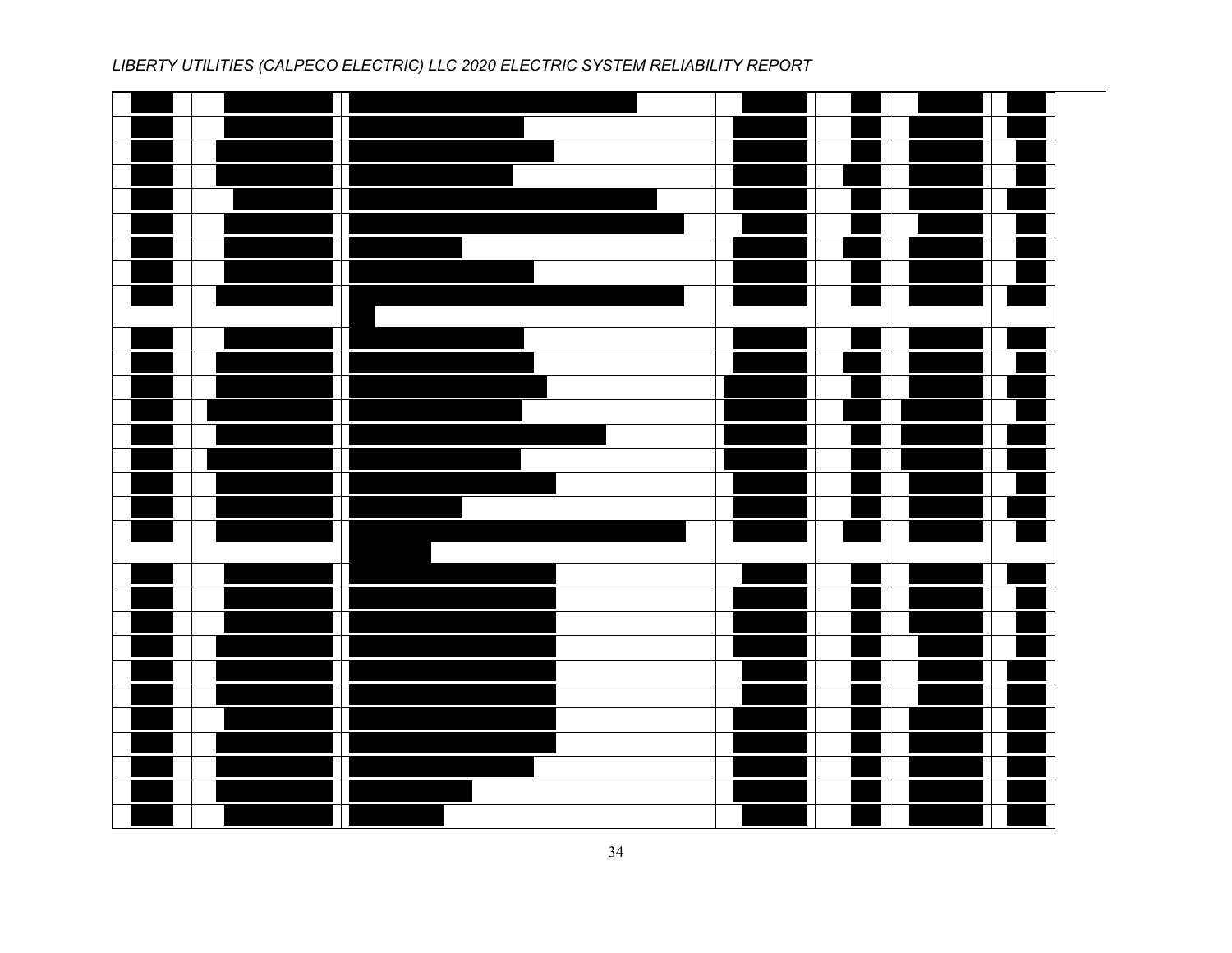9/8/2014 10:47 1296 MULLER 12.5kV LINE 9/10/2014 9:00 9/10/2014 15:00 9/17/2014 16:05 `7700 HOBART` 9/18/2014 7:00 9/19/2014 12:00 9/17/2014 9:37 3501 Stateline 14.5kV Line 9/19/2014 0:00 9/19/2014 0:00 9/16/2014 7:43 7200 TAHOE CITY 14.4Kv LINE 9/22/2014 6:30 9/24/2014 16:30 9/22/2014 9:37 2300 Stateline 14.4kV Line 9/26/2014 0:00 9/26/2014 0:00 9/22/2014 11:49 Squaw Valley Sub: 7201 R1 10/3/2014 8:00 10/3/2014 12:00 9/30/2014 18:53 Squaw Valley Sub: 8200 OCB 10/6/2014 8:00 10/9/2014 17:00 9/30/2014 18:11 Squaw Valley Sub: OS 78 10/6/2014 8:00 11/1/2014 16:00 9/30/2014 17:30 Tahoe City Sub: Cutouts @ pole # 137746 10/7/2014 8:00 10/8/2014 0:00 9/24/2014 13:50 8200 SQUAW VALLEY 14.4Kv LINE 10/14/2014 6:00 10/16/2014 16:00 10/8/2014 13:04 7203 Truckee 10/20/2014 6:00 10/21/2014 16:00 10/14/2014 14:17 Tahoe City Sub: Coutouts @ pole#68594 10/20/2014 8:00 11/17/2014 0:00 10/17/2014 7:18 Brockway Sub: switch @ pole # 161150 10/23/2014 22:00 10/24/2014 0:00 10/24/2014 6:02 Tahoe City Sub: 5201-14A cutouts @ P#140177 10/28/2014 8:00 10/29/2014 0:00 10/27/2014 10:57 2200 Stateline 14.4kV Line 10/30/2014 5:30 10/30/2014 8:00 10/24/2014 6:08 Tahoe City Sub: Cutouts @ P#92187 10/30/2014 8:00 10/31/2014 0:00 10/29/2014 13:41 Farad Sub: 7800 R1 11/3/2014 8:00 12/1/2014 1:00 9/30/2014 18:57 Squaw Valley Sub: 8200 OCB 11/6/2014 8:00 11/6/2014 17:00 11/4/2014 9:56 3101 STATELINE 11/6/2014 8:30 11/7/2014 0:00 11/4/2014 10:00 2300 Stateline 14.4kV Line 11/7/2014 0:00 11/7/2014 0:00 11/3/2014 14:03 7300 TAHOE CITY 14.4Kv LINE 11/12/2014 7:00 11/12/2014 16:00 11/5/2014 10:29 7300 TAHOE CITY 14.4Kv LINE 11/12/2014 8:00 11/12/2014 18:00 11/12/2014 8:27 7202 Truckee, 7203 Truckee 11/14/2014 8:00 12/31/2014 13:00 11/20/2014 10:10 7202 Truckee 12/3/2014 8:00 12/3/2014 17:00 12/5/2014 10:02 Farad Sub: 7800 R1 12/14/2014 8:00 12/21/2014 3:00 12/14/2014 9:23 Tahoe City Sub: 73-74 MO & 73-87 12/17/2014 8:00 12/19/2014 3:00 12/22/2014 12:40 Tahoe City Sub: Cutouts @ pole # 134488 12/29/2014 9:00 12/30/2014 1:00 11/19/2014 9:00 Brockway Sub: 52-3 cutouts 1/4/2015 8:00 1/5/2015 3:00 1/23/2015 8:52 7202 Truckee 1/26/2015 6:00 1/30/2015 16:00 1/14/2015 9:02 5201 TAHOE CITY 14.4Kv LINE 1/26/2015 8:00 1/26/2015 12:00 1/14/2015 9:34 7600 o/o glenshire 1/26/2015 8:00 2/26/2015 16:00

*LIBERTY UTILITIES (CALPECO ELECTRIC) LLC 2020 ELECTRIC SYSTEM RELIABILITY REPORT*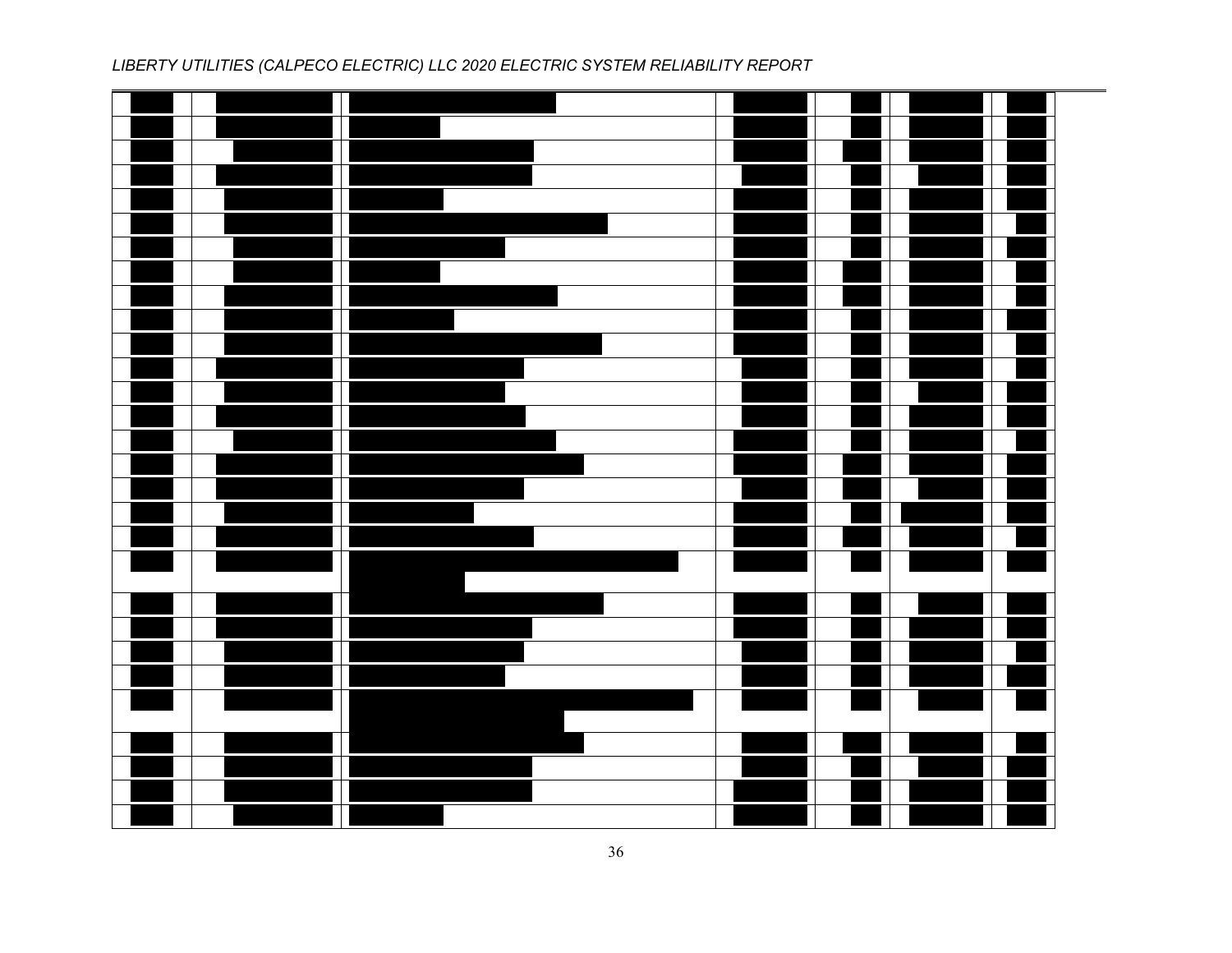9/4/2015 10:23 8600 NORTHSTAR 9/14/2015 7:00 9/14/2015 16:00 9/3/2015 12:23 7300 TAHOE CITY 14.4Kv LINE 9/16/2015 8:00 9/16/2015 16:00 9/21/2015 10:18 3400 Meyers 14.4kV Line 9/23/2015 8:30 9/30/2015 13:30 8/31/2015 9:51 3500 Meyers 14.5kV Line 9/28/2015 9:00 10/16/2015 5:30 9/28/2015 14:35 1296 MULLER 12.5kV LINE 9/30/2015 8:30 10/30/2015 17:00 10/5/2015 9:39 8600 NORTHSTAR 10/7/2015 8:00 10/18/2015 17:00 10/7/2015 7:53 8600 NORTHSTAR 10/11/2015 8:00 10/16/2015 17:00 10/11/2015 5:55 Squaw Valley Sub: OS 77 10/13/2015 8:00 10/15/2015 17:00 9/24/2015 10:49 8300 fed 8200 o/o squaw valley 10/15/2015 8:00 10/15/2015 16:00 10/22/2015 16:36 5201 TAHOE CITY 14.4Kv LINE 10/25/2015 9:00 10/25/2015 15:00 11/3/2015 14:05 5200 BROCKWAY 11/5/2015 7:00 12/5/2015 17:00 11/5/2015 5:29 5200 BROCKWAY 11/9/2015 8:00 11/13/2015 17:00 11/10/2015 12:49 5200 BROCKWAY 11/13/2015 7:00 11/13/2015 17:00 11/17/2015 12:04 `8300 o/o squaw valley` 11/19/2015 7:00 11/19/2015 17:00 11/16/2015 7:53 Meyers Sub: 3400 CB 11/19/2015 9:00 11/30/2015 0:00 12/10/2015 14:28 7200 TAHOE CITY 14.4Kv LINE 12/10/2015 17:00 12/11/2015 1:00 12/10/2015 14:17 7300 TAHOE CITY 14.4Kv LINE 12/14/2015 7:00 12/17/2015 17:00 12/14/2015 8:30 3300 Meyers 14.5kV Line, 3500 Meyers 14.5kV Line 12/15/2015 9:00 1/29/2016 15:30 12/15/2015 9:16 2300 Stateline 14.4kV Line 12/16/2015 9:00 1/29/2016 15:30 12/22/2015 12:02 8200 SQUAW VALLEY 14.4Kv LINE 12/23/2015 8:00 12/23/2015 16:00 1/4/2016 BKY 4202 Replacing XFMR 1/7/16 9:00 1/7/2016 16:00 2/11/2016 Glenshire – Replace XFMR, Re-frame pole 2/16/2016 10:00 2/16/2016 16:00 2/19/2016 Verdi Re-framing poles 2/24/2016 08:00 2/24/2016 16:00 2/19/2016 Tahoma replacing secondary 2/24/2016 08:00 2/24/2016 16:00 2/22/2016 Rubicon replacing secondary 2/26/2016 08:00 2/26/2016 16:00 4/14/2016 Carnelian Bay replacing secondary 4/19/2016 09:00 4/19/2016 15:00 4/15/2016 Lakeview replacing secondary 4/20/2016 09:00 4/20/2016 15:00 5/4/2016 Cedar Flat replacing secondary 5/10/2016 08:00 5/10/2016 16:00 5/4/2016 Cedar Flat replacing secondary 5/11/2016 08:00 5/11/2016 16:00 5/4/2016 Cedar Flat replacing secondary 5/12/2016 08:00 5/12/2016 16:00 6/17/2016 Cedar Flat replacing secondary 6/23/2016 08:00 6/23/2016 16:00

*LIBERTY UTILITIES (CALPECO ELECTRIC) LLC 2020 ELECTRIC SYSTEM RELIABILITY REPORT*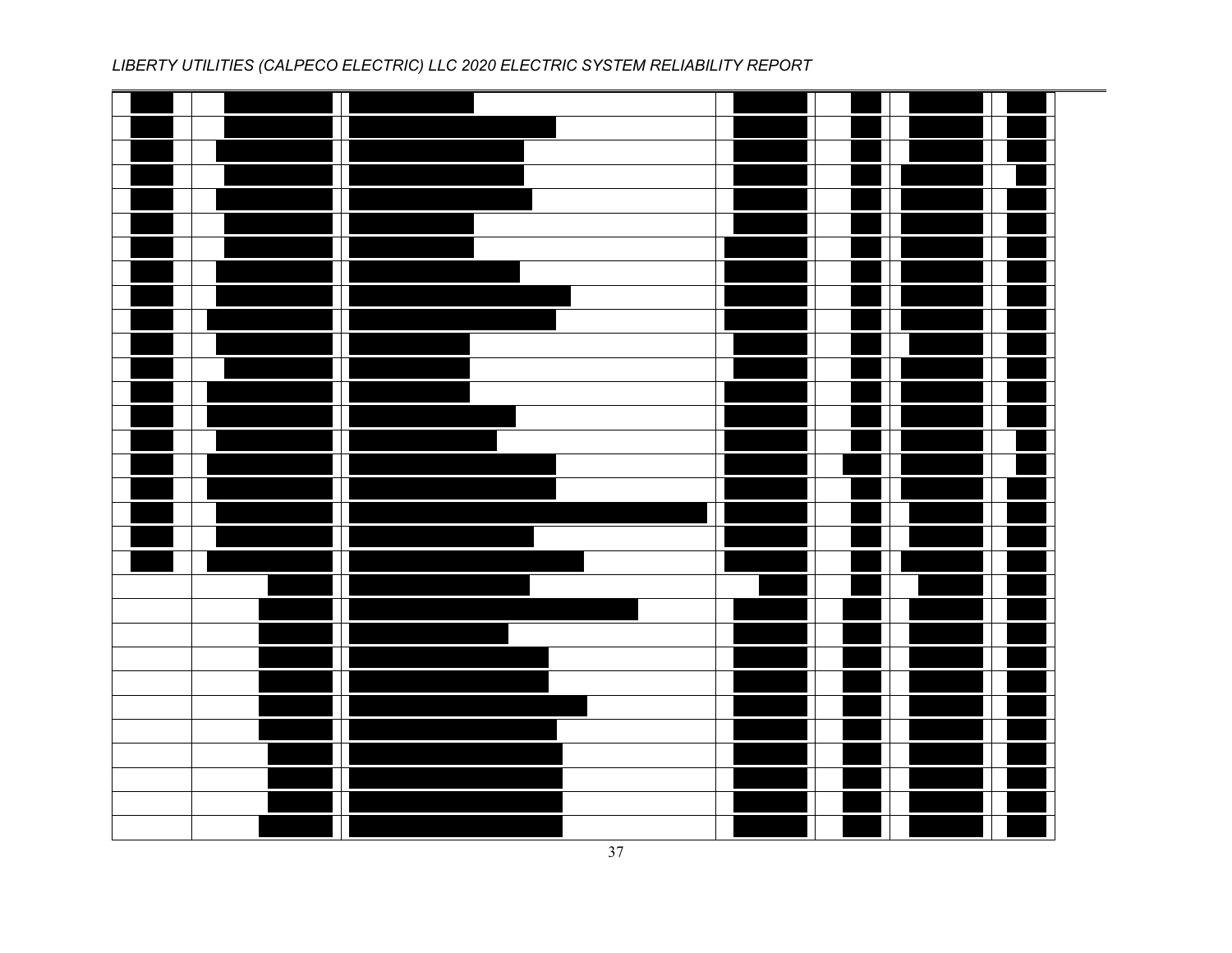

38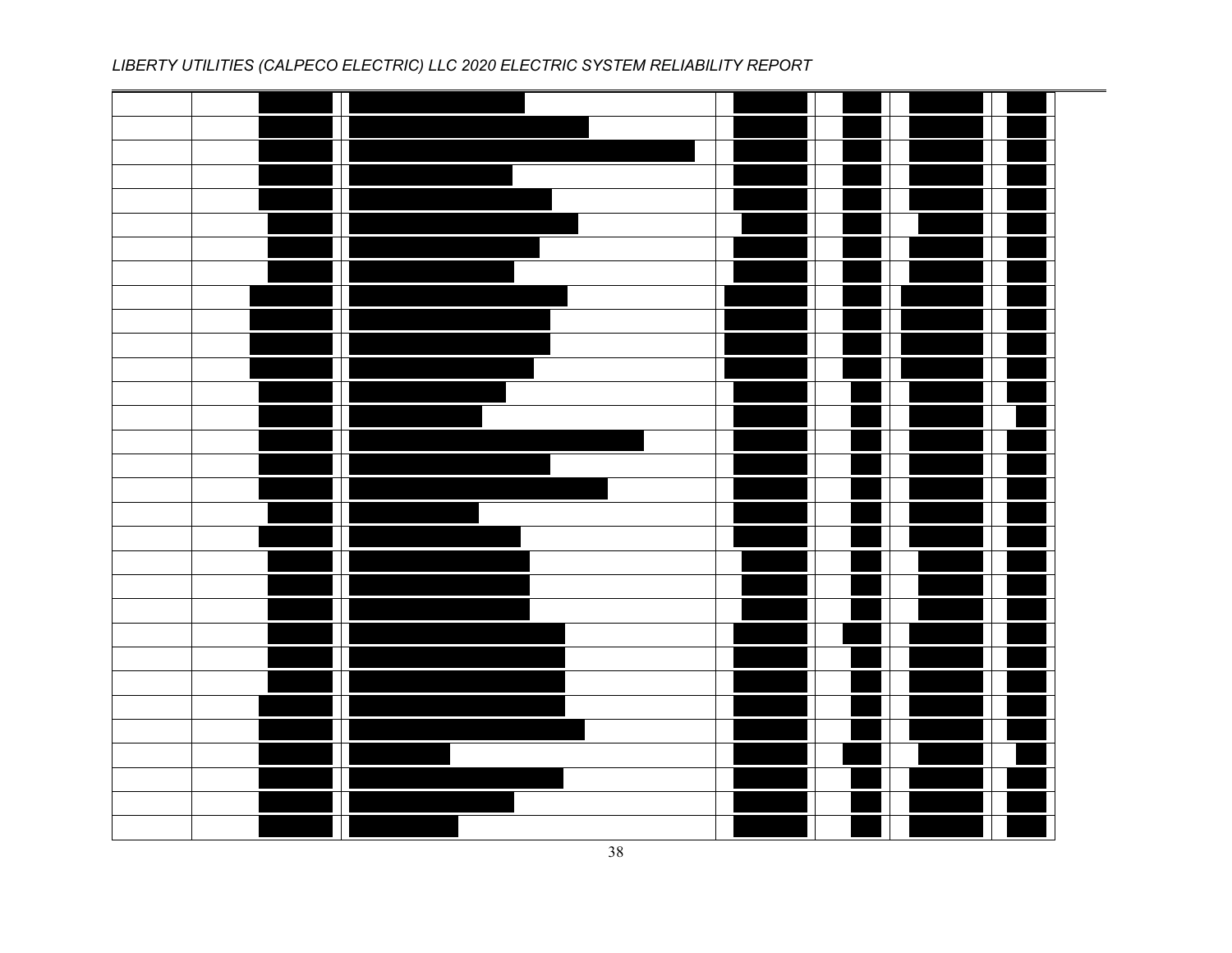10/3/2017 REPAIR SECONDARY 10/4/2017 8:00 10/4/2017 17:00 10/2/2017 CHANGE OUT PADMOUNT XFMR AND NEW WIRE 10/4/2017 20:00 10/5/2017 7:00 10/3/2017 CHANGE OUT GRAY WIRE 10/5/2017 10:00 10/5/2017 17:00 10/4/2017 CHANGE OUT PADMOUNT XFMR, REPLACE PAD 10/6/2017 9:00 10/6/2017 17:00 10/5/2017 REPLACE PAD AND XFMR 10/9/2017 9:00 10/9/2017 16:00 10/5/2017 CHANGE OUT LIVE FRONT XFMR 10/9/2017 8:00 10/9/2017 16:00 10/5/2017 REPLACE VAULT, 3 NEW PADMOUNT XFMRS, REBUILD PRIMARY RISER, RUN 3 NEW RUNS OF 1/0 10/10/2017 8:00 10/10/2017 18:00 10/5/2017 REPLACE TRANSFORMER AND PAD 10/11/2017 8:30 10/11/2017 16:00 10/10/2017 REPLACE XFMR 10/13/2017 12:00 10/13/2017 8:00 10/10/2017 REPLACE XFMR 10/13/2017 9:00 10/13/2017 16:00 10/16/2017 REPLACE POLE 10/18/2017 9:00 10/18/2017 14:45 10/17/2017 RECONDUCTOR REPLACEMENT 10/20/2017 8:00 10/20/2017 17:00 10/20/2017 REPLACE P 90826 - BROKEN IN STORM DMG 10/24/2017 9:00 10/24/2017 17:00 10/24/2017 CHANGE OUT POLES DUE TO WINTER DMG - 10/26/2017 9:00 10/26/2017 18:00 10/24/2017 CHANGE OUT POLES DUE TO WINTER DMG - 10/27/2017 9:00 10/27/2017 18:00 10/26/2017 REPLACE SWITCH AND U/G CABLE 10/30/2017 8:00 10/30/2017 17:00 10/26/2017 REMOVE HAZARD TREES 10/31/2017 8:00 10/31/2017 16:00 10/26/2017 CHANGE OUT 2 XFMRS, NEW PADS 10/31/2017 9:00 10/31/2017 19:00 11/20/2017 REPLACE SUBMERSIBLE XFMR 11/21/2017 8:30 11/21/2017 15:00 11/20/2017 POLE CHANGE OUT 11/21/2017 9:00 11/21/2017 16:00 11/20/2017 REPLACE SUBMERSIBLE XFMR 11/21/2017 8:30 11/21/2017 13:30 11/20/2017 XFMR CHANGE OUT 11/22/2017 8:00 11/22/2017 14:00 11/20/2017 CHANGE OUT POLE AND XFMR 11/27/2017 8:30 11/27/2017 16:00 11/22/2017 REPLACE XFMR AND U/G WIRE 11/28/2017 23:00 11/29/2017 6:00 11/22/2017 REPLACE 5 SPANS OF OPEN WIRE SECONDARY 11/28/2017 8:30 11/28/2017 16:00 11/28/2017 REPLACE SWITCH 11/30/2017 8:30 11/30/2017 16:30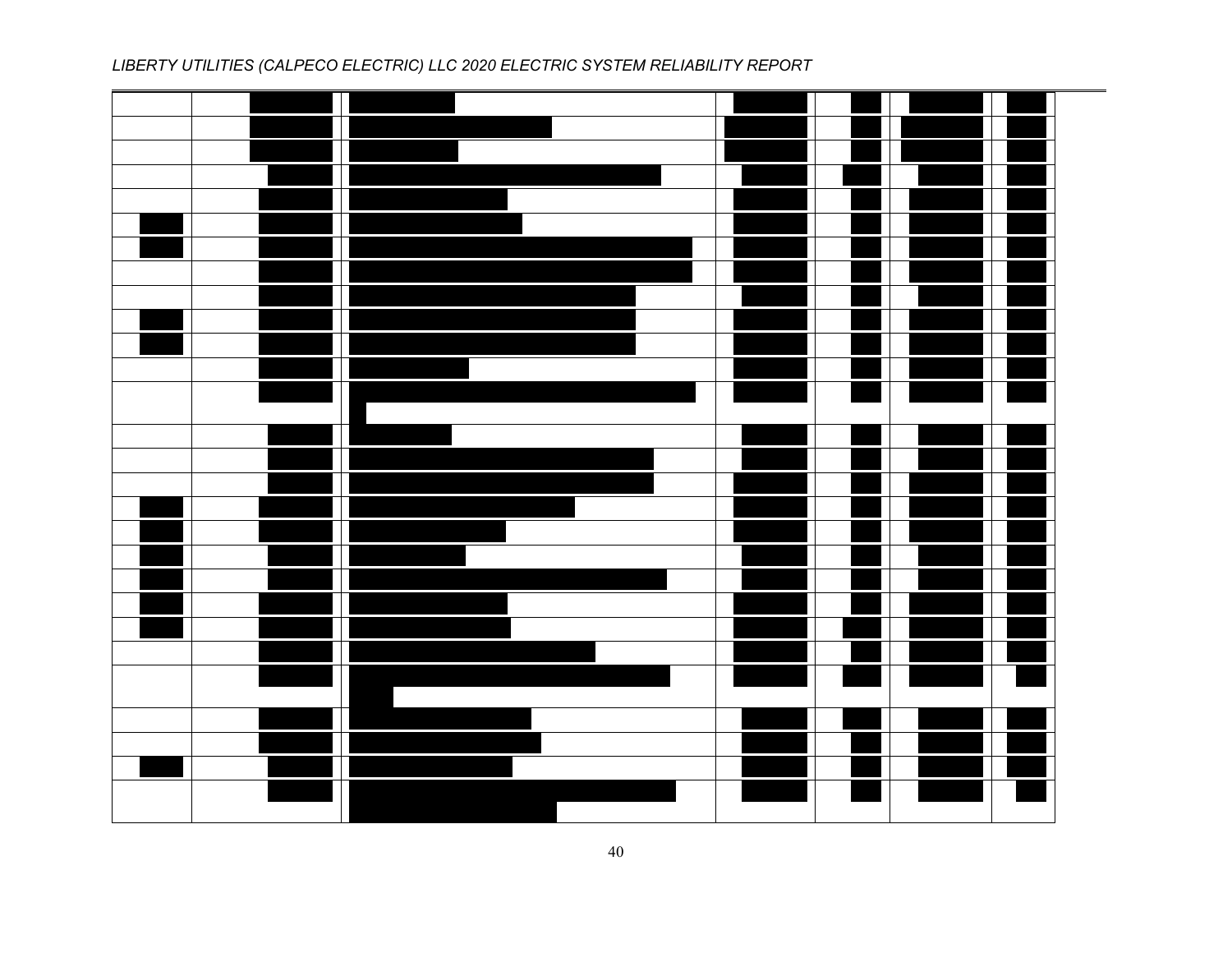41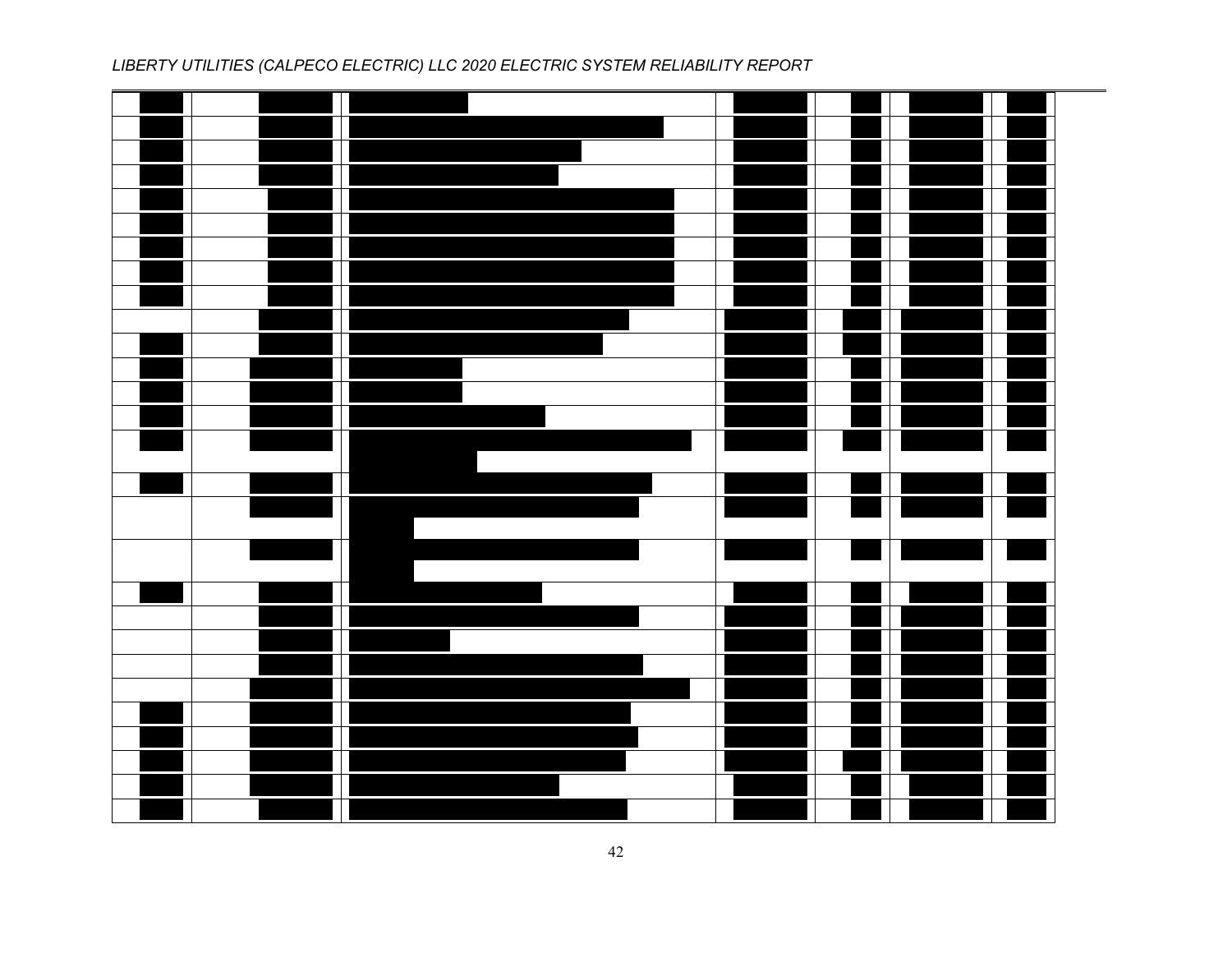20926 12/10/2018 RUNNING NEW WIRE FOR CONVERSION 12/12/2018 9:00 12/12/2018 16:10 20931 12/10/2018 REPLACED FAULTY COMPONENTS IN VAULT TS-28 12/12/2018 20:32 12/12/2018 21:45 12/10/2018 REPLACE XFMRS FOR CONVERSION 12/18/2018 9:00 12/18/2018 13:40 12/18/2018 ENERGIZE REPAIRED CABLE, RETURN TO NORMAL 12/20/2018 9:00 12/20/2018 9:45 12/19/2018 REPLACE XFMRS FOR CONVERSION 12/20/2018 9:00 12/20/2018 12:00 12/26/2018 REPLACE XFMRS FOR CONVERSION 12/28/2018 9:00 12/28/2018 12:50 21174 1/3/2019 INSTALL CROSSARM AND TRANSFER PRIMARY 1/4/2019 9:00 1/4/2019 12:00 21299 1/8/2019 REPAIR CRACKED C/O P 240912 1/9/2019 22:14 1/9/2019 23:42 23010 3/19/2019 RE-ENERGIZING SIERRA HOUSE ELEMENTARY 3/21/2019 9:00 3/21/2019 9:30 23022 3/20/2019 NVE PLANNED OUTAGE - PREP TO CONNECT 3/22/2019 8:05 3/22/2019 8:22 23158 4/8/2019 ADD XFMR, REPLACE OPEN WIRE SECONDARY 4/10/2019 8:00 4/10/2019 13:09 23160 4/9/2019 POLE SET AND REPLACE SERVICE WIRE 4/11/2019 9:00 4/11/2019 14:15 23182 4/10/2019 REPLACING SERVICE WIRE 4/12/2019 9:00 4/12/2019 13:00 4/10/2019 ADD XFMR, REPLACE OPEN WIRE SECONDARY 4/16/2019 9:00 4/16/2019 14:00 4/15/2019 NEW XFMRS AND SECONDARY 4/18/2019 8:00 4/18/2019 16:00 4/15/2019 NEW XFMRS AND SECONDARY 4/17/2019 9:00 4/17/2019 13:45 4/16/2019 CHANGE OUT POLE NEAR I-80 4/18/2019 22:00 4/19/2019 4:00 4/15/2019 RE-ROUTING SECONDARY 4/19/2019 9:00 4/19/2019 15:00 4/19/2019 INSTALL NEW XFMR AND PRIMARY 4/24/2019 9:00 4/24/2019 15:00 23406 4/18/2019 TREE REMOVALS 4/25/2019 8:00 4/25/2019 17:00 4/29/2019 XFMR UPGRADE 5/1/2019 9:00 5/1/2019 12:15 4/29/2019 POLE REPLACEMENT, XFMR UPGRADE 5/2/2019 8:00 5/2/2019 13:11 23429 5/6/2019 UPGRADE XFMR 5/7/2019 9:00 5/7/2019 10:30 23430 5/6/2019 UPGRADE SECONDARY 5/8/2019 8:00 5/8/2019 12:30 23434 5/7/2019 CRANE WORKING OVER THE LINES 5/9/2019 7:00 5/9/2019 18:05 23435 5/6/2019 UPGRADE MULTIPLE XFMRS 5/9/2019 9:00 5/9/2019 13:30 23443 5/10/2019 UPGRADE XFMR, RPELACE 2/0 TRIPLEX 5/14/2019 9:00 5/14/2019 15:10 5/13/2019 REPLACE XFMR 5/16/2019 8:00 5/16/2019 18:00 23456 5/17/2019 REPLACE P # 275579 5/20/2019 10:27 5/20/2019 15:30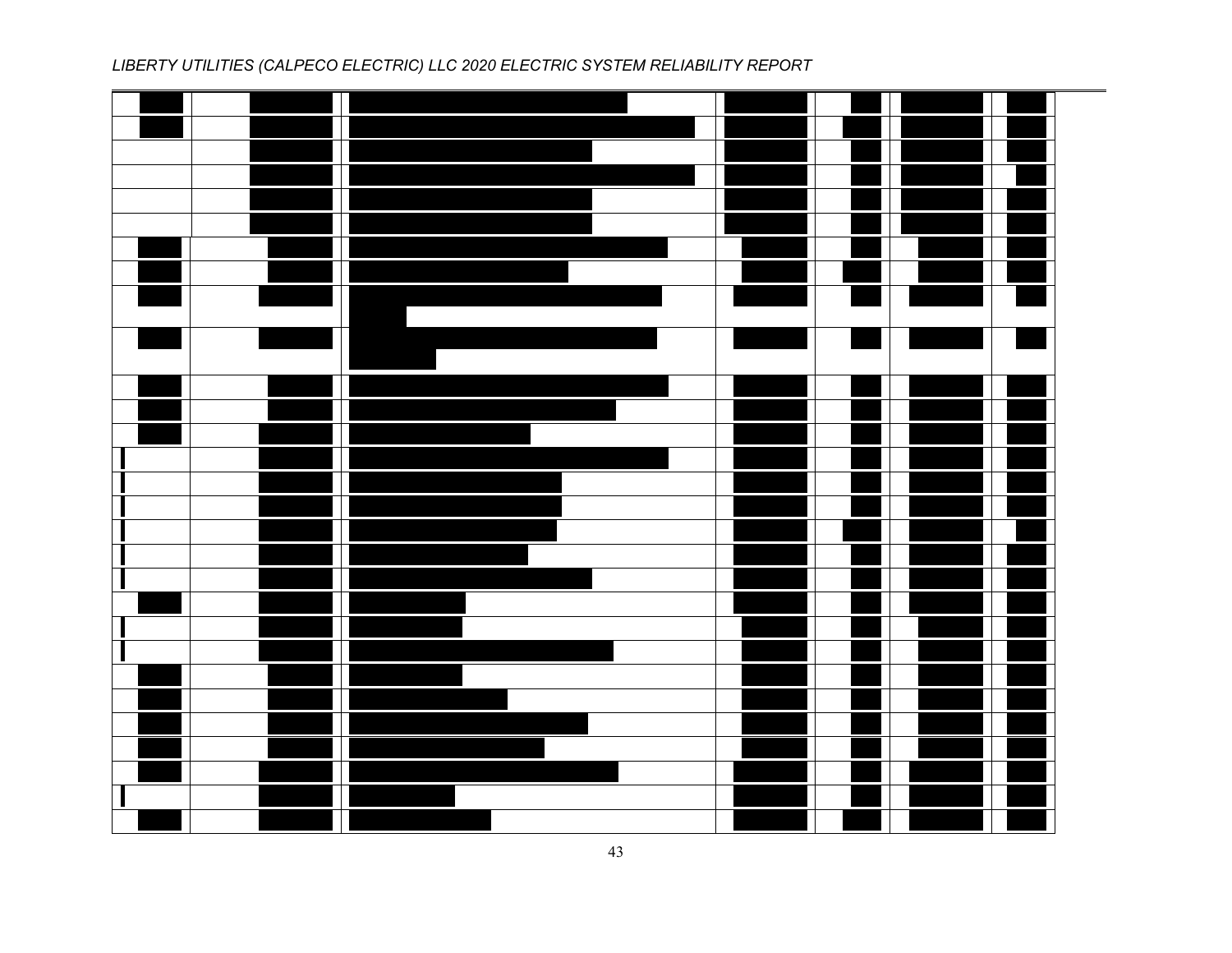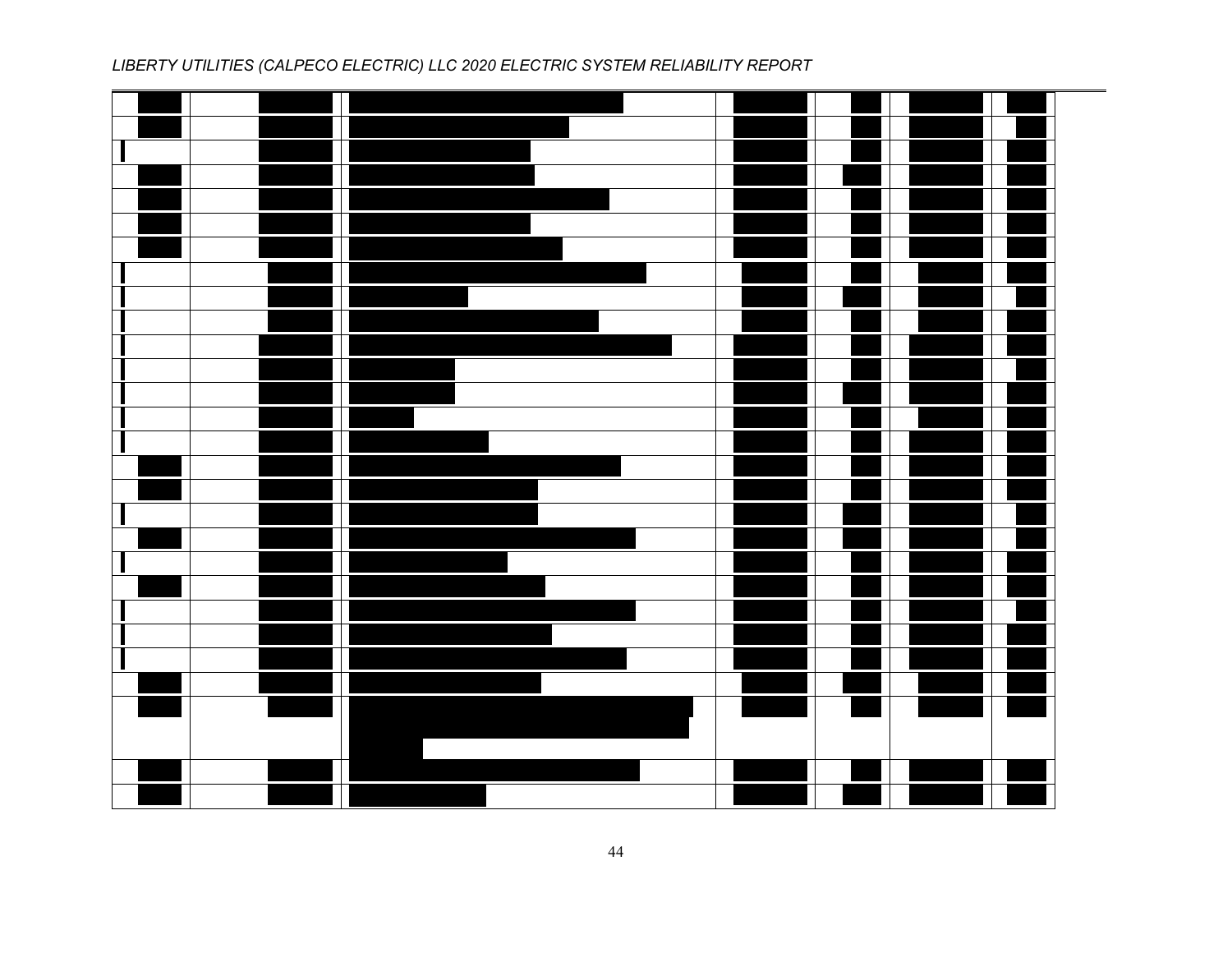23735 7/2/2019 Wrecking out open wire and hanging new 7/11/2019 8:00 7/11/2019 14:05 23736 7/3/2019 Pole and transformer set 7/11/2019 8:30 7/11/2019 15:44 23749 7/3/2019 Planned outage to replace pole. 7/12/2019 8:20 7/12/2019 13:50 23766 7/11/2019 PLANNED OUTAGE TO REPLACE POLE AND 7/15/2019 8:13 14:52 23771 7/11/2019 Crew to take an outage to install new Verizon 7/16/2019 8:42 7/16/2019 13:41 23796 7/16/2019 Dead ending primary and making up 2 risers 7/19/2019 8:00 7/19/2019 13:20 23803 7/19/2019 Crew replacing cut-outs at P #9470 Work completed by PAR crew.Alll customers back in 7/22/2019 7:30 7/22/2019 8:35 23815 7/22/2019 INSTALLED TRANSFORMERS /PLANNED OUTAGE 7/26/2019 8:00 7/26/2019 16:00